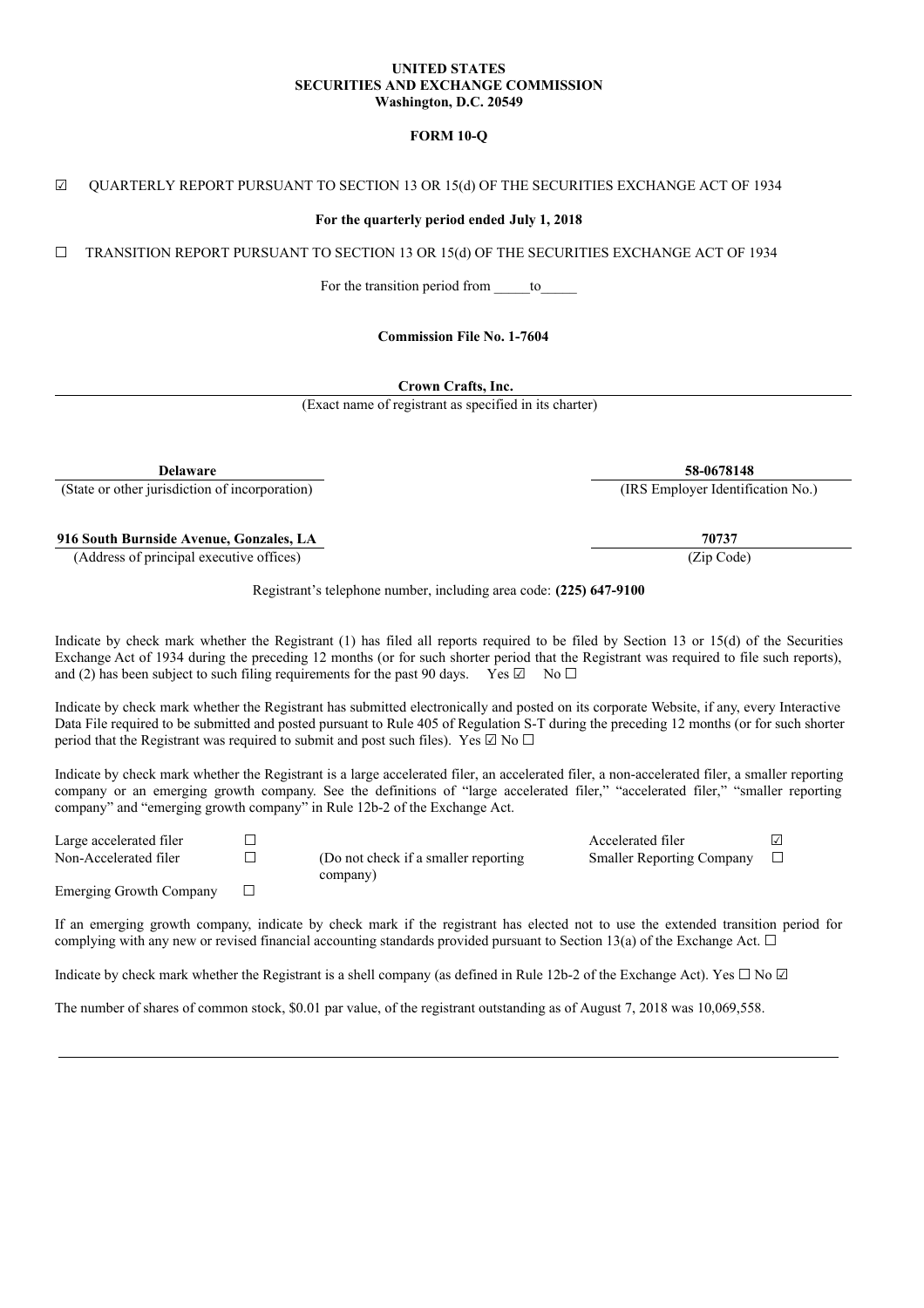# PART I – FINANCIAL INFORMATION

# ITEM 1. FINANCIAL STATEMENTS

## CROWN CRAFTS, INC. AND SUBSIDIARIES CONDENSED CONSOLIDATED BALANCE SHEETS JULY 1, 2018 AND APRIL 1, 2018 (amounts in thousands, except share and per share amounts)

| <b>ASSETS</b><br><b>Current assets:</b><br>$\mathcal{S}$<br>Cash and cash equivalents<br>199<br>$\mathcal{S}$<br>215<br>Accounts receivable (net of allowances of \$543 at July 1, 2018 and \$565 at April 1, 2018):<br>Due from factor<br>10,772<br>15,447<br>Other<br>3,789<br>3,051<br>20,759<br>19,788<br>Inventories<br>1,264<br>1,253<br>Prepaid expenses<br>39,754<br>36,783<br><b>Total current assets</b><br>Property, plant and equipment - at cost:<br>Vehicles<br>257<br>268<br>273<br>272<br>Leasehold improvements<br>Machinery and equipment<br>4,065<br>4,010<br>799<br>799<br>Furniture and fixtures<br>5,394<br>5,349<br>Property, plant and equipment - gross<br>3,571<br>3,652<br>Less accumulated depreciation<br>1,742<br>1,778<br>Property, plant and equipment - net<br>Finite-lived intangible assets - at cost:<br>Tradename and trademarks<br>3,667<br>3,667<br>7,374<br>Customer relationships<br>7,374<br>3,159<br>3,159<br>Other finite-lived intangible assets<br>14,200<br>14,200<br>Finite-lived intangible assets - gross<br>7,128<br>6,928<br>Less accumulated amortization<br>7,072<br>7,272<br>Finite-lived intangible assets - net<br>Goodwill<br>7,125<br>7,125<br>Deferred income taxes<br>512<br>532<br>120<br>120<br>Other<br>$\$$<br>53,354<br>$\mathbb{S}$<br>56,581<br><b>Total Assets</b><br><b>LIABILITIES AND SHAREHOLDERS' EQUITY</b><br><b>Current liabilities:</b><br>$\boldsymbol{\mathsf{S}}$<br>7,067<br>Accounts payable<br>$\mathcal{S}$<br>3,766<br>Accrued wages and benefits<br>1,052<br>842<br>793<br>Accrued royalties<br>156<br>807<br>Dividends payable<br>806<br>Income taxes payable<br>81<br>40<br>516<br>Other accrued liabilities<br>540<br>9,678<br>6,788<br><b>Total current liabilities</b><br><b>Non-current liabilities:</b><br>Long-term debt<br>3,840<br>9,458<br>1,017<br>Reserve for unrecognized tax liabilities<br>1,045<br><b>Total non-current liabilities</b><br>4,885<br>10,475<br>Shareholders' equity:<br>Common stock - \$0.01 par value per share; Authorized 40,000,000 shares at July 1, 2018 and<br>April 1, 2018; Issued 12,493,789 shares at July 1, 2018 and April 1, 2018<br>125<br>125<br>52,984<br>52,874<br>Additional paid-in capital<br>Treasury stock - at cost - 2,424,231 shares at July 1, 2018 and 2,408,025 shares at April 1, 2018<br>(12, 326)<br>(12, 231)<br><b>Accumulated Deficit</b><br>(1,992)<br>(1,450)<br>38,791<br>39,318<br>Total shareholders' equity<br>56,581<br>\$<br>53,354<br>\$<br><b>Total Liabilities and Shareholders' Equity</b> |  | July 1, 2018<br>(Unaudited) |  | April 1, 2018 |
|-------------------------------------------------------------------------------------------------------------------------------------------------------------------------------------------------------------------------------------------------------------------------------------------------------------------------------------------------------------------------------------------------------------------------------------------------------------------------------------------------------------------------------------------------------------------------------------------------------------------------------------------------------------------------------------------------------------------------------------------------------------------------------------------------------------------------------------------------------------------------------------------------------------------------------------------------------------------------------------------------------------------------------------------------------------------------------------------------------------------------------------------------------------------------------------------------------------------------------------------------------------------------------------------------------------------------------------------------------------------------------------------------------------------------------------------------------------------------------------------------------------------------------------------------------------------------------------------------------------------------------------------------------------------------------------------------------------------------------------------------------------------------------------------------------------------------------------------------------------------------------------------------------------------------------------------------------------------------------------------------------------------------------------------------------------------------------------------------------------------------------------------------------------------------------------------------------------------------------------------------------------------------------------------------------------------------------------------------------------------------------------------------------------------------------------------------------------------------------------------------------------------------------------------------------------------|--|-----------------------------|--|---------------|
|                                                                                                                                                                                                                                                                                                                                                                                                                                                                                                                                                                                                                                                                                                                                                                                                                                                                                                                                                                                                                                                                                                                                                                                                                                                                                                                                                                                                                                                                                                                                                                                                                                                                                                                                                                                                                                                                                                                                                                                                                                                                                                                                                                                                                                                                                                                                                                                                                                                                                                                                                                   |  |                             |  |               |
|                                                                                                                                                                                                                                                                                                                                                                                                                                                                                                                                                                                                                                                                                                                                                                                                                                                                                                                                                                                                                                                                                                                                                                                                                                                                                                                                                                                                                                                                                                                                                                                                                                                                                                                                                                                                                                                                                                                                                                                                                                                                                                                                                                                                                                                                                                                                                                                                                                                                                                                                                                   |  |                             |  |               |
|                                                                                                                                                                                                                                                                                                                                                                                                                                                                                                                                                                                                                                                                                                                                                                                                                                                                                                                                                                                                                                                                                                                                                                                                                                                                                                                                                                                                                                                                                                                                                                                                                                                                                                                                                                                                                                                                                                                                                                                                                                                                                                                                                                                                                                                                                                                                                                                                                                                                                                                                                                   |  |                             |  |               |
|                                                                                                                                                                                                                                                                                                                                                                                                                                                                                                                                                                                                                                                                                                                                                                                                                                                                                                                                                                                                                                                                                                                                                                                                                                                                                                                                                                                                                                                                                                                                                                                                                                                                                                                                                                                                                                                                                                                                                                                                                                                                                                                                                                                                                                                                                                                                                                                                                                                                                                                                                                   |  |                             |  |               |
|                                                                                                                                                                                                                                                                                                                                                                                                                                                                                                                                                                                                                                                                                                                                                                                                                                                                                                                                                                                                                                                                                                                                                                                                                                                                                                                                                                                                                                                                                                                                                                                                                                                                                                                                                                                                                                                                                                                                                                                                                                                                                                                                                                                                                                                                                                                                                                                                                                                                                                                                                                   |  |                             |  |               |
|                                                                                                                                                                                                                                                                                                                                                                                                                                                                                                                                                                                                                                                                                                                                                                                                                                                                                                                                                                                                                                                                                                                                                                                                                                                                                                                                                                                                                                                                                                                                                                                                                                                                                                                                                                                                                                                                                                                                                                                                                                                                                                                                                                                                                                                                                                                                                                                                                                                                                                                                                                   |  |                             |  |               |
|                                                                                                                                                                                                                                                                                                                                                                                                                                                                                                                                                                                                                                                                                                                                                                                                                                                                                                                                                                                                                                                                                                                                                                                                                                                                                                                                                                                                                                                                                                                                                                                                                                                                                                                                                                                                                                                                                                                                                                                                                                                                                                                                                                                                                                                                                                                                                                                                                                                                                                                                                                   |  |                             |  |               |
|                                                                                                                                                                                                                                                                                                                                                                                                                                                                                                                                                                                                                                                                                                                                                                                                                                                                                                                                                                                                                                                                                                                                                                                                                                                                                                                                                                                                                                                                                                                                                                                                                                                                                                                                                                                                                                                                                                                                                                                                                                                                                                                                                                                                                                                                                                                                                                                                                                                                                                                                                                   |  |                             |  |               |
|                                                                                                                                                                                                                                                                                                                                                                                                                                                                                                                                                                                                                                                                                                                                                                                                                                                                                                                                                                                                                                                                                                                                                                                                                                                                                                                                                                                                                                                                                                                                                                                                                                                                                                                                                                                                                                                                                                                                                                                                                                                                                                                                                                                                                                                                                                                                                                                                                                                                                                                                                                   |  |                             |  |               |
|                                                                                                                                                                                                                                                                                                                                                                                                                                                                                                                                                                                                                                                                                                                                                                                                                                                                                                                                                                                                                                                                                                                                                                                                                                                                                                                                                                                                                                                                                                                                                                                                                                                                                                                                                                                                                                                                                                                                                                                                                                                                                                                                                                                                                                                                                                                                                                                                                                                                                                                                                                   |  |                             |  |               |
|                                                                                                                                                                                                                                                                                                                                                                                                                                                                                                                                                                                                                                                                                                                                                                                                                                                                                                                                                                                                                                                                                                                                                                                                                                                                                                                                                                                                                                                                                                                                                                                                                                                                                                                                                                                                                                                                                                                                                                                                                                                                                                                                                                                                                                                                                                                                                                                                                                                                                                                                                                   |  |                             |  |               |
|                                                                                                                                                                                                                                                                                                                                                                                                                                                                                                                                                                                                                                                                                                                                                                                                                                                                                                                                                                                                                                                                                                                                                                                                                                                                                                                                                                                                                                                                                                                                                                                                                                                                                                                                                                                                                                                                                                                                                                                                                                                                                                                                                                                                                                                                                                                                                                                                                                                                                                                                                                   |  |                             |  |               |
|                                                                                                                                                                                                                                                                                                                                                                                                                                                                                                                                                                                                                                                                                                                                                                                                                                                                                                                                                                                                                                                                                                                                                                                                                                                                                                                                                                                                                                                                                                                                                                                                                                                                                                                                                                                                                                                                                                                                                                                                                                                                                                                                                                                                                                                                                                                                                                                                                                                                                                                                                                   |  |                             |  |               |
|                                                                                                                                                                                                                                                                                                                                                                                                                                                                                                                                                                                                                                                                                                                                                                                                                                                                                                                                                                                                                                                                                                                                                                                                                                                                                                                                                                                                                                                                                                                                                                                                                                                                                                                                                                                                                                                                                                                                                                                                                                                                                                                                                                                                                                                                                                                                                                                                                                                                                                                                                                   |  |                             |  |               |
|                                                                                                                                                                                                                                                                                                                                                                                                                                                                                                                                                                                                                                                                                                                                                                                                                                                                                                                                                                                                                                                                                                                                                                                                                                                                                                                                                                                                                                                                                                                                                                                                                                                                                                                                                                                                                                                                                                                                                                                                                                                                                                                                                                                                                                                                                                                                                                                                                                                                                                                                                                   |  |                             |  |               |
|                                                                                                                                                                                                                                                                                                                                                                                                                                                                                                                                                                                                                                                                                                                                                                                                                                                                                                                                                                                                                                                                                                                                                                                                                                                                                                                                                                                                                                                                                                                                                                                                                                                                                                                                                                                                                                                                                                                                                                                                                                                                                                                                                                                                                                                                                                                                                                                                                                                                                                                                                                   |  |                             |  |               |
|                                                                                                                                                                                                                                                                                                                                                                                                                                                                                                                                                                                                                                                                                                                                                                                                                                                                                                                                                                                                                                                                                                                                                                                                                                                                                                                                                                                                                                                                                                                                                                                                                                                                                                                                                                                                                                                                                                                                                                                                                                                                                                                                                                                                                                                                                                                                                                                                                                                                                                                                                                   |  |                             |  |               |
|                                                                                                                                                                                                                                                                                                                                                                                                                                                                                                                                                                                                                                                                                                                                                                                                                                                                                                                                                                                                                                                                                                                                                                                                                                                                                                                                                                                                                                                                                                                                                                                                                                                                                                                                                                                                                                                                                                                                                                                                                                                                                                                                                                                                                                                                                                                                                                                                                                                                                                                                                                   |  |                             |  |               |
|                                                                                                                                                                                                                                                                                                                                                                                                                                                                                                                                                                                                                                                                                                                                                                                                                                                                                                                                                                                                                                                                                                                                                                                                                                                                                                                                                                                                                                                                                                                                                                                                                                                                                                                                                                                                                                                                                                                                                                                                                                                                                                                                                                                                                                                                                                                                                                                                                                                                                                                                                                   |  |                             |  |               |
|                                                                                                                                                                                                                                                                                                                                                                                                                                                                                                                                                                                                                                                                                                                                                                                                                                                                                                                                                                                                                                                                                                                                                                                                                                                                                                                                                                                                                                                                                                                                                                                                                                                                                                                                                                                                                                                                                                                                                                                                                                                                                                                                                                                                                                                                                                                                                                                                                                                                                                                                                                   |  |                             |  |               |
|                                                                                                                                                                                                                                                                                                                                                                                                                                                                                                                                                                                                                                                                                                                                                                                                                                                                                                                                                                                                                                                                                                                                                                                                                                                                                                                                                                                                                                                                                                                                                                                                                                                                                                                                                                                                                                                                                                                                                                                                                                                                                                                                                                                                                                                                                                                                                                                                                                                                                                                                                                   |  |                             |  |               |
|                                                                                                                                                                                                                                                                                                                                                                                                                                                                                                                                                                                                                                                                                                                                                                                                                                                                                                                                                                                                                                                                                                                                                                                                                                                                                                                                                                                                                                                                                                                                                                                                                                                                                                                                                                                                                                                                                                                                                                                                                                                                                                                                                                                                                                                                                                                                                                                                                                                                                                                                                                   |  |                             |  |               |
|                                                                                                                                                                                                                                                                                                                                                                                                                                                                                                                                                                                                                                                                                                                                                                                                                                                                                                                                                                                                                                                                                                                                                                                                                                                                                                                                                                                                                                                                                                                                                                                                                                                                                                                                                                                                                                                                                                                                                                                                                                                                                                                                                                                                                                                                                                                                                                                                                                                                                                                                                                   |  |                             |  |               |
|                                                                                                                                                                                                                                                                                                                                                                                                                                                                                                                                                                                                                                                                                                                                                                                                                                                                                                                                                                                                                                                                                                                                                                                                                                                                                                                                                                                                                                                                                                                                                                                                                                                                                                                                                                                                                                                                                                                                                                                                                                                                                                                                                                                                                                                                                                                                                                                                                                                                                                                                                                   |  |                             |  |               |
|                                                                                                                                                                                                                                                                                                                                                                                                                                                                                                                                                                                                                                                                                                                                                                                                                                                                                                                                                                                                                                                                                                                                                                                                                                                                                                                                                                                                                                                                                                                                                                                                                                                                                                                                                                                                                                                                                                                                                                                                                                                                                                                                                                                                                                                                                                                                                                                                                                                                                                                                                                   |  |                             |  |               |
|                                                                                                                                                                                                                                                                                                                                                                                                                                                                                                                                                                                                                                                                                                                                                                                                                                                                                                                                                                                                                                                                                                                                                                                                                                                                                                                                                                                                                                                                                                                                                                                                                                                                                                                                                                                                                                                                                                                                                                                                                                                                                                                                                                                                                                                                                                                                                                                                                                                                                                                                                                   |  |                             |  |               |
|                                                                                                                                                                                                                                                                                                                                                                                                                                                                                                                                                                                                                                                                                                                                                                                                                                                                                                                                                                                                                                                                                                                                                                                                                                                                                                                                                                                                                                                                                                                                                                                                                                                                                                                                                                                                                                                                                                                                                                                                                                                                                                                                                                                                                                                                                                                                                                                                                                                                                                                                                                   |  |                             |  |               |
|                                                                                                                                                                                                                                                                                                                                                                                                                                                                                                                                                                                                                                                                                                                                                                                                                                                                                                                                                                                                                                                                                                                                                                                                                                                                                                                                                                                                                                                                                                                                                                                                                                                                                                                                                                                                                                                                                                                                                                                                                                                                                                                                                                                                                                                                                                                                                                                                                                                                                                                                                                   |  |                             |  |               |
|                                                                                                                                                                                                                                                                                                                                                                                                                                                                                                                                                                                                                                                                                                                                                                                                                                                                                                                                                                                                                                                                                                                                                                                                                                                                                                                                                                                                                                                                                                                                                                                                                                                                                                                                                                                                                                                                                                                                                                                                                                                                                                                                                                                                                                                                                                                                                                                                                                                                                                                                                                   |  |                             |  |               |
|                                                                                                                                                                                                                                                                                                                                                                                                                                                                                                                                                                                                                                                                                                                                                                                                                                                                                                                                                                                                                                                                                                                                                                                                                                                                                                                                                                                                                                                                                                                                                                                                                                                                                                                                                                                                                                                                                                                                                                                                                                                                                                                                                                                                                                                                                                                                                                                                                                                                                                                                                                   |  |                             |  |               |
|                                                                                                                                                                                                                                                                                                                                                                                                                                                                                                                                                                                                                                                                                                                                                                                                                                                                                                                                                                                                                                                                                                                                                                                                                                                                                                                                                                                                                                                                                                                                                                                                                                                                                                                                                                                                                                                                                                                                                                                                                                                                                                                                                                                                                                                                                                                                                                                                                                                                                                                                                                   |  |                             |  |               |
|                                                                                                                                                                                                                                                                                                                                                                                                                                                                                                                                                                                                                                                                                                                                                                                                                                                                                                                                                                                                                                                                                                                                                                                                                                                                                                                                                                                                                                                                                                                                                                                                                                                                                                                                                                                                                                                                                                                                                                                                                                                                                                                                                                                                                                                                                                                                                                                                                                                                                                                                                                   |  |                             |  |               |
|                                                                                                                                                                                                                                                                                                                                                                                                                                                                                                                                                                                                                                                                                                                                                                                                                                                                                                                                                                                                                                                                                                                                                                                                                                                                                                                                                                                                                                                                                                                                                                                                                                                                                                                                                                                                                                                                                                                                                                                                                                                                                                                                                                                                                                                                                                                                                                                                                                                                                                                                                                   |  |                             |  |               |
|                                                                                                                                                                                                                                                                                                                                                                                                                                                                                                                                                                                                                                                                                                                                                                                                                                                                                                                                                                                                                                                                                                                                                                                                                                                                                                                                                                                                                                                                                                                                                                                                                                                                                                                                                                                                                                                                                                                                                                                                                                                                                                                                                                                                                                                                                                                                                                                                                                                                                                                                                                   |  |                             |  |               |
|                                                                                                                                                                                                                                                                                                                                                                                                                                                                                                                                                                                                                                                                                                                                                                                                                                                                                                                                                                                                                                                                                                                                                                                                                                                                                                                                                                                                                                                                                                                                                                                                                                                                                                                                                                                                                                                                                                                                                                                                                                                                                                                                                                                                                                                                                                                                                                                                                                                                                                                                                                   |  |                             |  |               |
|                                                                                                                                                                                                                                                                                                                                                                                                                                                                                                                                                                                                                                                                                                                                                                                                                                                                                                                                                                                                                                                                                                                                                                                                                                                                                                                                                                                                                                                                                                                                                                                                                                                                                                                                                                                                                                                                                                                                                                                                                                                                                                                                                                                                                                                                                                                                                                                                                                                                                                                                                                   |  |                             |  |               |
|                                                                                                                                                                                                                                                                                                                                                                                                                                                                                                                                                                                                                                                                                                                                                                                                                                                                                                                                                                                                                                                                                                                                                                                                                                                                                                                                                                                                                                                                                                                                                                                                                                                                                                                                                                                                                                                                                                                                                                                                                                                                                                                                                                                                                                                                                                                                                                                                                                                                                                                                                                   |  |                             |  |               |
|                                                                                                                                                                                                                                                                                                                                                                                                                                                                                                                                                                                                                                                                                                                                                                                                                                                                                                                                                                                                                                                                                                                                                                                                                                                                                                                                                                                                                                                                                                                                                                                                                                                                                                                                                                                                                                                                                                                                                                                                                                                                                                                                                                                                                                                                                                                                                                                                                                                                                                                                                                   |  |                             |  |               |
|                                                                                                                                                                                                                                                                                                                                                                                                                                                                                                                                                                                                                                                                                                                                                                                                                                                                                                                                                                                                                                                                                                                                                                                                                                                                                                                                                                                                                                                                                                                                                                                                                                                                                                                                                                                                                                                                                                                                                                                                                                                                                                                                                                                                                                                                                                                                                                                                                                                                                                                                                                   |  |                             |  |               |
|                                                                                                                                                                                                                                                                                                                                                                                                                                                                                                                                                                                                                                                                                                                                                                                                                                                                                                                                                                                                                                                                                                                                                                                                                                                                                                                                                                                                                                                                                                                                                                                                                                                                                                                                                                                                                                                                                                                                                                                                                                                                                                                                                                                                                                                                                                                                                                                                                                                                                                                                                                   |  |                             |  |               |
|                                                                                                                                                                                                                                                                                                                                                                                                                                                                                                                                                                                                                                                                                                                                                                                                                                                                                                                                                                                                                                                                                                                                                                                                                                                                                                                                                                                                                                                                                                                                                                                                                                                                                                                                                                                                                                                                                                                                                                                                                                                                                                                                                                                                                                                                                                                                                                                                                                                                                                                                                                   |  |                             |  |               |
|                                                                                                                                                                                                                                                                                                                                                                                                                                                                                                                                                                                                                                                                                                                                                                                                                                                                                                                                                                                                                                                                                                                                                                                                                                                                                                                                                                                                                                                                                                                                                                                                                                                                                                                                                                                                                                                                                                                                                                                                                                                                                                                                                                                                                                                                                                                                                                                                                                                                                                                                                                   |  |                             |  |               |
|                                                                                                                                                                                                                                                                                                                                                                                                                                                                                                                                                                                                                                                                                                                                                                                                                                                                                                                                                                                                                                                                                                                                                                                                                                                                                                                                                                                                                                                                                                                                                                                                                                                                                                                                                                                                                                                                                                                                                                                                                                                                                                                                                                                                                                                                                                                                                                                                                                                                                                                                                                   |  |                             |  |               |
|                                                                                                                                                                                                                                                                                                                                                                                                                                                                                                                                                                                                                                                                                                                                                                                                                                                                                                                                                                                                                                                                                                                                                                                                                                                                                                                                                                                                                                                                                                                                                                                                                                                                                                                                                                                                                                                                                                                                                                                                                                                                                                                                                                                                                                                                                                                                                                                                                                                                                                                                                                   |  |                             |  |               |
|                                                                                                                                                                                                                                                                                                                                                                                                                                                                                                                                                                                                                                                                                                                                                                                                                                                                                                                                                                                                                                                                                                                                                                                                                                                                                                                                                                                                                                                                                                                                                                                                                                                                                                                                                                                                                                                                                                                                                                                                                                                                                                                                                                                                                                                                                                                                                                                                                                                                                                                                                                   |  |                             |  |               |
|                                                                                                                                                                                                                                                                                                                                                                                                                                                                                                                                                                                                                                                                                                                                                                                                                                                                                                                                                                                                                                                                                                                                                                                                                                                                                                                                                                                                                                                                                                                                                                                                                                                                                                                                                                                                                                                                                                                                                                                                                                                                                                                                                                                                                                                                                                                                                                                                                                                                                                                                                                   |  |                             |  |               |
|                                                                                                                                                                                                                                                                                                                                                                                                                                                                                                                                                                                                                                                                                                                                                                                                                                                                                                                                                                                                                                                                                                                                                                                                                                                                                                                                                                                                                                                                                                                                                                                                                                                                                                                                                                                                                                                                                                                                                                                                                                                                                                                                                                                                                                                                                                                                                                                                                                                                                                                                                                   |  |                             |  |               |
|                                                                                                                                                                                                                                                                                                                                                                                                                                                                                                                                                                                                                                                                                                                                                                                                                                                                                                                                                                                                                                                                                                                                                                                                                                                                                                                                                                                                                                                                                                                                                                                                                                                                                                                                                                                                                                                                                                                                                                                                                                                                                                                                                                                                                                                                                                                                                                                                                                                                                                                                                                   |  |                             |  |               |
|                                                                                                                                                                                                                                                                                                                                                                                                                                                                                                                                                                                                                                                                                                                                                                                                                                                                                                                                                                                                                                                                                                                                                                                                                                                                                                                                                                                                                                                                                                                                                                                                                                                                                                                                                                                                                                                                                                                                                                                                                                                                                                                                                                                                                                                                                                                                                                                                                                                                                                                                                                   |  |                             |  |               |
|                                                                                                                                                                                                                                                                                                                                                                                                                                                                                                                                                                                                                                                                                                                                                                                                                                                                                                                                                                                                                                                                                                                                                                                                                                                                                                                                                                                                                                                                                                                                                                                                                                                                                                                                                                                                                                                                                                                                                                                                                                                                                                                                                                                                                                                                                                                                                                                                                                                                                                                                                                   |  |                             |  |               |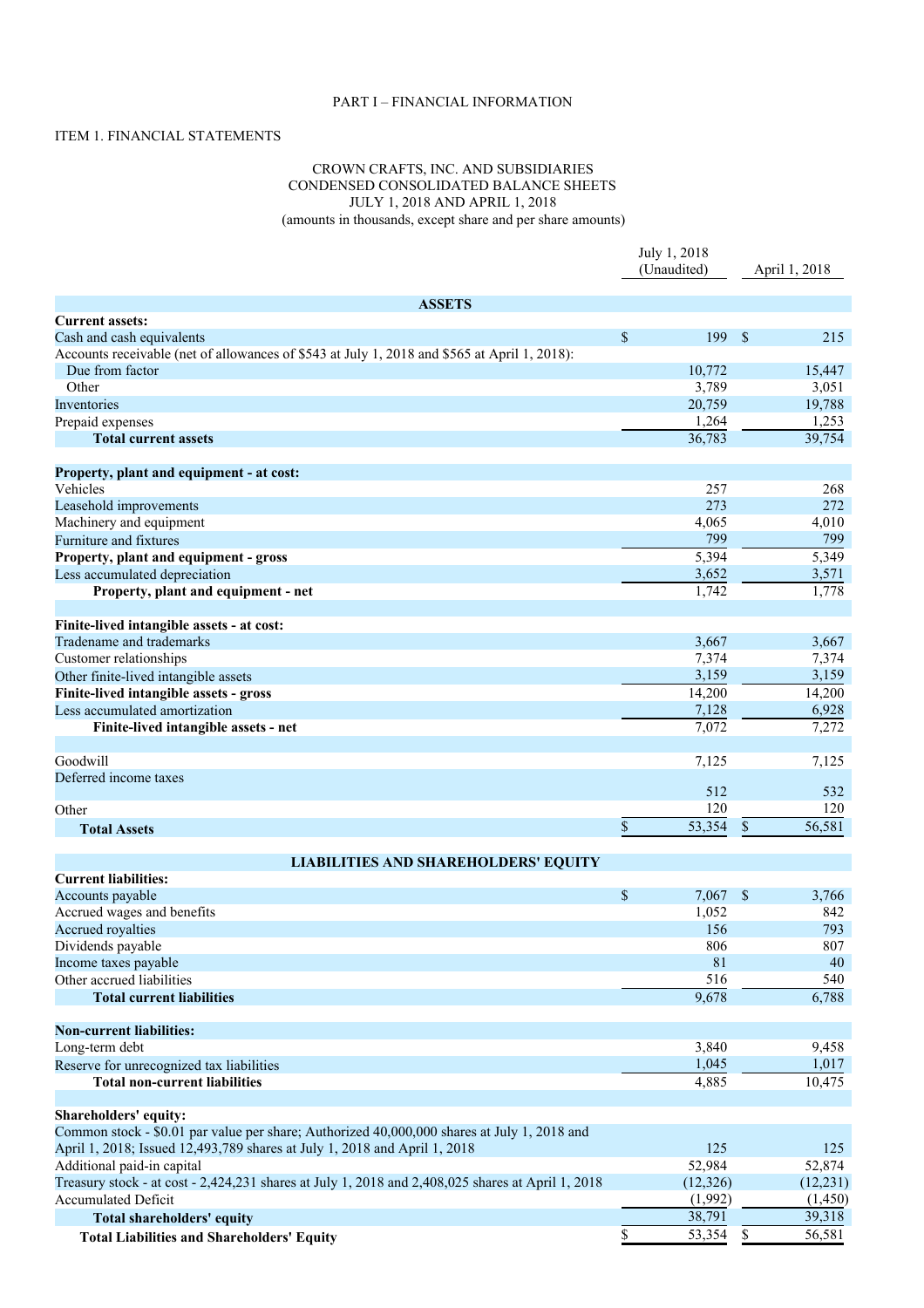*See notes to unaudited condensed consolidated financial statements.*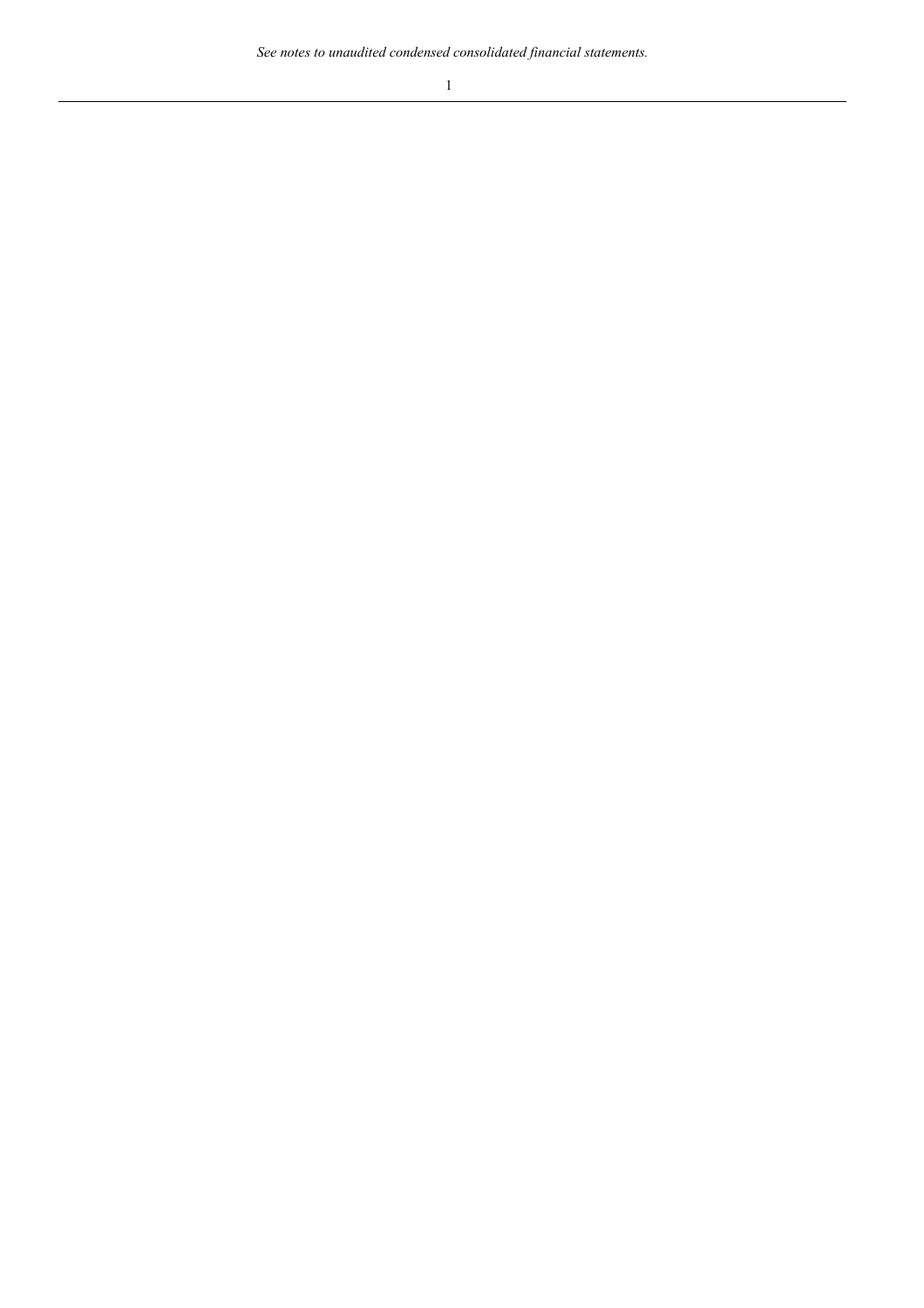## CROWN CRAFTS, INC. AND SUBSIDIARIES UNAUDITED CONDENSED CONSOLIDATED STATEMENTS OF INCOME THREE-MONTH PERIODS ENDED JULY 1, 2018 AND JULY 2, 2017 (amounts in thousands, except per share amounts)

|                                       | Three-Month Periods Ended |                        |  |  |  |
|---------------------------------------|---------------------------|------------------------|--|--|--|
|                                       | July 1, 2018              | July 2, 2017           |  |  |  |
| Net sales                             | $\mathbb{S}$<br>15,460    | $\mathbb{S}$<br>13,647 |  |  |  |
| Cost of products sold                 | 11,332                    | 10,045                 |  |  |  |
| Gross profit                          | 4,128                     | 3,602                  |  |  |  |
| Marketing and administrative expenses | 3,685                     | 2,901                  |  |  |  |
| Income from operations                | 443                       | 701                    |  |  |  |
| Other income (expense):               |                           |                        |  |  |  |
| Interest expense                      | (99)                      | (20)                   |  |  |  |
| Interest income                       |                           | 41                     |  |  |  |
| Foreign exchange loss                 |                           | (2)                    |  |  |  |
| Other - net                           |                           | 1                      |  |  |  |
| Income before income tax expense      | 344                       | 721                    |  |  |  |
| Income tax expense                    | 80                        | 203                    |  |  |  |
| Net income                            | $\mathbb{S}$<br>264       | $\mathbb{S}$<br>518    |  |  |  |
| Weighted average shares outstanding:  |                           |                        |  |  |  |
| <b>Basic</b>                          | 10,070                    | 10,044                 |  |  |  |
| Effect of dilutive securities         | 2                         | 11                     |  |  |  |
| Diluted                               | 10,072                    | 10,055                 |  |  |  |
| Earnings per share:                   |                           |                        |  |  |  |
| <b>Basic</b>                          | \$<br>0.03                | \$<br>0.05             |  |  |  |
| Diluted                               | \$<br>0.03                | \$<br>0.05             |  |  |  |
| Cash dividends declared per share     | 0.08<br>\$                | \$<br>0.08             |  |  |  |

*See notes to unaudited condensed consolidated financial statements.*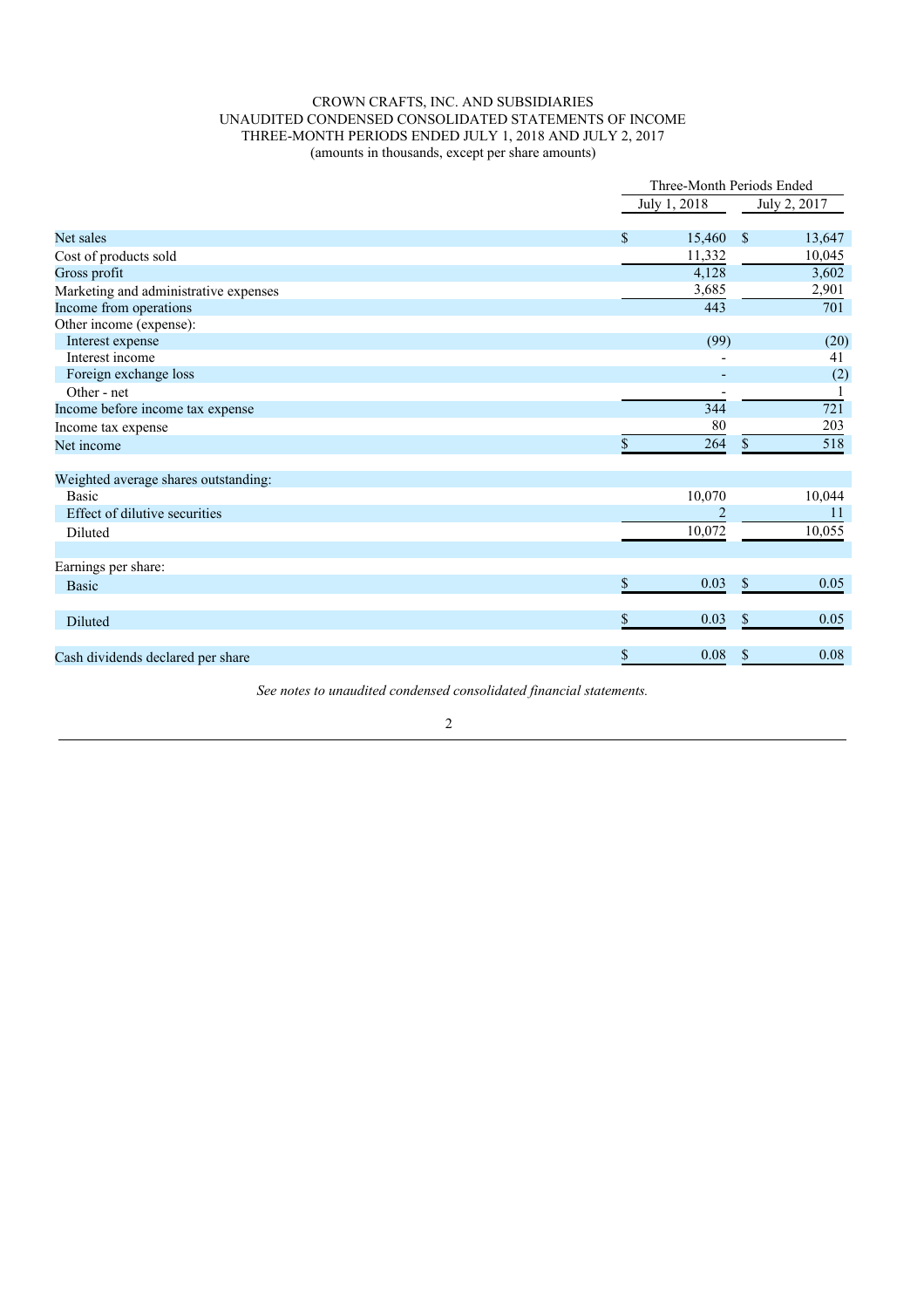## CROWN CRAFTS, INC. AND SUBSIDIARIES UNAUDITED CONDENSED CONSOLIDATED STATEMENTS OF CASH FLOWS THREE-MONTH PERIODS ENDED JULY 1, 2018 AND JULY 2, 2017 (amounts in thousands)

|                                                                                   | Three-Month Periods Ended |              |    |              |
|-----------------------------------------------------------------------------------|---------------------------|--------------|----|--------------|
|                                                                                   |                           | July 1, 2018 |    | July 2, 2017 |
| <b>Operating activities:</b>                                                      |                           |              |    |              |
| Net income                                                                        | \$                        | 264          | -S | 518          |
| Adjustments to reconcile net income to net cash provided by operating activities: |                           |              |    |              |
| Depreciation of property, plant and equipment                                     |                           | 138          |    | 36           |
| Amortization of intangibles                                                       |                           | 200          |    | 189          |
| Deferred income taxes                                                             |                           | 20           |    | 40           |
| Reserve for unrecognized tax benefits                                             |                           | 28           |    | 30           |
| Stock-based compensation                                                          |                           | 110          |    | 142          |
| Changes in assets and liabilities:                                                |                           |              |    |              |
| Accounts receivable                                                               |                           | 3,937        |    | 2,528        |
| Inventories                                                                       |                           | (971)        |    | 263          |
| Prepaid expenses                                                                  |                           | (11)         |    | (19)         |
| Other assets                                                                      |                           |              |    | (1)          |
| Accounts payable                                                                  |                           | 3,301        |    | 266          |
| <b>Accrued liabilities</b>                                                        |                           | (410)        |    | 934          |
| Net cash provided by operating activities                                         |                           | 6.606        |    | 4,926        |
| <b>Investing activities:</b>                                                      |                           |              |    |              |
| Capital expenditures for property, plant and equipment                            |                           | (102)        |    | (56)         |
| Net cash used in investing activities                                             |                           | (102)        |    | (56)         |
| <b>Financing activities:</b>                                                      |                           |              |    |              |
| Repayments under revolving line of credit                                         |                           | (16,778)     |    |              |
| Borrowings under revolving line of credit                                         |                           | 11,160       |    |              |
| Purchase of treasury stock                                                        |                           | (95)         |    | (56)         |
| Dividends paid                                                                    |                           | (807)        |    | (803)        |
| Net cash used in financing activities                                             |                           | (6,520)      |    | (859)        |
| Net (decrease) increase in cash and cash equivalents                              |                           | (16)         |    | 4,011        |
| Cash and cash equivalents at beginning of period                                  |                           | 215          |    | 7,892        |
| Cash and cash equivalents at end of period                                        | \$                        | 199          | \$ | 11,903       |
| Supplemental cash flow information:                                               |                           |              |    |              |
| Income taxes paid                                                                 | \$                        | 3            | \$ | 3            |
| Interest paid                                                                     |                           | 75           |    |              |
|                                                                                   |                           |              |    |              |
| Noncash financing activities:                                                     |                           |              |    |              |
| Dividends declared but unpaid                                                     |                           | (806)        |    | (805)        |
| Compensation paid as common stock                                                 |                           |              |    | 116          |

*See notes to unaudited condensed consolidated financial statements.*

# 3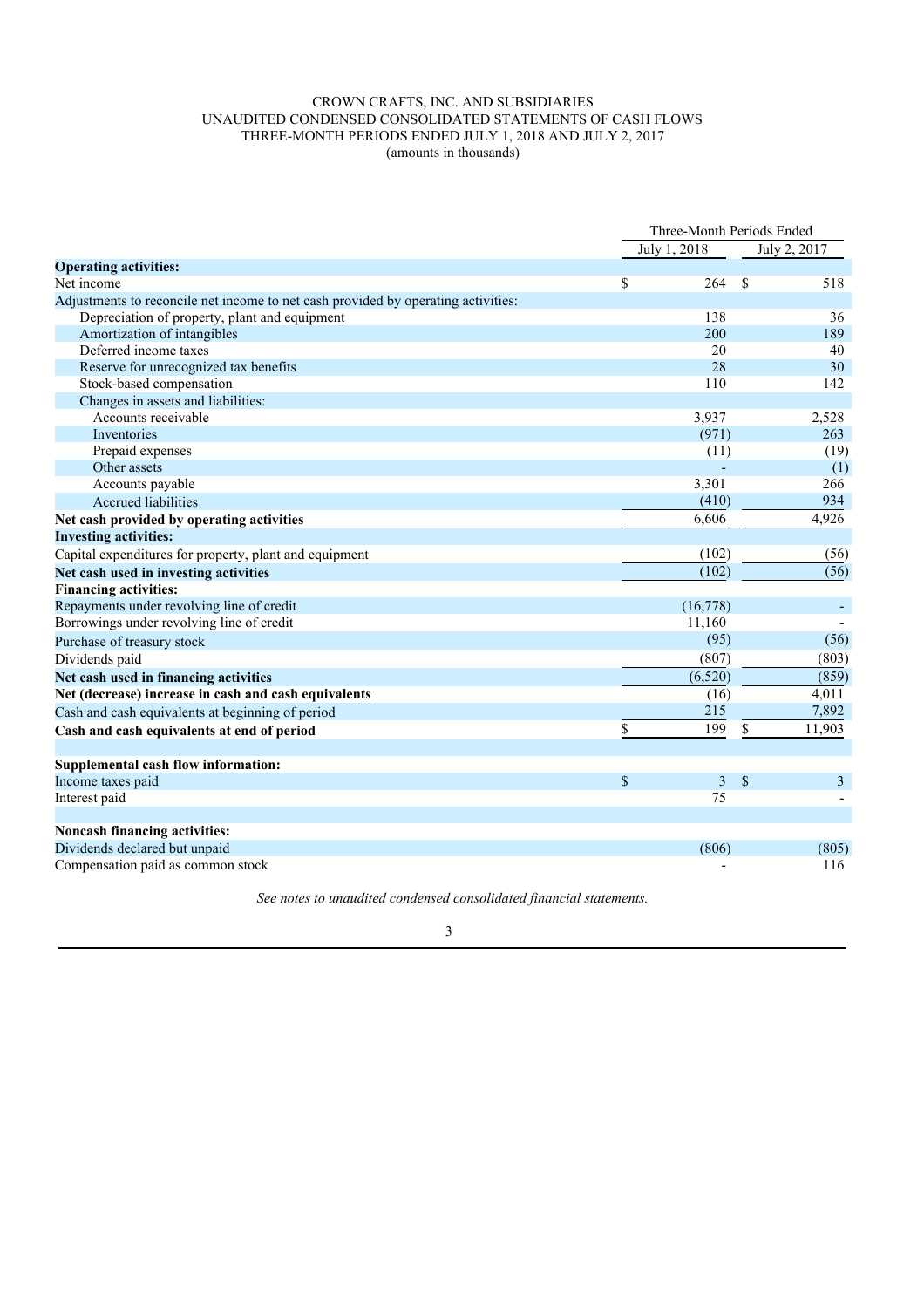### CROWN CRAFTS, INC. AND SUBSIDIARIES NOTES TO UNAUDITED CONDENSED CONSOLIDATED FINANCIAL STATEMENTS FOR THE THREE-MONTH PERIODS ENDED JULY 1, 2018 AND JULY 2, 2017

#### **Note 1 – Summary of Significant Accounting Policies**

*Basis of Presentation:* The accompanying unaudited consolidated financial statements include the accounts of Crown Crafts, Inc. (the "Company") and its subsidiaries and have been prepared in accordance with accounting principles generally accepted in the United States ("GAAP") applicable to interim financial information as promulgated by the Financial Accounting Standards Board ("FASB"). Accordingly, they do not include all of the information and disclosures required by GAAP for complete financial statements. References herein to GAAP are to topics within the FASB Accounting Standards Codification (the "FASB ASC"), which has been established by the FASB as the authoritative source for GAAP to be applied by nongovernmental entities.

In the opinion of management, the interim unaudited consolidated financial statements contained herein include all adjustments necessary to present fairly the financial position of the Company as of July 1, 2018 and the results of its operations and cash flows for the period presented. Such adjustments include normal, recurring accruals, as well as the elimination of all significant intercompany balances and transactions. Operating results for the three-month period ended July 1, 2018 are not necessarily indicative of the results that may be expected by the Company for its fiscal year ending March 31, 2019. For further information, refer to the Company's consolidated financial statements and notes thereto included in the Company's annual report on Form 10-K for the fiscal year ended April 1, 2018.

*Fiscal Year:* The Company's fiscal year ends on the Sunday that is nearest to or on March 31. References herein to "fiscal year 2019" or "2019" represent the 52-week period ending March 31, 2019 and references herein to "fiscal year 2018" or "2018" represent the 52-week period ended April 1, 2018.

*Use of Estimates:* The preparation of financial statements in conformity with GAAP requires management to make estimates and assumptions that affect the reported amounts of assets and liabilities and the disclosure of contingent assets and liabilities as of the date of the accompanying condensed consolidated balance sheets and the reported amounts of revenues and expenses during the periods presented on the accompanying unaudited consolidated statements of income and cash flows. Significant estimates are made with respect to the allowances related to accounts receivable for customer deductions for returns, allowances and disputes. The Company also has a certain amount of discontinued finished products which necessitates the establishment of inventory reserves and allocates indirect costs to inventory based on an estimated percentage of the supplier purchase price, each of which is highly subjective. The Company has also established estimated reserves in connection with the uncertainty concerning the amount of income tax recognized. Actual results could differ from those estimates.

*Cash and Cash Equivalents:* The Company considers highly-liquid investments, if any, purchased with original maturities of three months or less to be cash equivalents.

The Company's credit facility consists of a revolving line of credit under a certain Financing Agreement between the Company, its wholly-owned subsidiaries (together with the Company, the "Borrowers") and The CIT Group/Commercial Services, Inc. ("CIT"), a subsidiary of CIT Group, Inc. (as amended from time to time, the "CIT Financing Agreement"). The Company classifies a negative balance outstanding under the revolving line of credit as cash, as these amounts are legally owed to the Company and are immediately available to be drawn upon by the Company. There are no compensating balance requirements or other restrictions on the transfer of amounts associated with the Company's depository accounts.

*Financial Instruments:* For short-term instruments such as cash and cash equivalents, accounts receivable and accounts payable, the Company uses carrying value as a reasonable estimate of the fair value.

*Advertising Costs:* The Company's advertising costs are primarily associated with cooperative advertising arrangements with certain of the Company's customers and are recognized using the straight-line method based upon aggregate annual estimated amounts for those customers, with periodic adjustments to the actual amounts of authorized agreements. Costs associated with advertising on websites such as Facebook and Google and which are related to the Company's online business are recorded as incurred. Advertising expense is included in marketing and administrative expenses in the accompanying unaudited condensed consolidated statements of income and amounted to \$325,000 and \$219,000 for the three-month periods ended July 1, 2018 and July 2, 2017, respectively.

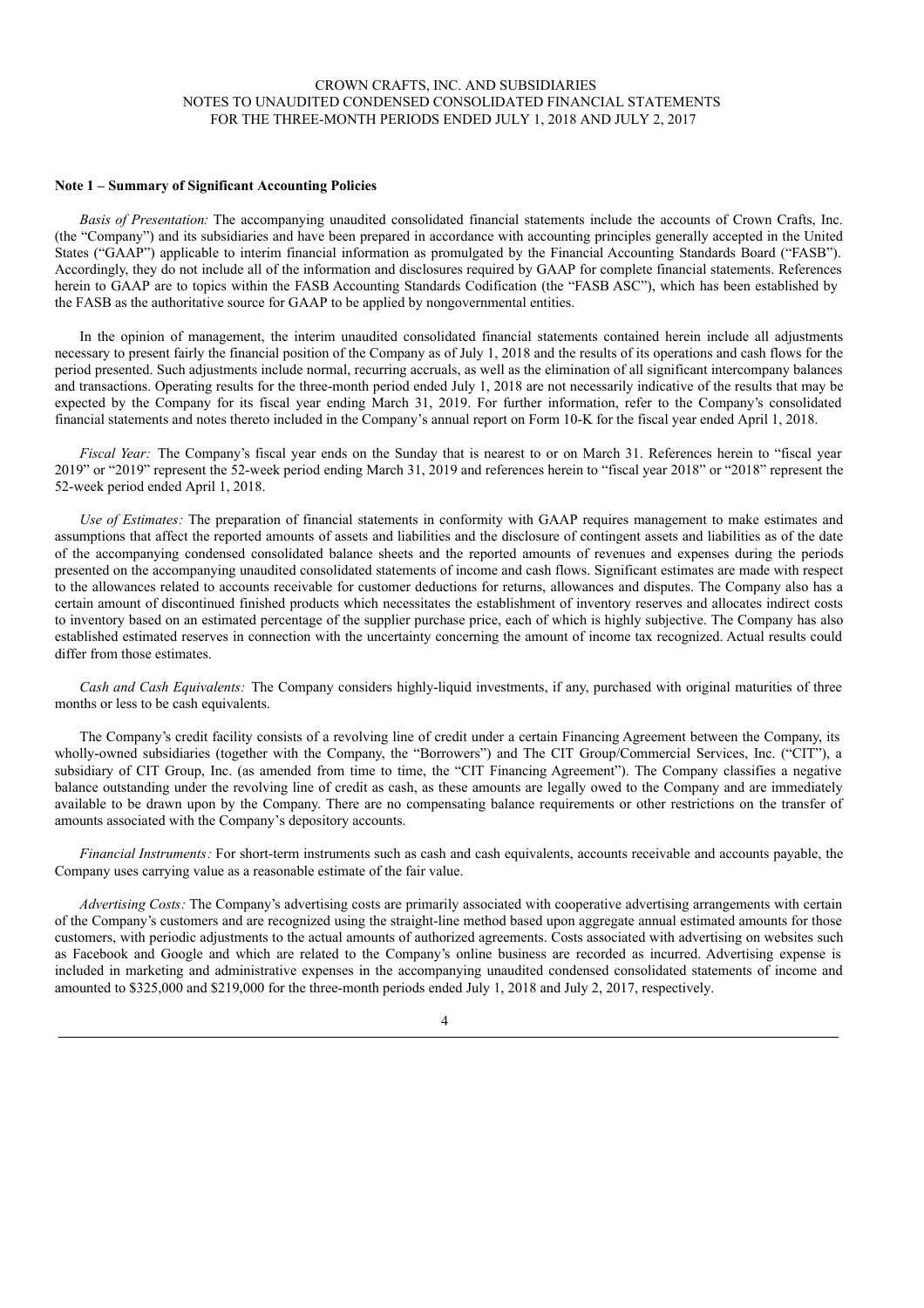*Revenue Recognition:* Revenue is recognized upon the satisfaction of all contractual performance obligations and the transfer of control of the products sold to the customer. The majority of the Company's sales consists of single performance obligation arrangements for which the transaction price for a given product sold is equivalent to the price quoted for the product, net of any stated discounts applicable at a point in time. Each sales transaction results in an implicit contract with the customer to deliver a product as directed by the customer. Shipping and handling costs that are charged to customers are included in net sales, and the Company's costs associated with shipping and handling activities are included in cost of products sold.

A provision for anticipated returns, which are based upon historical returns and claims, is provided through a reduction of net sales and cost of products sold in the reporting period within which the related sales are recorded. Actual returns and claims experienced in a future period may differ from historical experience, and thus, the Company's provision for anticipated returns at any given point in time may be over-funded or under-funded.

The Company recognizes revenue associated with unredeemed store credits and gift certificates at the earlier of their redemption by customers, their expiration or when their likelihood of redemption becomes remote, which is generally two years from the date of issuance.

Revenue from sales made directly to consumers is recorded when the shipped products have been received by customers, and excludes sales taxes collected on behalf of governmental entities. Revenue from sales made to retailers is recorded when legal title has been passed to the customer based upon the terms of the customer's purchase order, the Company's sales invoice, or other associated relevant documents. Such terms usually stipulate that legal title will pass when the shipped products are no longer under the control of the Company, such as when the products are picked up at the Company's facility by the customer or by a common carrier. A disaggregation of the Company's revenue is set forth below under the heading *"Segment and Related Information"* in this Note 1 disclosure.

*Allowances Against Accounts Receivable*: Revenue from sales made to retailers is reported net of allowances for anticipated returns and other allowances, including cooperative advertising allowances, warehouse allowances, placement fees, volume rebates, coupons and discounts. Such allowances are recorded commensurate with sales activity or using the straight-line method, as appropriate, and the cost of such allowances is netted against sales in reporting the results of operations. The provision for the majority of the Company's allowances occurs on a per-invoice basis. When a customer requests to have an agreed-upon deduction applied against the customer's outstanding balance due to the Company, the allowances are correspondingly reduced to reflect such payments or credits issued against the customer's account balance. The Company analyzes the components of the allowances for customer deductions monthly and adjusts the allowances to the appropriate levels. The timing of funding requests for advertising support can cause the net balance in the allowance account to fluctuate from period to period. The timing of such funding requests should have no impact on the consolidated statements of income since such costs are accrued commensurate with sales activity or using the straight-line method, as appropriate.

*Uncollectible Accounts:* To reduce the exposure to credit losses and to enhance the predictability of its cash flows, the Company assigns the majority of its trade accounts receivable under factoring agreements with CIT. In the event a factored receivable becomes uncollectible due to creditworthiness, CIT bears the risk of loss. For reporting periods beginning on or after April 2, 2018, the Company recognizes revenue net of the amount of its non-factored accounts receivable that is expected to be uncollectible, which is estimated by specifically analyzing accounts receivable, historical trends of uncollected accounts, customer concentrations, customer creditworthiness, current economic trends and changes in its customers' payment terms. For reporting periods that ended prior to April 2, 2018, the Company instead recorded a provision for its expected uncollectible accounts in the form of a bad debt expense, which was included in marketing and administrative expenses in the unaudited condensed consolidated statements of income. However, the Company did not record such a charge for bad debt expense during the three-month period ended July 2, 2017.

*Credit Concentration:* The Company's accounts receivable as of July 1, 2018 was \$14.5 million, net of allowances of \$543,000. Of this amount, \$10.7 million was due from CIT under the factoring agreements, which represents the maximum loss that the Company could incur if CIT failed completely to perform its obligations thereunder.

*Other Accrued Liabilities:* An amount of \$516,000 was recorded as other accrued liabilities as of July 1, 2018. Of this amount, \$293,000 reflected unearned revenue recorded for payments from customers that were received before products were shipped. Other accrued liabilities as of July 1, 2018 also includes a reserve for anticipated returns of \$9,000 and unredeemed store credits and gift certificates totaling \$19,000.

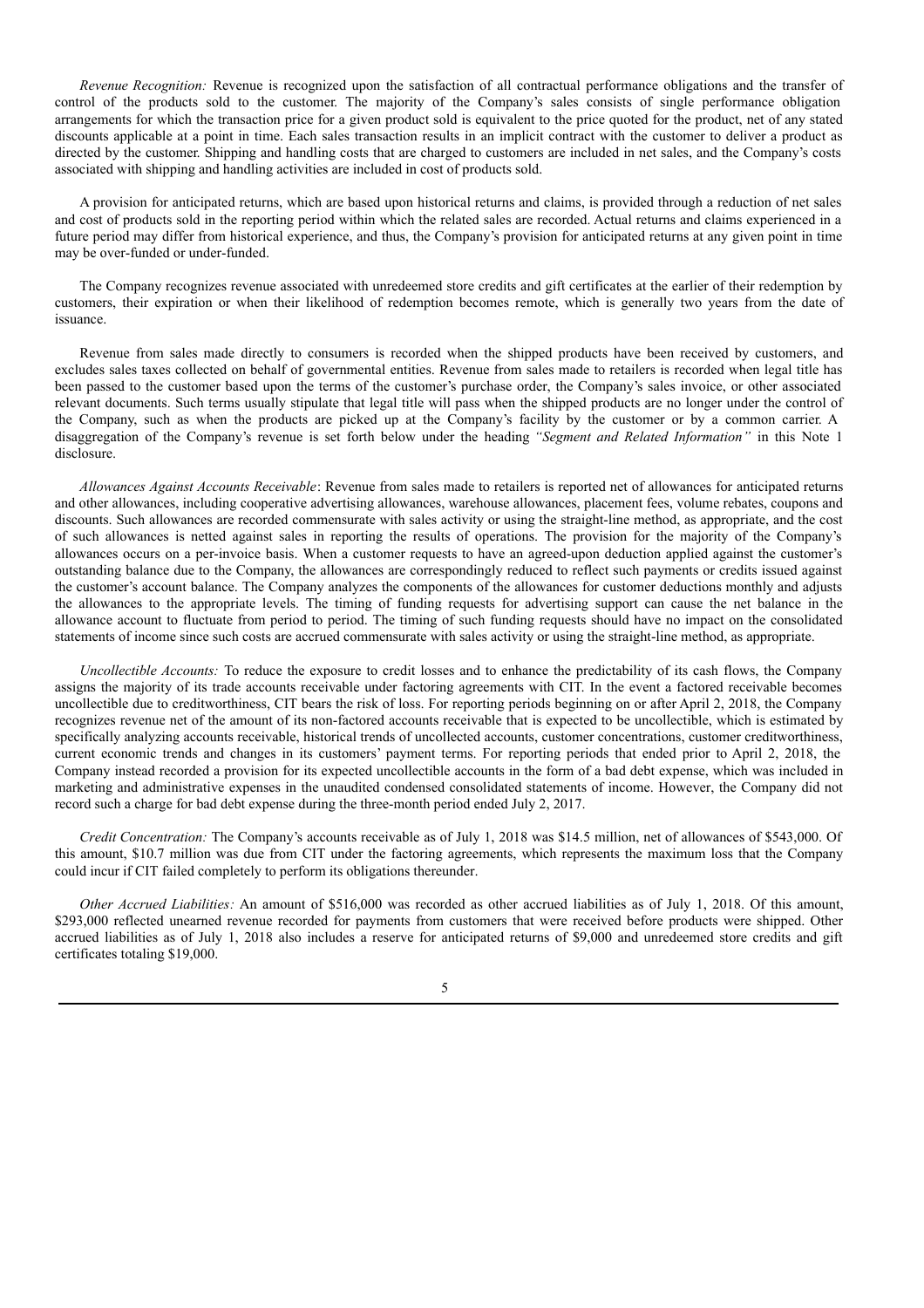*Segment and Related Information:* The Company operates primarily in one principal segment, infant, toddler and juvenile products. These products consist of infant and toddler bedding, bibs, soft bath products, disposable products and accessories. Net sales of bedding, blankets and accessories and net sales of bibs, bath, developmental toy, feeding, baby care and disposable products for the three-month periods ended July 1, 2018 and July 2, 2017 are as follows (in thousands):

|                                                                           | <b>Three-Month Periods Ended</b> |                     |  |                     |  |  |
|---------------------------------------------------------------------------|----------------------------------|---------------------|--|---------------------|--|--|
|                                                                           |                                  | <b>July 1, 2018</b> |  | <b>July 2, 2017</b> |  |  |
| Bedding, blankets and accessories                                         |                                  | 8.521               |  | 8.424               |  |  |
| Bibs, bath, developmental toy, feeding, baby care and disposable products |                                  | 6.939               |  | 5.223               |  |  |
| Total net sales                                                           |                                  | 15.460              |  | 13.647              |  |  |

*Inventory Valuation:* The preparation of the Company's financial statements requires careful determination of the appropriate value of the Company's inventory balances. Such amounts are presented as a current asset in the accompanying condensed consolidated balance sheets and are a direct determinant of cost of products sold in the accompanying unaudited consolidated statements of income and, therefore, have a significant impact on the amount of net income in the accounting periods reported. The basis of accounting for inventories is cost, which includes the direct supplier acquisition cost, duties, taxes and freight, and the indirect costs incurred to design, develop, source and store the products until they are sold. Once cost has been determined, the Company's inventory is then stated at the lower of cost or net realizable value, with cost determined using the first-in, first-out ("FIFO") method, which assumes that inventory quantities are sold in the order in which they are acquired, and the average cost method for a portion of the Company's inventory.

The indirect charges and their allocation to the Company's finished goods inventory are determined as a percentage of projected annual supplier purchases and can impact the Company's results of operations as purchase volumes fluctuate from quarter to quarter and year to year. The difference between indirect costs incurred and the indirect costs allocated to inventory creates a burden variance, which is generally favorable when actual inventory purchases exceed planned inventory purchases, and is generally unfavorable when actual inventory purchases are lower than planned inventory purchases.

On a periodic basis, management reviews the Company's inventory quantities on hand for obsolescence, physical deterioration, changes in price levels and the existence of quantities on hand which may not reasonably be expected to be sold within the normal operating cycle of the Company's operations. To the extent that any of these conditions is believed to exist or the market value of the inventory expected to be realized in the ordinary course of business is otherwise no longer as great as its carrying value, an allowance against the inventory value is established. To the extent that this allowance is established or increased during an accounting period, an expense is recorded in cost of products sold in the Company's consolidated statements of income. Only when inventory for which an allowance has been established is later sold or is otherwise disposed of is the allowance reduced accordingly. Significant management judgment is required in determining the amount and adequacy of this allowance. In the event that actual results differ from management's estimates or these estimates and judgments are revised in future periods, the Company may not fully realize the carrying value of its inventory or may need to establish additional allowances, either of which could materially impact the Company's financial position and results of operations.

*Royalty Payments:* The Company has entered into agreements that provide for royalty payments based on a percentage of sales with certain minimum guaranteed amounts. These royalties are accrued based upon historical sales rates adjusted for current sales trends by customers. Royalty expense is included in cost of products sold in the accompanying unaudited condensed consolidated statements of income and amounted to \$974,000 and \$1.3 million for the three-month periods ended July 1, 2018 and July 2, 2017, respectively.

*Depreciation and Amortization:* The accompanying condensed consolidated balance sheets reflect property, plant and equipment, and certain intangible assets at cost less accumulated depreciation or amortization. The Company capitalizes additions and improvements and expenses maintenance and repairs as incurred. Depreciation and amortization are computed using the straight-line method over the estimated useful lives of the assets, which are three to eight years for property, plant and equipment, and five to twenty years for amortizable intangible assets. The Company amortizes improvements to its leased facilities over the term of the lease or the estimated useful life of the asset, whichever is shorter.

*Valuation of Long-Lived Assets and Identifiable Intangible Assets:* In addition to the depreciation and amortization procedures set forth above, the Company reviews for impairment long-lived assets and certain identifiable intangible assets whenever events or changes in circumstances indicate that the carrying amount of any asset may not be recoverable. In the event of impairment, the asset is written down to its fair market value.

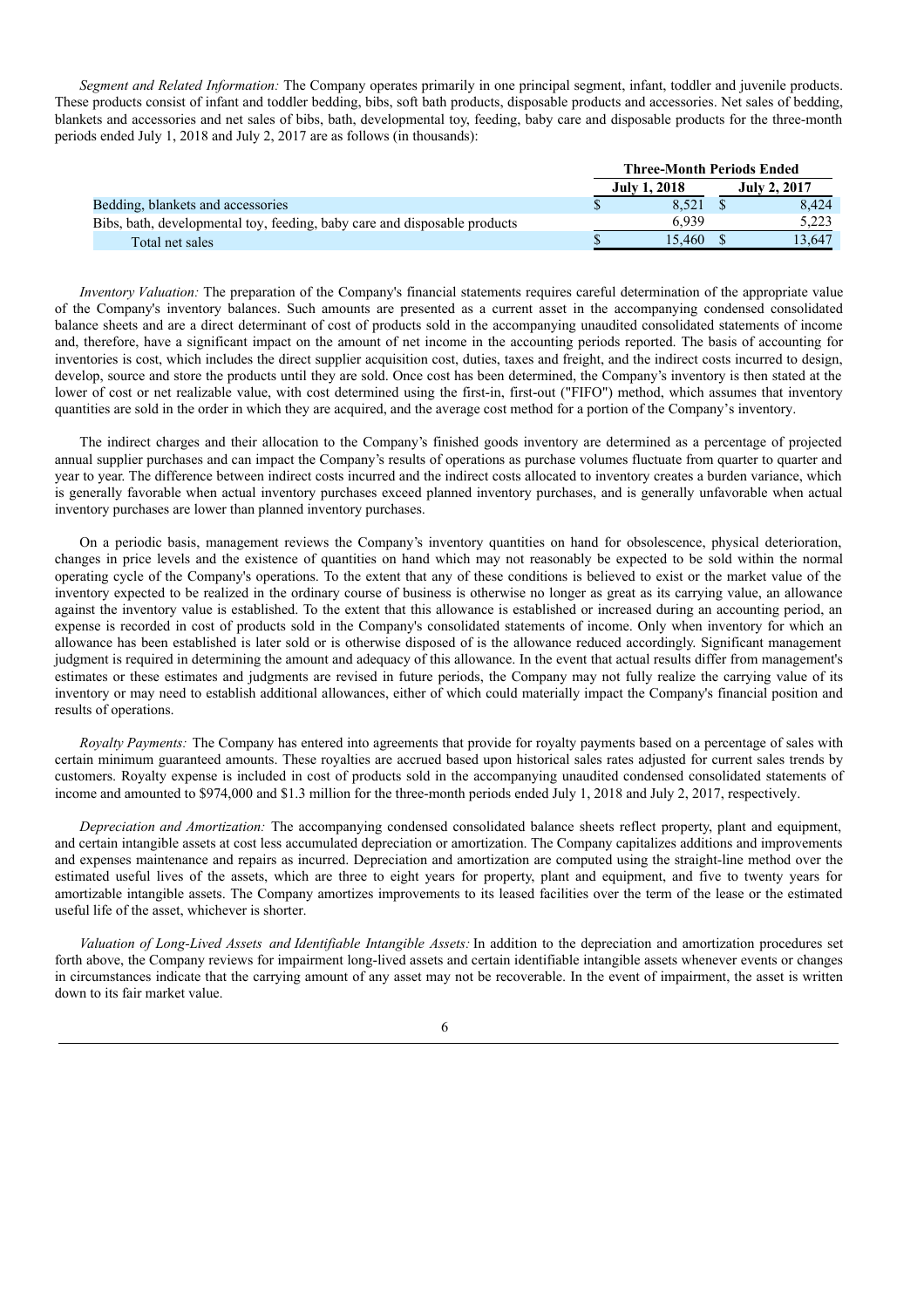*Patent Costs:* The Company incurs certain legal and associated costs in connection with applications for patents, which are classified within other finite-lived intangible assets in the accompanying condensed consolidated balance sheets. The Company capitalizes such costs to be amortized over the expected life of the patent to the extent that an economic benefit is anticipated from the resulting patent or an alternative future use for the underlying product is available to the Company. The Company also capitalizes legal and other costs incurred in the protection or defense of the Company's patents to the extent that it is believed that the future economic benefit of the patent will be maintained or increased and a successful outcome of the litigation is probable. Capitalized patent protection or defense costs are amortized over the remaining expected life of the related patent. The Company's assessment of the future economic benefit of its patents involves considerable management judgment, and a different conclusion could result in a material impairment charge up to the carrying value of these assets.

*Purchase Price Allocations and the Resulting Goodwill:* The Company's strategy includes, when appropriate, entering into transactions accounted for as business combinations. In connection with a business combination, the Company prepares an allocation of the cost of the acquisition to the identifiable assets acquired and liabilities assumed, based on estimated fair values as of the acquisition date. The excess of the purchase price over the estimated fair value of the identifiable net assets acquired is recorded as goodwill.

The amount of goodwill recorded in a business combination can vary significantly depending upon the values attributed to the assets acquired and liabilities assumed. Although goodwill has no useful life and is not subject to a systematic annual amortization against earnings, the Company performs a measurement for impairment of the carrying value of its goodwill annually on the first day of the Company's fiscal year. An additional impairment test is performed during the year whenever an event or change in circumstances suggest that the fair value of the goodwill of either of the reporting units of the Company has more likely than not fallen below its carrying value. The annual or interim measurement for impairment of goodwill is performed at the reporting unit level. A reporting unit is either an operating segment or one level below an operating segment. In its annual or interim measurement for impairment of goodwill, the Company conducts a qualitative assessment by examining relevant events and circumstances which could have a negative impact on the Company's goodwill, which includes macroeconomic conditions, industry and market conditions, commodity prices, cost factors, overall financial performance, reporting unit dispositions and acquisitions, the market capitalization of the Company and other relevant events specific to the Company.

If, after assessing the totality of events or circumstances described above, the Company determines that it is more likely than not that the fair value of either of the Company's reporting units is less than its carrying amount, the two-step goodwill test is performed. The two-step goodwill impairment test is also performed whenever events or changes in circumstances indicate that the carrying value may not be recoverable. If, after performing the two-step goodwill test, it is determined that the carrying value of goodwill is impaired, the amount of goodwill is reduced and a corresponding charge is made to earnings in the period in which the goodwill is determined to be impaired.

*Provision for Income Taxes:* The Company's provision for income taxes includes all currently payable federal, state, local and foreign taxes and is based upon the Company's estimated annual effective tax rate ("ETR"), which is based on the Company's forecasted annual pre-tax income, as adjusted for certain expenses within the consolidated statements of income that will never be deductible on the Company's tax returns and certain charges expected to be deducted on the Company's tax returns that will never be deducted on the consolidated statements of income, multiplied by the statutory tax rates for the various jurisdictions in which the Company operates. The Company's provisions for income taxes for the three-month periods ended July 1, 2018 and July 2, 2017 are based upon an estimated annual ETR from continuing operations of 24.0% and 35.0%, respectively. The Company provides for deferred income taxes based on the difference between the financial statement and tax bases of assets and liabilities using enacted tax rates that will be in effect when the differences are expected to reverse. The Company's policy is to recognize the effect that a change in enacted tax rates would have on net deferred income tax assets and liabilities in the period in which the tax rates are changed.

The Company files income tax returns in the many jurisdictions within which it operates, including the U.S., several U.S. states and the People's Republic of China. The statute of limitations for the Company's filed income tax returns varies by jurisdiction; tax years open to federal or state examination or other adjustment as of July 1, 2018 were the fiscal years ended April 1, 2018, April 2, 2017, April 3, 2016, March 29, 2015, March 30, 2014, March 31, 2013, April 1, 2012 and April 3, 2011.

Management evaluates items of income, deductions and credits reported on the Company's various federal and state income tax returns filed and recognizes the effect of positions taken on those income tax returns only if those positions are more likely than not to be sustained. The Company applies the provisions of FASB ASC Sub-topic 740-10-25, which requires a minimum recognition threshold that a tax benefit must meet before being recognized in the financial statements. Recognized income tax positions are measured at the largest amount that has a greater than 50% likelihood of being realized. Changes in recognition or measurement are reflected in the period in which the change in judgment occurs.

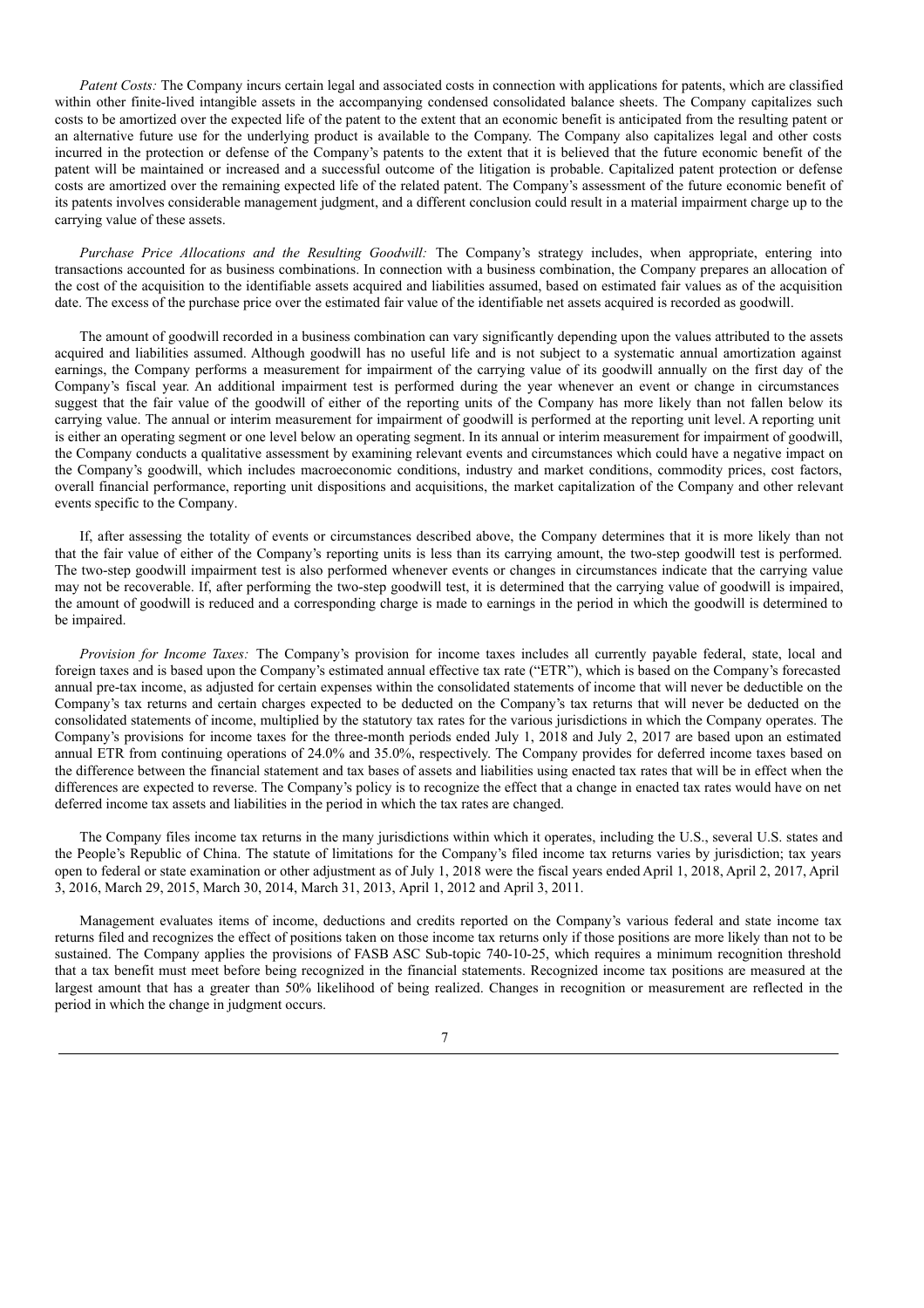During fiscal year 2016, an evaluation was made of the Company's process regarding the calculation of the state portion of its income tax provision. This evaluation resulted in the Company taking a tax position that reflected opportunities for the application of more favorable state apportionment percentages for several prior fiscal years. After considering all relevant information, the Company believes that the technical merits of this tax position would more likely than not be sustained. However, the Company also believes that the ultimate resolution of the tax position will result in a tax benefit that is less than the full amount being sought. Therefore, the Company's measurement regarding the tax impact of the revised state apportionment percentages resulted in the Company recording a reserve for unrecognized tax benefits during the three-month periods ended July 1, 2018 and July 2, 2017 of \$3,000 and \$11,000, respectively, in the accompanying unaudited condensed consolidated statements of income.

The Company's policy is to accrue interest expense and penalties as appropriate on estimated unrecognized tax benefits as a charge to interest expense in the Company's consolidated statements of income. Interest expense and penalties are not accrued with respect to estimated unrecognized tax benefits that are associated with claims for income tax refunds as long as the overpayments are receivable. The Company accrued interest and penalties associated with its reserve for unrecognized tax benefits during the three-month periods ended July 1, 2018 and July 2, 2017 of \$25,000 and \$20,000, respectively, in the accompanying unaudited condensed consolidated statements of income.

During the three-month periods ended July 1, 2018 and July 2, 2017, the Company recorded discrete income tax benefits of \$5,000 and \$60,000, respectively, to reflect the effect of excess tax benefits arising from the vesting of non-vested stock during the periods.

The ETR on continuing operations and the discrete income tax charges and benefits set forth above resulted in an overall provision for income taxes of 23.3% and 28.2% for the three-month periods ended July 1, 2018 and July 2, 2017, respectively.

*Earnings Per Share:* The Company calculates basic earnings per share by using a weighted average of the number of shares outstanding during the reporting periods. Diluted shares outstanding are calculated in accordance with the treasury stock method, which assumes that the proceeds from the exercise of all exercisable options would be used to repurchase shares at market value. The net number of shares issued after the exercise proceeds are exhausted represents the potentially dilutive effect of the options, which are added to basic shares to arrive at diluted shares.

*Recently-Issued Accounting Standards:* In 2014, the FASB issued Accounting Standards Update ("ASU") No. 2014-09, *Revenue from Contracts with Customers (Topic 606)*, which has replaced most previous GAAP guidance on revenue recognition, and which now requires the use of more estimates and judgments. When issued, ASU No. 2014-09 was to become effective in the fiscal year beginning after December 15, 2016, but on August 12, 2015 the FASB issued ASU No. 2015-14, *Revenue from Contracts with Customers (Topic 606): Deferral of the Ef ective Date*, which provided for a one-year deferral of the effective date to apply the guidance of ASU No. 2014- 09. Thus, the Company adopted ASU No. 2014-09 effective as of April 2, 2018 on a modified retrospective basis.

ASU No. 2014-09 requires that revenue be recognized by an entity when a customer obtains control of promised products in an amount that reflects the consideration that the entity expects to receive in exchange for those products. A further description of the GAAP guidance in effect subsequent to the Company's adoption of ASU No. 2014-09 is set forth above under the headings *"Revenue Recognition," "Allowances Against Accounts Receivable"* and *"Uncollectible Accounts"* in this Note 1 disclosure. The Company performed an evaluation of its revenue contract arrangements and determined that, although the disclosures related to the Company's accounting policies and practices associated with the amount and timing of revenue recognition have been enhanced, the adoption of ASU No. 2014-09 did not have a material effect on the Company's financial position or results of operations.

On February 25, 2016, the FASB issued ASU No. 2016-02, *Leases (Topic 842)*, which will increase transparency and comparability by requiring an entity to recognize lease assets and lease liabilities on its balance sheet and by requiring the disclosure of key information about leasing arrangements. Under the provisions of ASU No. 2016-02, the Company will be required to capitalize most of its current operating lease obligations as right-of-use assets with corresponding liabilities based upon the present value of the future cash outflows associated with such operating lease obligations. ASU No. 2016-02 will become effective for the first interim period of the fiscal year beginning after December 15, 2018.

When issued, ASU No. 2016-02 was to have been applied using a modified retrospective approach, but on July 30, 2018 the FASB issued ASU No. 2018-11, *Leases (Topic 842): Targeted Improvements*, which will allow an alternative optional transition method with which to adopt ASU No. 2016-02. Upon adoption, in lieu of the modified retrospective approach, an entity will be allowed to recognize a cumulative-effect adjustment to the opening balance of retained earnings in the period of adoption.

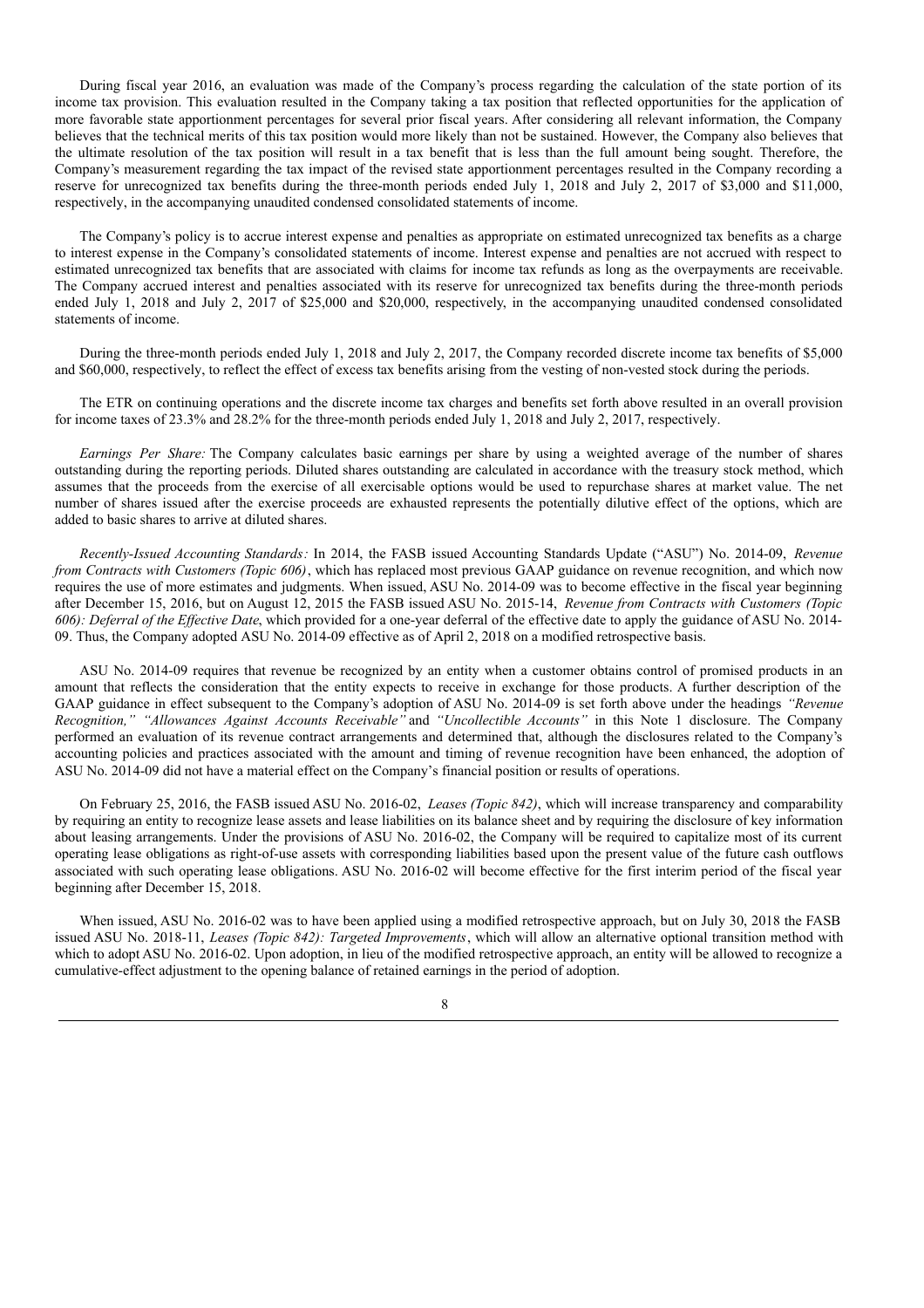Although early adoption of ASU No. 2016-02 (as modified by ASU No. 2018-11) is permitted, the Company intends to adopt ASU No. 2016-02 effective as of April 1, 2019. The Company has not yet decided whether it will use the modified retrospective approach or the cumulative-effect adjustment approach and is currently evaluating the effect that the adoption of ASU No. 2016-02 will have on its financial position, results of operations and related disclosures.

On June 16, 2016, the FASB issued ASU No. 2016-13, *Financial Instruments – Credit Losses (Topic 326): Measurement of Credit Losses on Financial Instruments*, the objective of which is to provide financial statement users with more information about the expected credit losses on financial instruments and other commitments to extend credit held by an entity. Current GAAP requires an "incurred loss" methodology for recognizing credit losses that delays recognition until it is probable that a loss has been incurred. Because this methodology restricted the recognition of credit losses that are expected, but did not yet meet the "probable" threshhold, ASU No. 2016- 13 was issued to require the consideration of a broader range of reasonable and supportable information when determining estimates of credit losses. The ASU will become effective for the first interim period of the fiscal year beginning after December 15, 2019. The ASU is to be applied using a modified retrospective approach, and the ASU may be early-adopted as of the first interim period of the fiscal year beginning after December 15, 2018.

Although the Company has not yet decided whether to adopt ASU No. 2016-13 early or determined the full impact of the adoption of the ASU, because the Company assigns the majority of its trade accounts receivable under factoring agreements with CIT, the Company does not believe that its adoption of ASU No. 2016-13 will have a material impact on the Company's financial position, results of operations and related disclosures.

On June 20, 2018, the FASB issued ASU No. 2018-07, *Compensation – Stock Compensation (Topic 718): Improvements to Nonemployee Share-Based Payment Accounting*, the objective of which is to expand the scope of Topic 718 to clarify the accounting treatment to be applied for share-based payments made to acquire goods and services from nonemployees. Under existing GAAP guidance, such nonemployee share-based payment awards are to be measured at the fair value of the goods or services provided by the nonemployee, or the fair value of the equity instruments issued, whichever can be more easily measured. ASU No. 2018-07 will simplify this accounting to require that nonemployee share-based payment awards are to be measured at the grant-date fair value of the equity instruments that an entity is obligated to issue when the good has been delivered or the service has been rendered. The Company routinely awards grants of non-vested stock to its nonemployee directors and measures such awards in a manner consistent with the provisions of ASU No. 2018-07.

ASU No. 2018-07 will become effective for the first interim period of the fiscal year beginning after December 15, 2018. Thus, the Company intends to adopt ASU No. 2018-07 effective as of April 1, 2019 and does not believe that its adoption of the ASU will have a material impact on the Company's financial position, results of operations and related disclosures.

The Company has determined that all other ASUs which had become effective as of July 1, 2018, or which will become effective at some future date, are not expected to have a material impact on the Company's consolidated financial statements.

#### **Note 2 – Acquisitions**

*Carousel:* On August 4, 2017, Carousel Acquisition, LLC, a wholly-owned subsidiary of the Company, acquired substantially all of the assets and business, and assumed certain specified liabilities, of a privately held manufacturer and online retailer of premium infant and toddler bedding and nursery décor based in Douglasville, Georgia, which was at the time named Carousel Designs, LLC (the "Carousel Acquisition"). On August 11, 2017, the seller of such assets having relinquished its rights to its name under the terms of the acquisition, Carousel Acquisition, LLC changed its name to Carousel Designs, LLC ("Carousel").

The Company anticipates that certain synergies, including administrative and capital efficiencies, may be achieved as a result of the Company's control of the combined assets and that the Company will benefit from the direct-to-consumer opportunities that will result from the Carousel Acquisition. Carousel paid an acquisition cost of \$8.7 million from cash on hand and assumed certain specified liabilities relating to the business. In connection with the Carousel Acquisition, Carousel paid off capital leases amounting to \$845,000 that were associated with certain fixed assets that were acquired.

The Carousel Acquisition has been accounted for as a business combination in accordance with FASB ASC Topic 805, *Business Combinations.* The Company has determined the preliminary allocation of the acquisition cost with the assistance of an independent third party. The identifiable assets acquired were recorded at their estimated fair value, which has been preliminarily determined based on available information and the use of multiple valuation approaches. The estimated useful lives of the identifiable intangible assets acquired was determined based upon the remaining time that these assets are expected to directly or indirectly contribute to the future cash flow of the Company.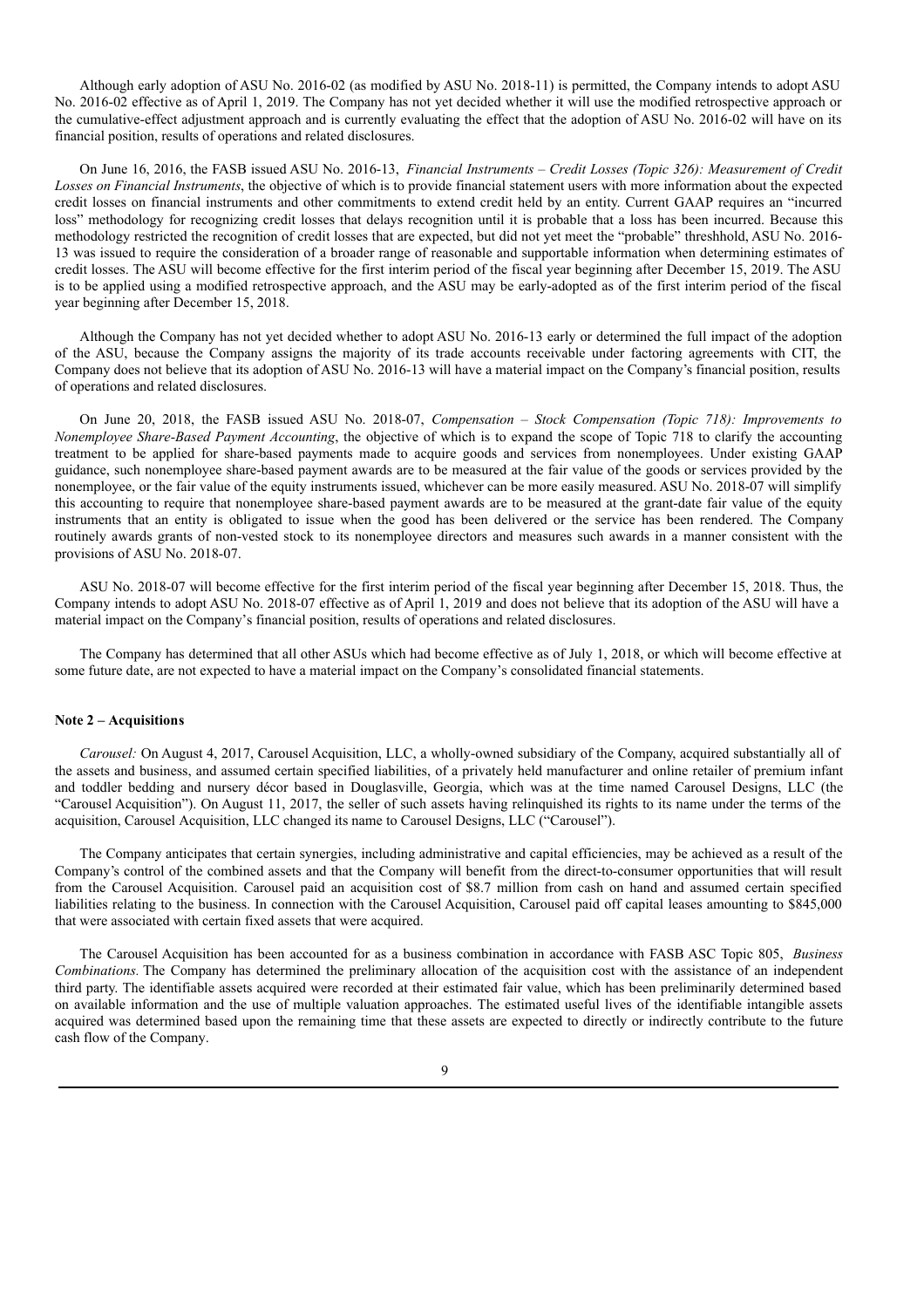The Company expects to complete the acquisition cost allocation during the 12-month period following the acquisition date, during which time the values of the assets acquired and liabilities assumed, including the goodwill, may need to be revised as appropriate. Based upon the preliminary allocation of the acquisition cost, the Company has recognized of \$5.7 million of goodwill, the entirety of which has been assigned to the reporting unit of the Company that produces and markets infant and toddler bedding, blankets and accessories, and the entirety of which is expected to be deductible for income tax purposes.

The following table represents the Company's preliminary allocation of the acquisition cost (in thousands) to the identifiable assets acquired and the liabilities assumed based on their respective estimated fair values as of the acquisition date. The excess of the acquisition cost over the estimated fair value of the identifiable net assets acquired is reflected as goodwill.

| Tangible assets:                    |             |
|-------------------------------------|-------------|
| Inventory                           | \$<br>967   |
| Prepaid expenses                    | 5           |
| Fixed assets                        | 1,068       |
| Total tangible assets               | 2,040       |
| Amortizable intangible assets:      |             |
| Tradename                           | 1,100       |
| Developed technology                | 1,100       |
| Non-compete covenants               | 360         |
| Total amortizable intangible assets | 2,560       |
| Goodwill                            | 5,679       |
| Total acquired assets               | 10,279      |
|                                     |             |
| Liabilities assumed:                |             |
| Accounts payable                    | 319         |
| Accrued wages and benefits          | 59          |
| Unearned revenue                    | 271         |
| Other accrued liabilities           | 60          |
| Capital leases                      | 845         |
| Total liabilities assumed           | 1,554       |
| Net acquisition cost                | \$<br>8,725 |

The Carousel Acquisition resulted in net sales of \$1.8 million of infant and toddler bedding, blankets and accessories during the three-month period ended July 1, 2018. Carousel recorded amortization expense associated with the acquired amortizable intangible assets of \$50,000 during the three-month period ended July 1, 2018, which is included in marketing and administrative expenses in the accompanying unaudited condensed consolidated statements of income. Amortization is computed for the acquired amortizable intangible assets using the straight-line method over the estimated useful lives of the assets, which are 15 years for the tradename, 10 years for the developed technology, 5 years for the non-compete agreements and 11 years on a weighted-average basis for the grouping taken together.

*Sassy:* On December 15, 2017, Hamco, Inc. ("Hamco"), a wholly-owned subsidiary of the Company, acquired certain assets associated with the Sassy®-branded developmental toy, feeding and baby care product line from Sassy 14, LLC and assumed certain related liabilities (the "Sassy Acquisition"). Hamco paid an acquisition cost of \$6.5 million from a combination of cash on hand and the revolving line of credit. The Company has achieved certain administrative and capital efficiencies as a result of its acquisition of the Sassy product line. For example, synergies were attained in April 2018 when the Company transferred the remaining inventory acquired in the Sassy Acquisition from Grand Rapids, Michigan to the Company's distribution facility in Compton, California. The Company anticipates that it will benefit from the diversity added to the Company's portfolio of products and that the Sassy Acquisition will strengthen the Company's overall position in the infant and juvenile products market.

The Sassy Acquisition has been accounted for as a business combination in accordance with FASB ASC Topic 805, *Business Combinations.* The Company is currently determining the allocation of the acquisition cost with the assistance of an independent third party. The identifiable assets acquired were recorded at their estimated fair value, which has been preliminarily determined based on available information and the use of multiple valuation approaches. The estimated useful lives of the identifiable intangible assets acquired was determined based upon the remaining time that these assets are expected to directly or indirectly contribute to the future cash flow of the Company. Certain data necessary to complete the acquisition cost allocation is not yet available, including the valuation of pre-acquisition contingencies and the final appraisals and valuations of assets acquired and liabilities assumed.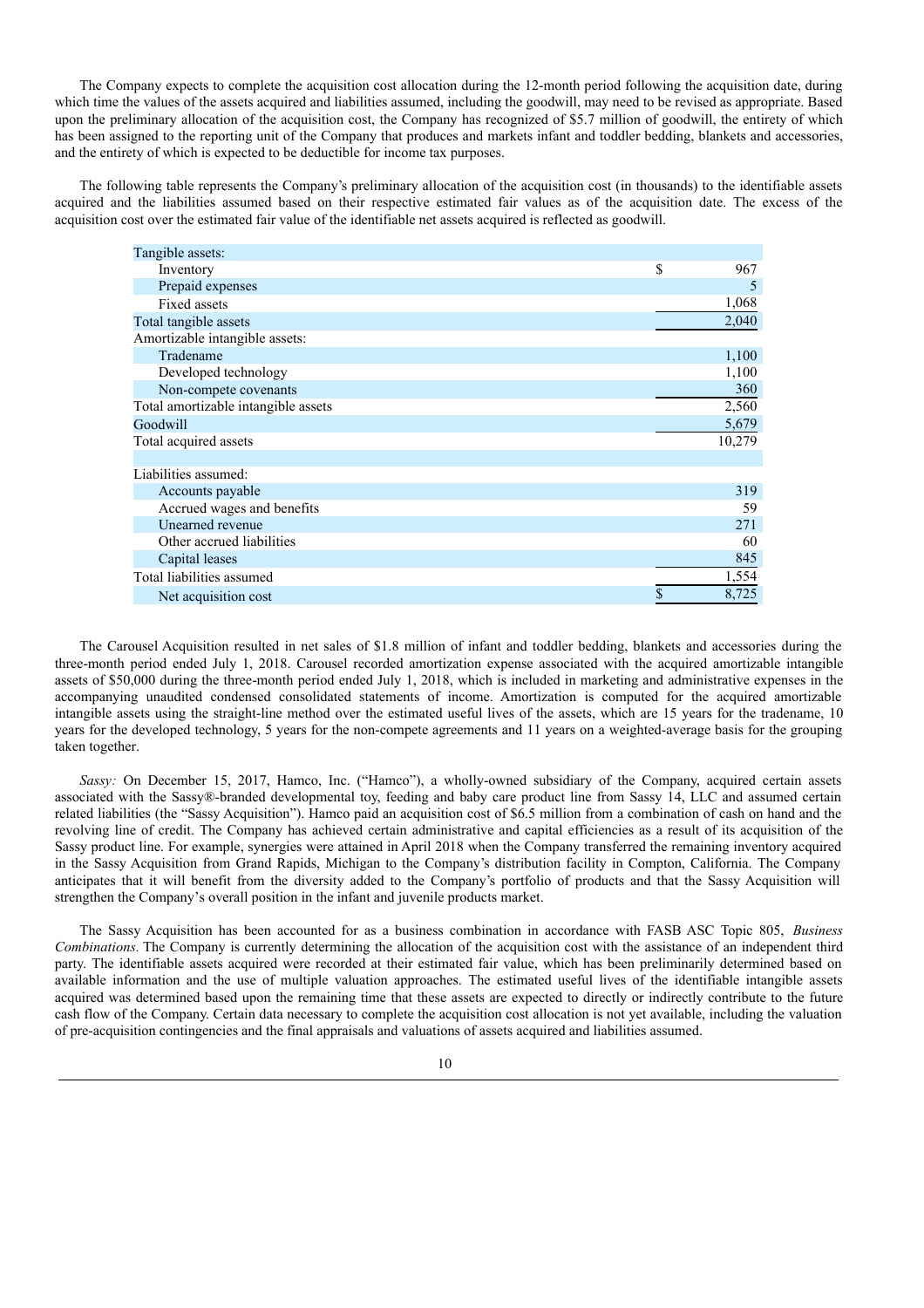The following table represents the Company's preliminary allocation of the acquisition cost (in thousands) to the identifiable assets acquired and the liabilities assumed based on their respective estimated fair values as of the acquisition date. The excess of the acquisition cost over the estimated fair value of the identifiable net assets acquired is reflected as goodwill.

| \$<br>3,297 |
|-------------|
| 120         |
| 383         |
| 3,800       |
|             |
| 580         |
| 1,840       |
| 2,420       |
| 320         |
| 6,540       |
|             |
| 20          |
| 6,520       |
|             |

The Company expects to complete the acquisition cost allocation during the 12-month period following the acquisition date, during which time the values of the assets acquired and liabilities assumed, including the goodwill, may need to be revised as appropriate.

Based upon the preliminary allocation of the acquisition cost, the Company has recognized \$320,000 of goodwill, the entirety of which has been assigned to the reporting unit of the Company that produces and markets infant and toddler bibs, bath, developmental toys, feeding, baby care and disposable products, and the entirety of which is expected to be deductible for income tax purposes. The Sassy Acquisition resulted in net sales of \$2.2 million of developmental toy, feeding and baby care products during the three-month period ended July 1, 2018. Hamco recorded amortization expense associated with the amortizable intangible assets acquired in the Sassy Acquisition in the amount of \$56,000 during the three-month period ended July 1, 2018, which is included in marketing and administrative expenses in the accompanying unaudited condensed consolidated statements of income. Amortization is computed for the acquired amortizable intangible assets using the straight-line method over the estimated useful lives of the assets, which are 15 years for the tradename, 10 years for the customer relationships and 11 years on a weighted-average basis for the grouping taken together.

#### **Note 3 – Goodwill, Customer Relationships and Other Intangible Assets**

*Goodwill:* Goodwill represents the excess of the purchase price over the fair value of net identifiable assets acquired in business combinations. For the purpose of presenting and measuring for the impairment of goodwill, the Company has two reporting units: one that produces and markets infant and toddler bedding, blankets and accessories and another that produces and markets infant and toddler bibs, bath, developmental toys, feeding, baby care and disposable products. The goodwill of the reporting units of the Company as of July 1, 2018 and April 1, 2018 amounted to \$30.0 million, which is reflected in the accompanying condensed consolidated balance sheets net of accumulated impairment charges of \$22.9 million, for a net reported balance of \$7.1 million.

The Company measures for impairment the goodwill within its reporting units annually as of the first day of the Company's fiscal year. An additional interim measurement for impairment is performed during the year whenever an event or change in circumstances occurs that suggests that the fair value of either of the reporting units of the Company has more likely than not (defined as having a likelihood of greater than 50%) fallen below its carrying value. The annual or interim measurement for impairment is performed by first assessing qualitative factors to determine whether it is more likely than not that the fair value of a reporting unit is less than its carrying amount. If such qualitative factors so indicate, then the measurement for impairment is continued by calculating an estimate of the fair value of each reporting unit and comparing the estimated fair value to the carrying value of the reporting unit. If the carrying value exceeds the estimated fair value of the reporting unit, then an impairment charge is calculated as the difference between the carrying value of the reporting unit and its estimated fair value, not to exceed the goodwill of the reporting unit.

### 11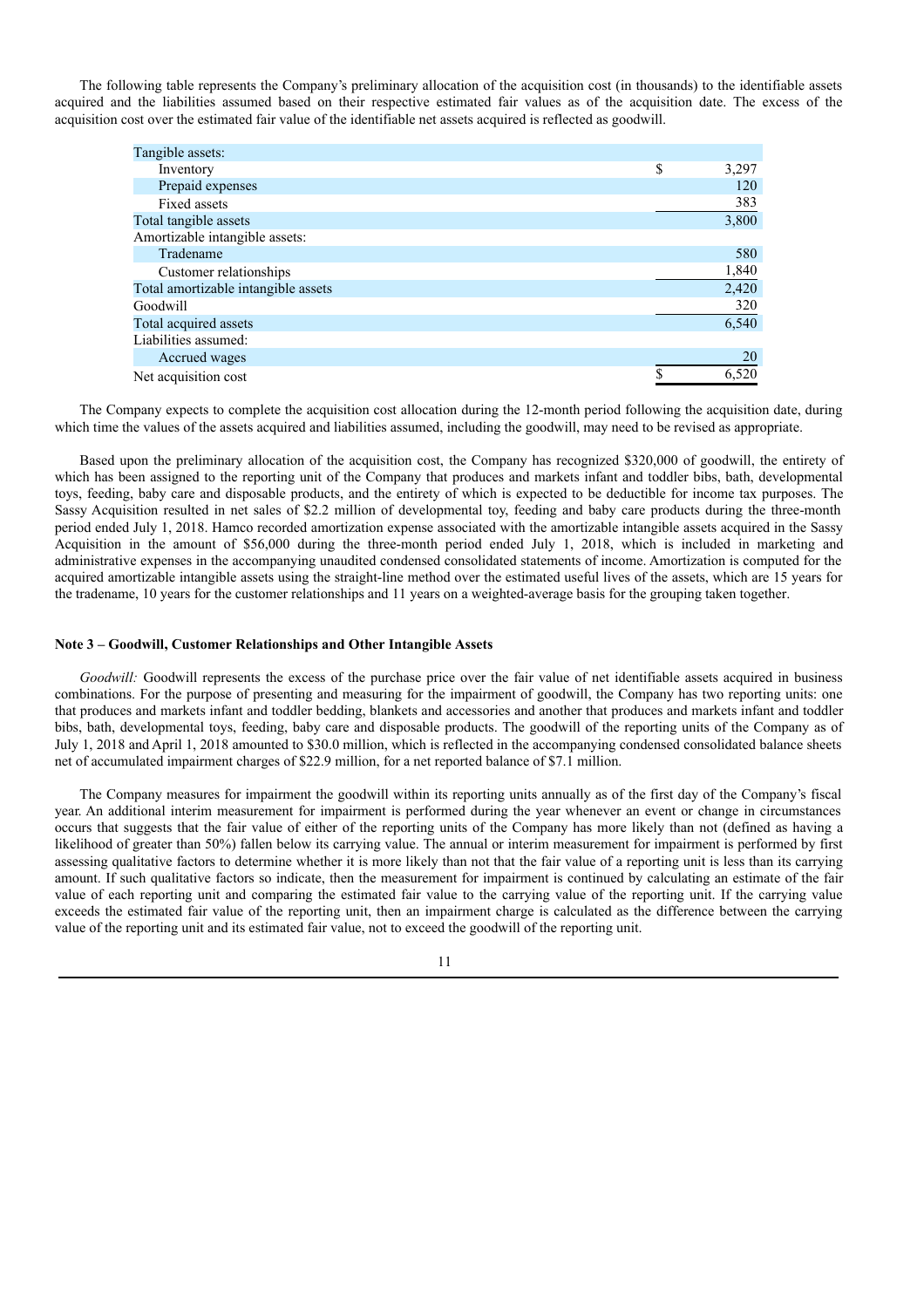On April 2, 2018, the Company performed the annual measurement for impairment of the goodwill of its reporting units and concluded that the estimated fair value of each of the Company's reporting units exceeded their carrying values, and thus the goodwill of the Company's reporting units was not impaired as of that date.

*Other Intangible Assets:* Other intangible assets as of July 1, 2018 and April 1, 2018 consisted primarily of the fair value of identifiable assets acquired in business combinations other than tangible assets and goodwill. The gross amount and accumulated amortization of the Company's other intangible assets as of July 1, 2018 and April 1, 2018, the amortization expense for the three-month periods ended July 1, 2018 and July 2, 2017 and the classification of such amortization expense within the accompanying unaudited condensed consolidated statements of income are as follows (in thousands):

|                               |                     |        |              |                      |   |                     |                                 |                                  | <b>Amortization Expense</b> |  |                     |  |
|-------------------------------|---------------------|--------|--------------|----------------------|---|---------------------|---------------------------------|----------------------------------|-----------------------------|--|---------------------|--|
|                               | <b>Gross Amount</b> |        |              |                      |   |                     | <b>Accumulated Amortization</b> | <b>Three-Month Periods Ended</b> |                             |  |                     |  |
|                               | <b>July 1, 2018</b> |        |              | <b>April 1, 2018</b> |   | <b>July 1, 2018</b> | <b>April 1, 2018</b>            |                                  | <b>July 1, 2018</b>         |  | <b>July 2, 2017</b> |  |
| Tradename and trademarks      |                     | 3.667  | <sup>S</sup> | 3.667                | S | 1,318               | 1,270                           |                                  | 48                          |  | 34                  |  |
| Developed technology          |                     | .100   |              | 1.100                |   | 100                 | 73                              |                                  | 27                          |  |                     |  |
| Non-compete covenants         |                     | 458    |              | 458                  |   | 142                 | 122                             |                                  | 20                          |  |                     |  |
| Patents                       |                     | 1.601  |              | 1.601                |   | 700                 | 673                             |                                  | 27                          |  | 27                  |  |
| Customer relationships        |                     | 7.374  |              | 7.374                |   | 4.868               | 4,790                           |                                  | 78                          |  | 126                 |  |
| Total other intangible assets |                     | 14,200 |              | 14.200               |   | 7,128               | 6,928                           |                                  | 200                         |  | 189                 |  |

Classification within the accompanying unaudited condensed consolidated statements of income:

| Cost of products sold                 |     |  |
|---------------------------------------|-----|--|
| Marketing and administrative expenses |     |  |
| Total amortization expense            | 200 |  |

#### **Note 4 – Inventories**

Major classes of inventory were as follows (in thousands):

|                       | <b>July 1, 2018</b> | <b>April 1, 2018</b> |  |  |
|-----------------------|---------------------|----------------------|--|--|
| Raw Materials         | 844                 | 875                  |  |  |
| Work in Process       | 66                  | 134                  |  |  |
| <b>Finished Goods</b> | 19.849              | 8.779                |  |  |
| Total inventory       | 20,759              | 19,788               |  |  |

#### **Note 5 – Financing Arrangements**

*Master Stand-by Claims Purchase Agreements:* On May 16, 2017, the Company entered into an agreement (the "First Agreement") with JPMorgan Chase Bank, N.A. ("Chase") wherein the Company had the right to sell, and Chase had the obligation to purchase, certain claims that could arise if accounts receivable amounts owed by Toys "R" Us-Delaware, Inc. ("Toys-Delaware"), an affiliated company of Toys "R" Us, Inc. ("TRU"), to the Company became uncollectible. The First Agreement would have expired on September 20, 2018 and carried a fee of 1.65% per month of the limit of \$1.8 million of accounts receivable due from Toys-Delaware. On September 18, 2017, TRU and Toys-Delaware filed voluntary petitions for relief under Chapter 11 of the U.S. Bankruptcy Code (the "Bankruptcy Filing"). Pursuant to the terms of the First Agreement, the Bankruptcy Filing allowed the Company to exercise its right to sell to Chase the claim that arose as a result of the Bankruptcy Filing, which amounted to \$866,000 payable to the Company (the "First Exercise"). Of this amount, \$746,000 remained payable to the Company by Chase as of July 1, 2018 under customary closing procedures and has been classified as other accounts receivable in the accompanying condensed consolidated balance sheets. The First Exercise resulted in the acceleration of the recognition of the remaining unpaid fees owed under the First Agreement. During the three-month period ended July 2, 2017, the Company recorded \$64,000 in fees under the First Agreement, which are included in marketing and administrative expenses in the accompanying unaudited condensed consolidated statements of income.

On September 19, 2017, the Company entered into an agreement (the "Second Agreement") with Chase wherein the Company has the right to sell, and Chase has the obligation to purchase, certain accounts receivable claims that could arise if TRU converts its Chapter 11 case to Chapter 7 of the U.S. Bankruptcy Code or takes other specified actions. The Second Agreement would have expired on March 31, 2018 and carried a fee of 1.50% per month of the limit of \$1.8 million of accounts receivable due from Toys-Delaware. On March 14, 2018, TRU filed a motion with the Court seeking authority to close the remaining Toys-Delaware stores and distribution centers in the U.S., and to otherwise discontinue, liquidate and wind-down all U.S. operations of Toys-Delaware.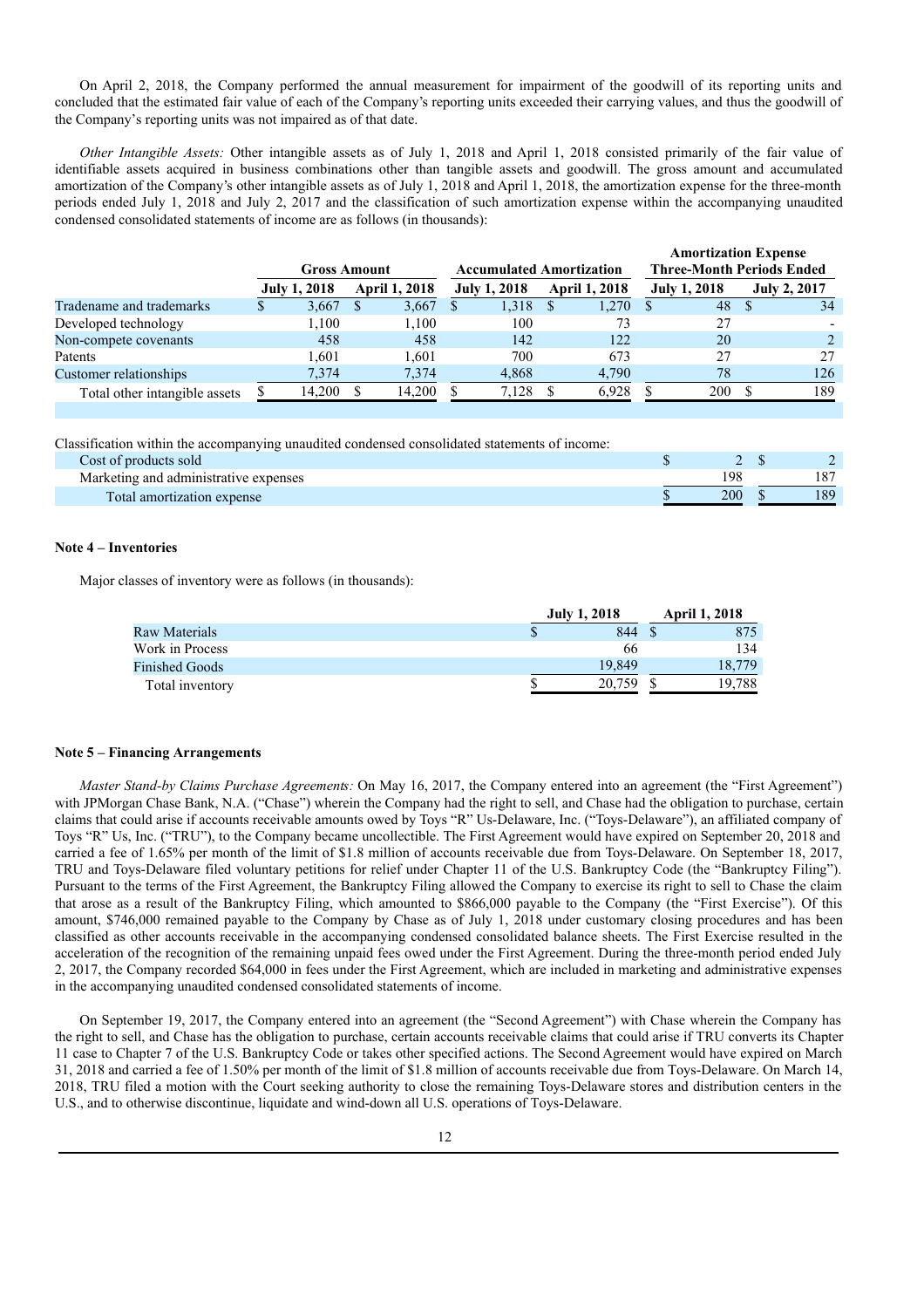Pursuant to the terms of the Second Agreement, the liquidation filing allowed the Company to exercise its right to sell to Chase the claim that arose as a result of the liquidation filing, which amounted to \$1.8 million payable to the Company, the entirety of which remained payable to the Company by Chase as of July 1, 2018 under customary closing procedures and has been classified as other accounts receivable in the accompanying condensed consolidated balance sheets.

*Factoring Agreements:* The Company assigns the majority of its trade accounts receivable to CIT under factoring agreements whose expiration dates are coterminous with that of the CIT Financing Agreement. Under the terms of the factoring agreements, CIT remits customer payments to the Company as such payments are received by CIT.

CIT bears credit losses with respect to assigned accounts receivable from approved customers that are within approved credit limits, while the Company bears the responsibility for adjustments from customers related to returns, allowances, claims and discounts. CIT may at any time terminate or limit its approval of shipments to a particular customer. If such a termination or limitation occurs, the Company either assumes (and may seek to mitigate) the credit risk for shipments after the date of such termination or limitation or discontinues shipments to such customer. Factoring fees, which are included in marketing and administrative expenses in the accompanying unaudited condensed consolidated statements of income, amounted to \$56,000 and \$65,000 for the three-month periods ended July 1, 2018 and July 2, 2017, respectively.

*Credit Facility:* The Company's credit facility at July 1, 2018 consisted of a revolving line of credit under the CIT Financing Agreement of up to \$26.0 million, which includes a \$1.5 million sub-limit for letters of credit, with an interest rate of prime minus 0.5% or LIBOR plus 2.0%, and which is secured by a first lien on all assets of the Company. The CIT Financing Agreement was scheduled to mature on July 11, 2019, but on August 7, 2018 the CIT Financing Agreement was amended to extend the maturity date to July 11, 2022 and to lower the interest rate margin under the LIBOR option to 1.75%, effective as of August 1, 2018. As of July 1, 2018, the Company had elected to pay interest on balances owed under the revolving line of credit under the LIBOR option, which was 4.0% as of July 1, 2018. The CIT Financing Agreement also provides for the payment by CIT to the Company of interest at the rate of prime as of the beginning of the calendar month minus 2.0% on daily cash balances held at CIT.

At July 1, 2018, there was a balance due on the revolving line of credit of \$3.8 million, the entirety of which will mature during fiscal year 2023. There was no letter of credit outstanding and \$17.9 million was available under the revolving line of credit based on the Company's eligible accounts receivable and inventory balances. At April 1, 2018, there was a balance due on the revolving line of credit of \$9.5 million, there was no letter of credit outstanding and \$13.2 million was available under the revolving line of credit based on the Company's eligible accounts receivable and inventory balances. The CIT Financing Agreement for the revolving line of credit contains usual and customary covenants for agreements of that type, including limitations on other indebtedness, liens, transfers of assets, investments and acquisitions, merger or consolidation transactions, transactions with affiliates and changes in or amendments to the organizational documents for the Company and its subsidiaries. The Company was in compliance with these covenants as of July 1, 2018.

#### **Note 6 – Stock-based Compensation**

The Company has two incentive stock plans, the 2006 Omnibus Incentive Plan (the "2006 Plan") and the 2014 Omnibus Equity Compensation Plan (the "2014 Plan"). As a result of the approval of the 2014 Plan by the Company's stockholders at the Company's 2014 annual meeting, grants may no longer be issued under the 2006 Plan.

The Company believes that awards of long-term, equity-based incentive compensation will attract and retain directors, officers and employees of the Company and will encourage these individuals to contribute to the successful performance of the Company, which will lead to the achievement of the Company's overall goal of increasing stockholder value. Awards granted under the 2014 Plan may be in the form of incentive stock options, non-qualified stock options, shares of restricted or unrestricted stock, stock units, stock appreciation rights or other stock-based awards. Awards may be granted subject to the achievement of performance goals or other conditions, and certain awards may be payable in stock or cash, or a combination of the two. The 2014 Plan is administered by the Compensation Committee of the Company's Board of Directors (the "Board"), which selects eligible employees, non-employee directors and other individuals to participate in the 2014 Plan and determines the type, amount, duration (not to exceed ten (10) years for grants of options) and other terms of individual awards. Grants under the 2014 Plan are settled primarily through the issuance of new shares of the Company's common stock, 562,000 shares of which were available for future issuance under the 2014 Plan as of July 1, 2018.

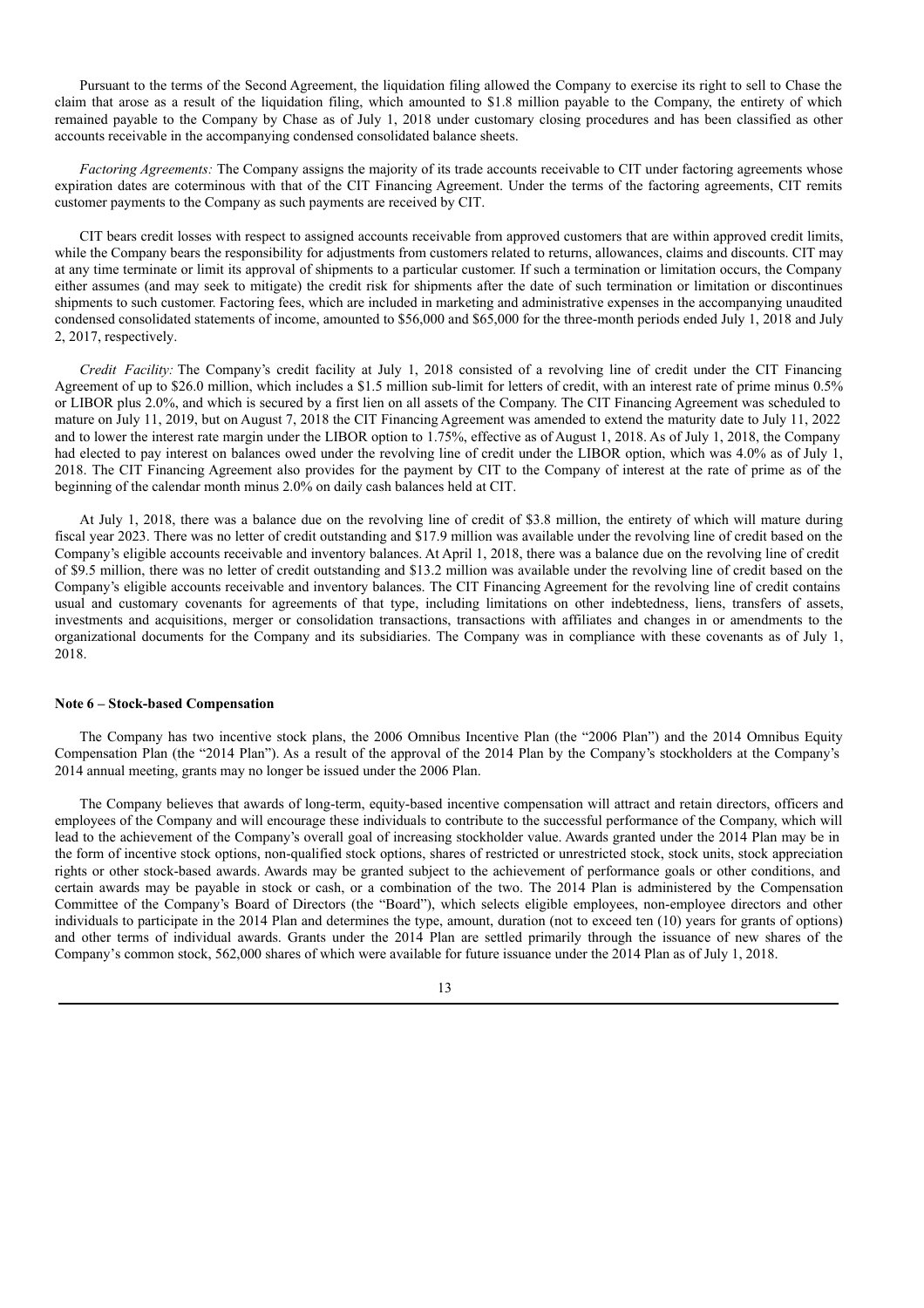Stock-based compensation expense is calculated according to FASB ASC Topic 718, *Compensation – Stock Compensation*, which requires stock-based compensation expense to be accounted for using a fair-value-based measurement. The Company recorded stockbased compensation expense of \$110,000 and \$142,000 for the three months ended July 1, 2018 and July 2, 2017, respectively. The Company records the compensation expense related to stock-based awards granted to individuals in the same classifications in the accompanying unaudited condensed consolidated statements of income as the cash compensation paid to those same individuals. No stock-based compensation costs have been capitalized as part of the cost of an asset as of July 1, 2018.

*Stock Options:* The following table represents stock option activity for the three-month periods ended July 1, 2018 and July 2, 2017:

|                                    |   | <b>July 1, 2018</b>                              | <b>Three-Month Period Ended</b>            |     | <b>Three-Month Period Ended</b><br><b>July 2, 2017</b> |                                            |
|------------------------------------|---|--------------------------------------------------|--------------------------------------------|-----|--------------------------------------------------------|--------------------------------------------|
|                                    |   | Weighted-<br>Average<br><b>Exercise</b><br>Price | Number of<br><b>Options</b><br>Outstanding |     | Weighted-<br>Average<br><b>Exercise</b><br>Price       | Number of<br><b>Options</b><br>Outstanding |
| Outstanding at Beginning of Period | S | 7.93                                             | 395,000                                    | \$. | 8.35                                                   | 322,500                                    |
| Granted                            |   | 5.90                                             | 110,000                                    |     | 7.75                                                   | 110,000                                    |
| Forfeited                          |   |                                                  |                                            |     | 9.19                                                   | (15,000)                                   |
| Outstanding at End of Period       |   | 7.48                                             | 505,000                                    |     | 8.17                                                   | 417,500                                    |
| Exercisable at End of Period       |   | 8.15                                             | 315,000                                    |     | 8.03                                                   | 252,500                                    |

As of July 1, 2018, the intrinsic value of the outstanding and exercisable stock options was \$13,000 and \$10,000, respectively. There were no options exercised during either of the three-month periods ended July 1, 2018 or July 2, 2017.

To determine the estimated fair value of stock options granted, the Company uses the Black-Scholes-Merton valuation formula, which is a closed-form model that uses an equation to estimate fair value. The following table sets forth the assumptions used to determine the fair value of the non-qualified stock options that were awarded to certain employees during the three-month periods ended July 1, 2018 and July 2, 2017, which options vest over a two-year period, assuming continued service.

|                                                      | <b>Three-Month Periods Ended</b> |                     |  |  |  |
|------------------------------------------------------|----------------------------------|---------------------|--|--|--|
|                                                      | <b>July 1, 2018</b>              | <b>July 2, 2017</b> |  |  |  |
| Number of options issued                             | 110,000                          | 110,000             |  |  |  |
| Grant date                                           | June 13, 2018                    | June 8, 2017        |  |  |  |
| Dividend yield                                       | $5.42\%$                         | 4.13%               |  |  |  |
| Expected volatility                                  | 25.00%                           | 25.00%              |  |  |  |
| Risk free interest rate                              | 2.78%                            | 1.47%               |  |  |  |
| Contractual term (years)                             | 10.00                            | 10.00               |  |  |  |
| Expected term (years)                                | 4.00                             | 3.00                |  |  |  |
| Forfeiture rate                                      | $5.00\%$                         | $5.00\%$            |  |  |  |
| Exercise price (grant-date closing price) per option | \$<br>5.90                       | 7.75<br>-S          |  |  |  |
| Fair value per option                                | \$<br>0.49                       | 0.85<br>\$.         |  |  |  |

For the three-month periods ended July 1, 2018 and July 2, 2017, the Company recorded compensation expense associated with stock options as follows (in thousands):

|                                       |                            | Three-Month Period Ended July 1, 2018 |                | Three-Month Period Ended July 2, 2017 |                                      |                |  |  |  |  |  |
|---------------------------------------|----------------------------|---------------------------------------|----------------|---------------------------------------|--------------------------------------|----------------|--|--|--|--|--|
|                                       | Cost of<br><b>Products</b> | Marketing &<br><b>Administrative</b>  | Total          | Cost of<br><b>Products</b>            | Marketing &<br><b>Administrative</b> | Total          |  |  |  |  |  |
| <b>Options Granted in Fiscal Year</b> | Sold                       | <b>Expenses</b>                       | <b>Expense</b> | Sold                                  | <b>Expenses</b>                      | <b>Expense</b> |  |  |  |  |  |
| 2016                                  |                            | $-$ S<br>۰.                           | ۰.             | 6                                     |                                      | S.             |  |  |  |  |  |
| 2017                                  | h                          |                                       |                | 10                                    |                                      | 12             |  |  |  |  |  |
| 2018                                  |                            | 8                                     | 15             |                                       |                                      |                |  |  |  |  |  |
| 2019                                  |                            |                                       |                |                                       |                                      |                |  |  |  |  |  |
|                                       |                            |                                       |                |                                       |                                      |                |  |  |  |  |  |
| Total stock option compensation $\S$  | 13                         | 14 S                                  | 27             | 18                                    | $\overline{4}$                       | 22             |  |  |  |  |  |

As of July 1, 2018, total unrecognized stock option compensation expense amounted to \$103,000, which will be recognized as the underlying stock options vest over a weighted-average period of 1.2 years. The amount of future stock option compensation expense could be affected by any future stock option grants and by the separation from the Company of any individual who has received stock options that are unvested as of such individual's separation date.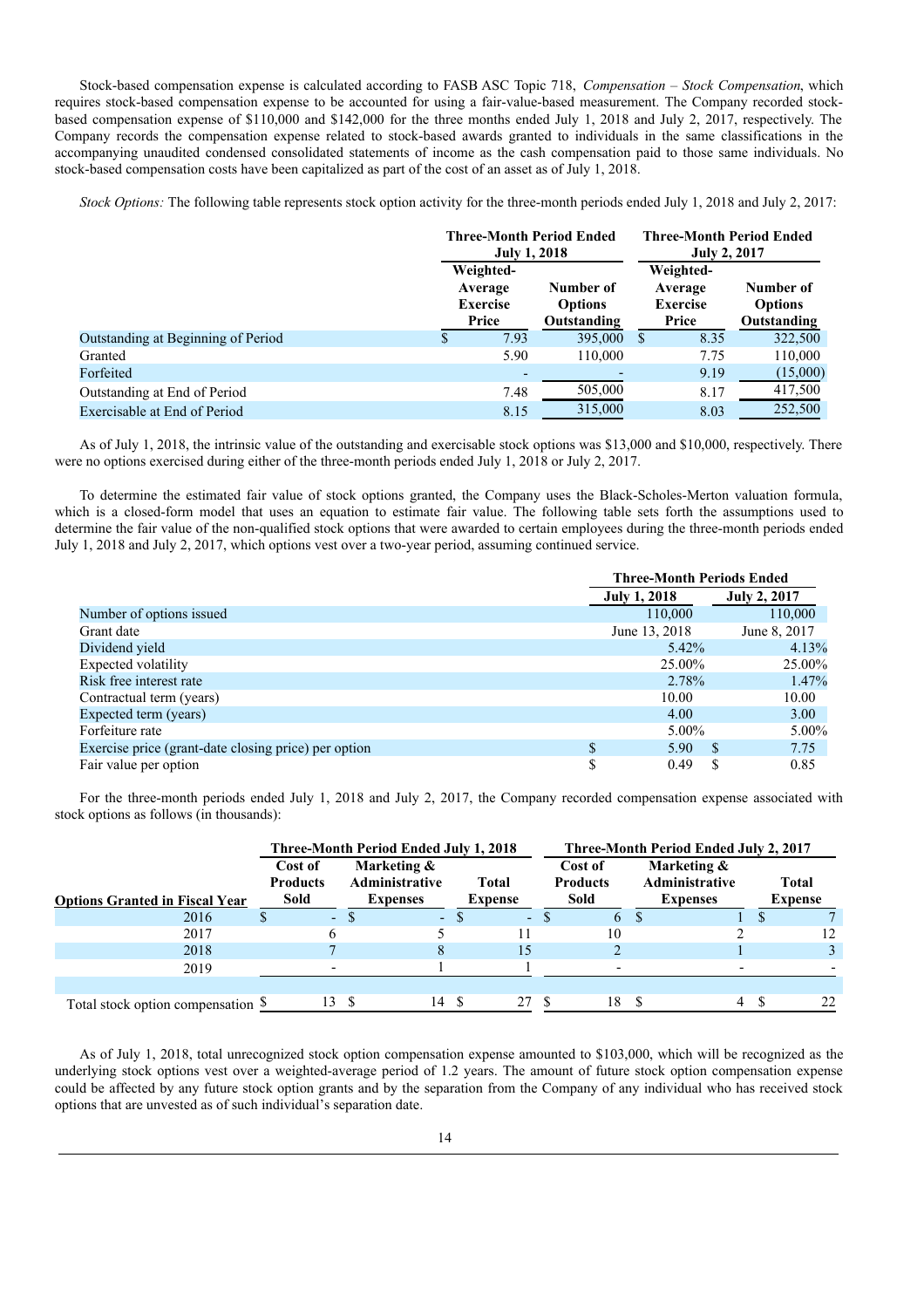*Non-vested Stock Granted to Nonemployee Directors:* The Board granted the following shares of non-vested stock to the Company's nonemployee directors:

| <b>Number of Shares</b> | <b>Fair Value per Share</b> | <b>Grant Date</b> |
|-------------------------|-----------------------------|-------------------|
| 28,000                  | \$5.50                      | August 9, 2017    |
| 28,000                  | 10.08                       | August 10, 2016   |
| 28,000                  | 8.20                        | August 12, 2015   |

These shares vest over a two-year period, assuming continued service. The fair value of the non-vested stock granted to the Company's nonemployee directors was based on the closing price of the Company's common stock on the date of each grant.

*Performance Bonus Plan:* The Company maintains a performance bonus plan for certain executive officers that provides for awards of shares of common stock in the event that the aggregate average market value of the common stock during the relevant fiscal year, plus the amount of cash dividends paid in respect of the common stock during such period, increases. These individuals may instead be awarded cash, if and to the extent that insufficient shares of common stock are available for issuance from all shareholder-approved, equity-based plans or programs of the Company in effect. The performance bonus plan also imposes individual limits on awards and provides that shares of common stock that may be awarded will vest over a two-year period. Compensation expense associated with performance bonus plan awards are recognized over a three-year period – the fiscal year in which the award is earned, plus the two-year vesting period.

In connection with the performance bonus plan, the Company granted shares of common stock and recognized or will recognize compensation expense as set forth below:

|        |               |         | Fair         |                                               |         |         |         |
|--------|---------------|---------|--------------|-----------------------------------------------|---------|---------|---------|
| Fiscal |               | Fiscal  | Value        |                                               |         |         |         |
|        |               |         |              | Compensation expense recognized during fiscal |         |         |         |
| Year   | <b>Shares</b> | Year    | Per          |                                               | vear    |         |         |
| Earned | Granted       | Granted | <b>Share</b> | 2016                                          | 2017    | 2018    | 2019    |
| 2016   | 41,205        | 2017    | 7.865        | 108,000                                       | 108,000 | 108,000 |         |
| 2017   | 42,250        | 2018    | 8.271        | $\overline{\phantom{0}}$                      | 16.000  | 116,000 | 116.000 |

The table below sets forth the vesting of shares issued in connection with the grants of shares set forth in the above table. Each of the individuals holding shares that vested surrendered to the Company the number of shares necessary to satisfy the income tax withholding obligations that arose from the vesting of the shares. The table below also sets forth the taxes remitted to the appropriate taxing authorities on behalf of such individuals.

|                 |                          | Vesting of shares during the three-month periods ended |  |                          |  |                         |                          |  |                                 |  |        |  |
|-----------------|--------------------------|--------------------------------------------------------|--|--------------------------|--|-------------------------|--------------------------|--|---------------------------------|--|--------|--|
| Fiscal          |                          |                                                        |  | <b>July 1, 2018</b>      |  |                         | <b>July 2, 2017</b>      |  |                                 |  |        |  |
| Year<br>Granted | <b>Shares</b><br>Granted | <b>Shares</b><br>Aggregate<br>Vested<br>Value          |  | Taxes<br><b>Remitted</b> |  | <b>Shares</b><br>Vested | Aggregate<br>Value       |  | <b>Taxes</b><br><b>Remitted</b> |  |        |  |
| 2017            | 41,205                   | 20,601                                                 |  | 122,000                  |  | 39,000                  | 20,604                   |  | 167,000                         |  | 56,000 |  |
| 2018            | 42.250                   | 21.125                                                 |  | 124,000                  |  | 56,000                  | $\overline{\phantom{0}}$ |  | -                               |  |        |  |
|                 |                          |                                                        |  |                          |  |                         |                          |  |                                 |  |        |  |
|                 | Total                    | 41,726                                                 |  | 246,000                  |  | 95,000                  | 20,604                   |  | 167,000                         |  | 56,000 |  |

For the three-month periods ended July 1, 2018 and July 2, 2017, the Company recorded compensation expense associated with stock grants, which is included in marketing and administrative expenses in the accompanying unaudited condensed consolidated statements of income, as follows (in thousands):

|                                     |                  | Three-Month Period Ended July 1, 2018 |  |                  |              |                |  | Three-Month Period Ended July 2, 2017 |             |                  |   |                |  |  |  |
|-------------------------------------|------------------|---------------------------------------|--|------------------|--------------|----------------|--|---------------------------------------|-------------|------------------|---|----------------|--|--|--|
|                                     |                  |                                       |  | Nonemployee      | <b>Total</b> |                |  |                                       | Nonemployee |                  |   | <b>Total</b>   |  |  |  |
| <b>Stock Granted in Fiscal Year</b> | <b>Employees</b> |                                       |  | <b>Directors</b> |              | <b>Expense</b> |  | <b>Employees</b>                      |             | <b>Directors</b> |   | <b>Expense</b> |  |  |  |
| 2016                                |                  | ۰.                                    |  | ۰.               |              | ٠              |  | $\overline{\phantom{0}}$              |             | 29               | S | 29             |  |  |  |
| 2017                                |                  |                                       |  | 35               |              | 35             |  | 27                                    |             | 35               |   | 62             |  |  |  |
| 2018                                |                  | 29                                    |  | 19               |              | 48             |  | 29                                    |             |                  |   | 29             |  |  |  |
|                                     |                  |                                       |  |                  |              |                |  |                                       |             |                  |   |                |  |  |  |
| Total stock grant compensation      |                  | 29                                    |  | 54               |              | 83             |  | 56 \$                                 |             | 64               |   | 120            |  |  |  |
|                                     |                  |                                       |  |                  |              |                |  |                                       |             |                  |   |                |  |  |  |
|                                     |                  |                                       |  | 1 <sup>5</sup>   |              |                |  |                                       |             |                  |   |                |  |  |  |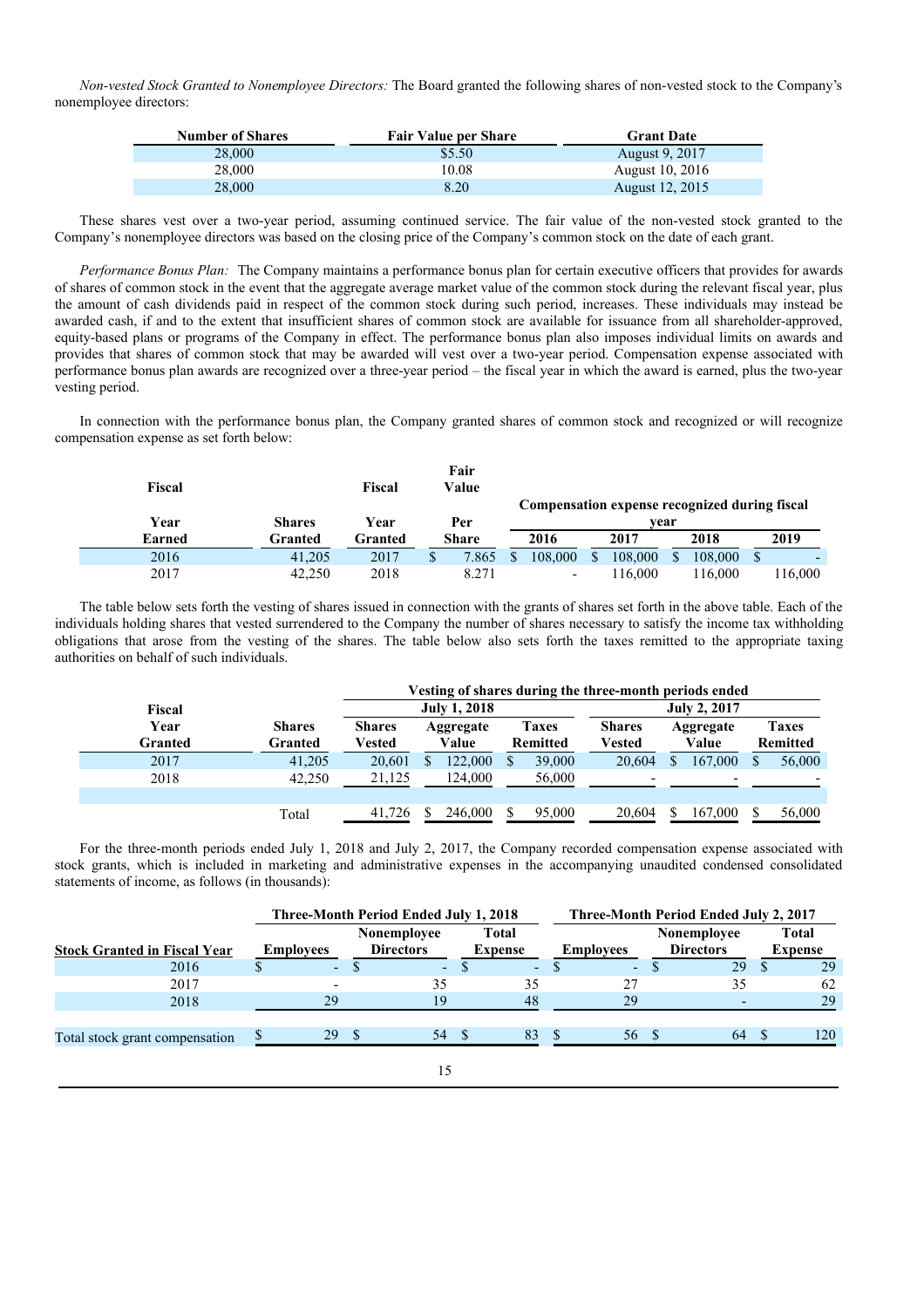As of July 1, 2018, total unrecognized compensation expense related to the Company's non-vested stock grants amounted to \$183,000, which will be recognized over the respective vesting terms associated with each block of non-vested stock indicated above, such grants having an aggregate weighted-average vesting term of 151 days. The amount of future compensation expense related to the Company's non-vested stock grants could be affected by any future non-vested stock grants and by the separation from the Company of any individual who has non-vested stock grants as of such individual's separation date.

### **Note 7 – Related Party Transaction**

On August 4, 2017, Carousel entered into a lease of the Carousel facilities in Douglasville, Georgia with JST Capital, LLC ("JST"), a wholly-owned subsidiary of Pritech, Inc., which is owned by the Chief Executive Officer and former President of Carousel. Carousel made lease payments of \$24,000 to JST for the three-month period ended July 1, 2018. Of this amount, \$20,000 was included in cost of products sold and \$4,000 was included in marketing and administrative expenses in the accompanying unaudited condensed consolidated statements of income.

### **Note 8 – Subsequent Events**

As set forth in the Note 5 disclosure, on August 7, 2018, the CIT Financing Agreement was amended to extend the maturity date to July 11, 2022 and to lower the interest rate margin under the LIBOR option to 1.75%, effective as of August 1, 2018. The Company has evaluated events which have occurred between July 1, 2018 and the date that the accompanying consolidated financial statements were issued, and has determined that there are no other material subsequent events that require disclosure.

## ITEM 2. MANAGEMENT'S DISCUSSION AND ANALYSIS OF FINANCIAL CONDITION AND RESULTS OF OPERATIONS

### FORWARD-LOOKING INFORMATION

This report contains forward-looking statements within the meaning of the Securities Act of 1933, the Securities Exchange Act of 1934 and the Private Securities Litigation Reform Act of 1995. Such statements are based upon management's current expectations, projections, estimates and assumptions. Words such as "expects," "believes," "anticipates" and variations of such words and similar expressions identify such forward-looking statements. Forward-looking statements involve known and unknown risks and uncertainties that may cause future results to differ materially from those suggested by the forward-looking statements. These risks include, among others, general economic conditions, including changes in interest rates, in the overall level of consumer spending and in the price of oil, cotton and other raw materials used in the Company's products, changing competition, changes in the retail environment, the Company's ability to successfully integrate newly acquired businesses, the level and pricing of future orders from the Company's customers, the Company's dependence upon third-party suppliers, including some located in foreign countries with unstable political situations, the Company's ability to successfully implement new information technologies, customer acceptance of both new designs and newlyintroduced product lines, actions of competitors that may impact the Company's business, disruptions to transportation systems or shipping lanes used by the Company or its suppliers, and the Company's dependence upon licenses from third parties. Reference is also made to the Company's periodic filings with the Securities and Exchange Commission (the "SEC") for additional factors that may impact the Company's results of operations and financial condition. The Company does not undertake to update the forward-looking statements contained herein to conform to actual results or changes in the Company's expectations, whether as a result of new information, future events or otherwise.

#### DESCRIPTION OF BUSINESS

The Company operates indirectly through its wholly-owned subsidiaries, Crown Crafts Infant Products, Inc. ("CCIP"), Hamco and Carousel, in the infant, toddler and juvenile products segment within the consumer products industry. The infant and toddler products segment consists of infant and toddler bedding and blankets, bibs, soft bath products, disposable products, developmental toys and accessories. Sales of the Company's products are made directly to retailers, such as mass merchants, large chain stores, juvenile specialty stores, value channel stores, grocery and drug stores, restaurants, wholesale clubs and internet-based retailers, as well as directly to consumers through www.babybedding.com.

The Company's products are marketed to retailers through a national sales force consisting of salaried sales executives and employees located in Compton, California; Gonzales, Louisiana; Grand Rapids, Michigan; and Bentonville, Arkansas and by independent commissioned sales representatives located throughout the United States. Products are also marketed directly to consumers from a Company facility in Douglasville, Georgia. Sales outside the United States are made primarily through distributors.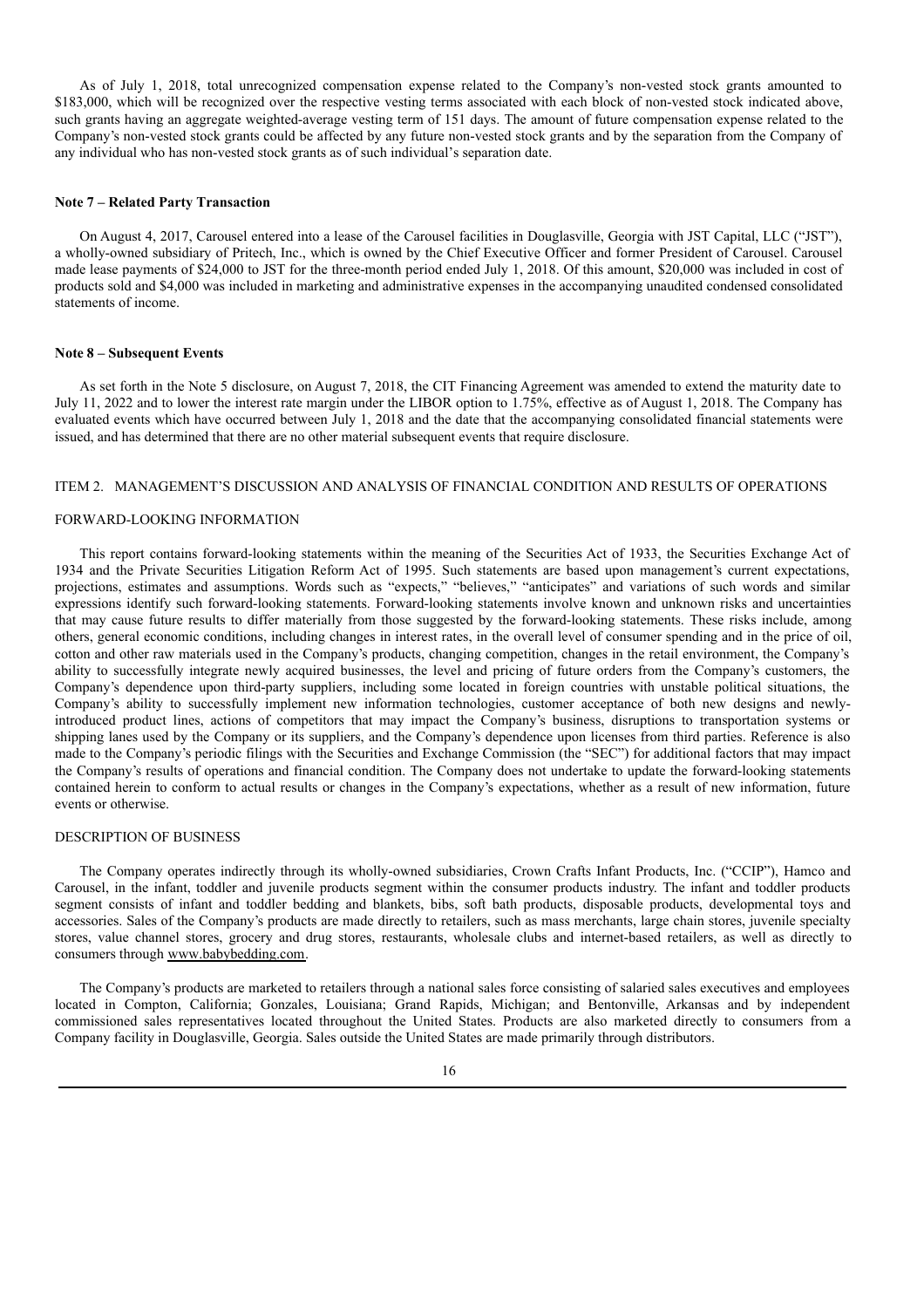Foreign and domestic contract manufacturers produce most of the Company's products, with the largest concentration being in China. The Company makes sourcing decisions based on quality, timeliness of delivery and price, including the impact of ocean freight and duties. Although the Company maintains relationships with a limited number of suppliers, the Company believes that its products may be readily manufactured by several alternative sources in quantities sufficient to meet the Company's requirements. The Company also produces some of its products domestically at a Company facility in Douglasville, Georgia.

A summary of certain factors that management considers important in reviewing the Company's results of operations, financial position, liquidity and capital resources is set forth below, which should be read in conjunction with the accompanying consolidated financial statements and related notes included in the preceding sections of this report.

### RESULTS OF OPERATIONS

The following table contains the results of operations for the three-month periods ended July 1, 2018 and July 2, 2017 and the dollar and percentage changes for those periods (in thousands, except percentages):

|                                | <b>Three-Month Periods Ended</b> |                     |        |    | Change |               |  |  |  |  |
|--------------------------------|----------------------------------|---------------------|--------|----|--------|---------------|--|--|--|--|
|                                | <b>July 1, 2018</b>              | <b>July 2, 2017</b> |        |    | \$     | $\frac{0}{0}$ |  |  |  |  |
| Net sales by category:         |                                  |                     |        |    |        |               |  |  |  |  |
| Bedding, blankets and          |                                  |                     |        |    |        |               |  |  |  |  |
| accessories                    | \$<br>8,521                      | <sup>\$</sup>       | 8,424  | \$ | 97     | $1.2\%$       |  |  |  |  |
| Bibs, bath, developmental toy, |                                  |                     |        |    |        |               |  |  |  |  |
| feeding, baby care and         |                                  |                     |        |    |        |               |  |  |  |  |
| disposable products            | 6,939                            |                     | 5,223  |    | 1,716  | $32.9\%$      |  |  |  |  |
| Total net sales                | 15,460                           |                     | 13,647 |    | 1,813  | 13.3%         |  |  |  |  |
| Cost of products sold          | 11,332                           |                     | 10,045 |    | 1,287  | 12.8%         |  |  |  |  |
| Gross profit                   | 4,128                            |                     | 3,602  |    | 526    | $14.6\%$      |  |  |  |  |
| % of net sales                 | 26.7%                            |                     | 26.4%  |    |        |               |  |  |  |  |
| Marketing and administrative   |                                  |                     |        |    |        |               |  |  |  |  |
| expenses                       | 3,685                            |                     | 2,901  |    | 784    | 27.0%         |  |  |  |  |
| % of net sales                 | 23.8%                            |                     | 21.3%  |    |        |               |  |  |  |  |
| Interest expense               | 99                               |                     | 20     |    | 79     | 395.0%        |  |  |  |  |
| Other income                   | -                                |                     | 40     |    | (40)   | $-100.0\%$    |  |  |  |  |
| Income tax expense             | 80                               |                     | 203    |    | (123)  | $-60.6\%$     |  |  |  |  |
| Net income                     | 264                              |                     | 518    |    | (254)  | $-49.0\%$     |  |  |  |  |
| % of net sales                 | $1.7\%$                          |                     | 3.8%   |    |        |               |  |  |  |  |

*Net Sales:* Sales increased by \$1.8 million, or 13.3%, for the three-month period ended July 1, 2018 compared with the same period in the prior year. The increase is due to sales that resulted from the Sassy Acquisition and the Carousel Acquisition, which added \$2.2 million and \$1.8 million, respectively, of sales during the three-month period ended July 1, 2018. These increases were offset by the elimination of all sales to Toys-Delaware in the current year quarter, which were \$3.4 million during the three-month period ended July 2, 2017. Most of the sales previously made to Toys-Delaware had not yet shifted to other customers of the Company in the current year quarter, as Toys-Delaware actually became a major competitor of the Company as it conducted liquidation sales during the entire quarter, which included deep discounts on in-line merchandise.

*Gross Profit:* Gross profit increased by \$526,000 and increased from 26.4% of net sales for the three-month period ended July 2, 2017 to 26.7% of net sales for the three-month period ended July 1, 2018. The increase in amount is primarily due to the net higher sales levels in the current year quarter.

*Marketing and Administrative Expenses:* Marketing and administrative expenses increased in amount by \$784,000 and increased from 21.3% of net sales for the three-month period ended July 2, 2017 to 23.8% of net sales for the three-month period ended July 1, 2018. Contributing to the increase in amount is \$904,000 in costs during the current year quarter that were associated with Carousel and which were not incurred in the same period of the prior year. The current year quarter also included \$210,000 in charges associated with transferring the remaining inventory acquired in the Sassy Acquisition from Grand Rapids, Michigan to the Company's distribution facility in Compton, California. Offsetting these increases were lower advertising costs incurred by CCIP and Hamco in the current year quarter, which were \$163,000 lower than the prior year.

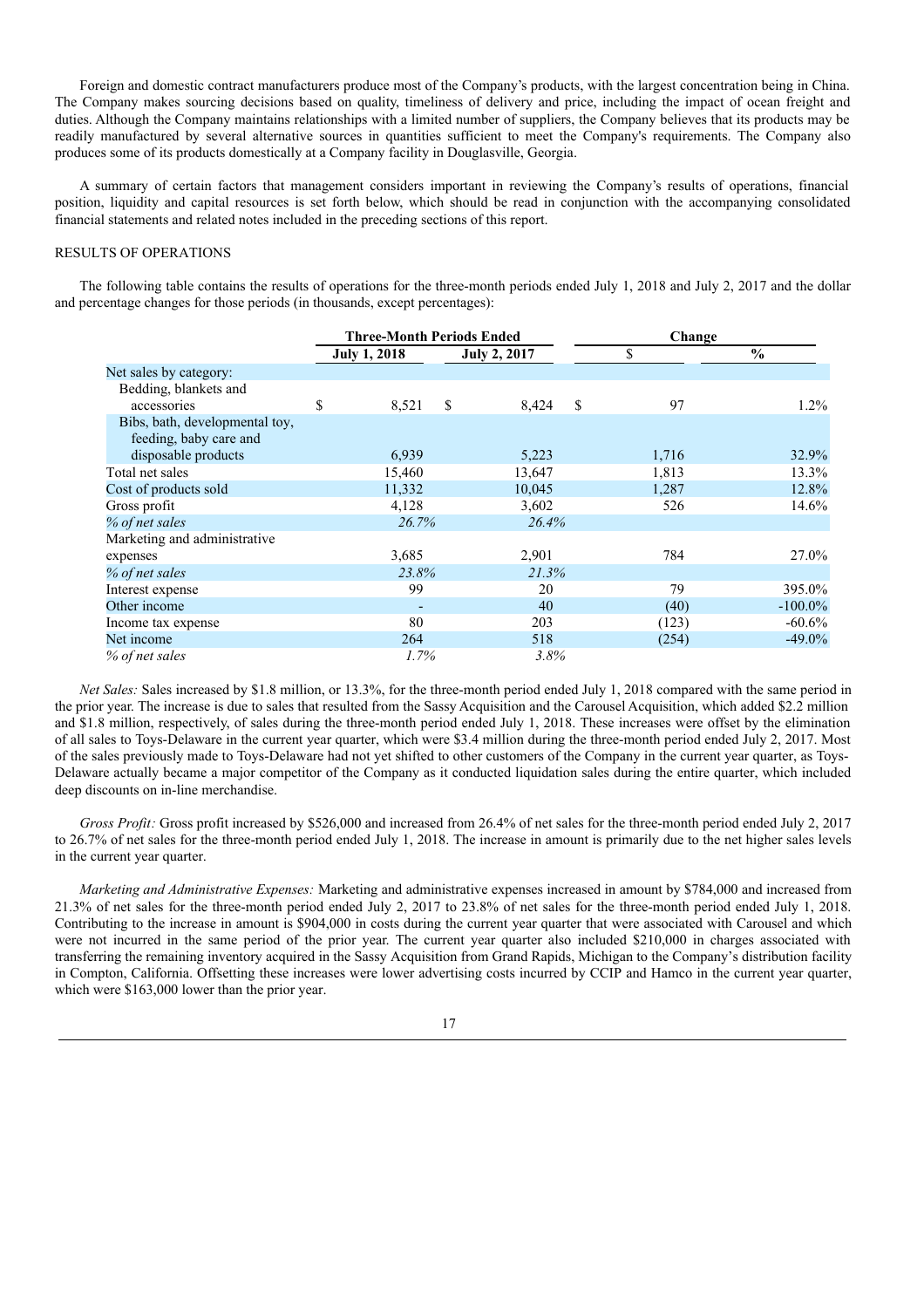*Income Tax Expense:* The Company's provision for income taxes is based upon an estimated annual ETR from continuing operations of 24.0% for the three-month period ended July 1, 2018. On December 22, 2017, the President of the United States signed into law comprehensive tax legislation commonly referred to as the Tax Cuts and Jobs Act (the "TCJA"), which includes a provision to lower the federal corporate income tax rate from 34% to 21% effective as of January 1, 2018. As the Company's fiscal year 2018 ended on April 1, 2018, the lower corporate income tax rate was phased in, resulting in a blended federal statutory rate of 30.75% for fiscal year 2018. Because the TCJA had not yet been enacted, the Company's provision for income taxes was based upon an estimated ETR from continuing operations of 35.0% for the three-month period ended July 2, 2017.

Management evaluates items of income, deductions and credits reported on the Company's various federal and state income tax returns filed and recognizes the effect of positions taken on those income tax returns only if those positions are more likely than not to be sustained. The Company applies the provisions of FASB ASC Sub-topic 740-10-25, which requires a minimum recognition threshold that a tax benefit must meet before being recognized in the financial statements. Recognized income tax positions are measured at the largest amount that has a greater than 50% likelihood of being realized. Changes in recognition or measurement are reflected in the period in which the change in judgment occurs.

During fiscal year 2016, an evaluation was made of the Company's process regarding the calculation of the state portion of its income tax provision. This evaluation resulted in the Company taking a tax position that reflected opportunities for the application of more favorable state apportionment percentages for several prior fiscal years. After considering all relevant information, the Company believes that the technical merits of this tax position would more likely than not be sustained. However, the Company also believes that the ultimate resolution of the tax position will result in a tax benefit that is less than the full amount being sought. Therefore, the Company's measurement regarding the tax impact of the revised state apportionment percentages resulted in the Company recording a reserve for unrecognized tax benefits during the three-month periods ended July 1, 2018 and July 2, 2017 of \$3,000 and \$11,000, respectively, in the accompanying unaudited condensed consolidated statements of income.

During the three-month periods ended July 1, 2018 and July 2, 2017, the Company recorded discrete income tax benefits of \$5,000 and \$60,000, respectively, to reflect the effect of excess tax benefits arising from the vesting of non-vested stock during the periods.

The ETR on continuing operations and the discrete income tax charges and benefits set forth above resulted in an overall provision for income taxes of 23.3% and 28.2% for the three-month periods ended July 1, 2018 and July 2, 2017, respectively.

Although the Company does not anticipate a material change to the ETR from continuing operations for the balance of fiscal year 2019, several factors could impact the ETR, including variations from the Company's estimates of the amount and source of its pre-tax income.

### FINANCIAL POSITION, LIQUIDITY AND CAPITAL RESOURCES

Net cash provided by operating activities increased from \$4.9 million for the three-month period ended July 2, 2017 to \$6.6 million for the three-month period ended July 1, 2018. Increases of net cash provided by operating activities in the current year period included an increase in the Company's accounts payable balances that was \$3.0 million higher than the increase in the prior year period. Also, the current year period included a decrease in the Company's accounts receivable balances that was \$1.4 million higher than the decrease in the prior year period. Decreases of net cash provided by operating activities that offset these increases included a net decrease in the Company's accrued liabilities balances in the current year period that was \$1.3 million lower than the increase in the prior year period. The current year decrease in accrued liabilities was primarily due to a \$637,000 decrease in accrued royalties, compared with a \$632,000 increase in accrued royalties in the prior year. The Company also experienced in the current year period an increase in its inventory balances that was \$1.2 million higher than the increase in the prior year period.

Net cash used in investing activities increased to \$102,000 in the current year from \$56,000 in the prior year, due to higher capital expenditures in the current year for property, plant and equipment compared with the prior year.

Net cash used in financing activities increased by \$5.7 million to \$6.5 million in the current year. The increase was due primarily to net repayments under the revolving line of credit in the current year.

From July 2, 2017 to July 1, 2018, the Company decreased its cash balances from \$11.9 million to \$199,000. During that period, the Company made combined payments of \$15.2 million for the Carousel Acquisition and the Sassy Acquisition and paid \$3.2 million in dividends. Offsetting these decreases in cash was an increase in the Company's revolving line of credit of \$3.8 million and net income of \$2.8 million.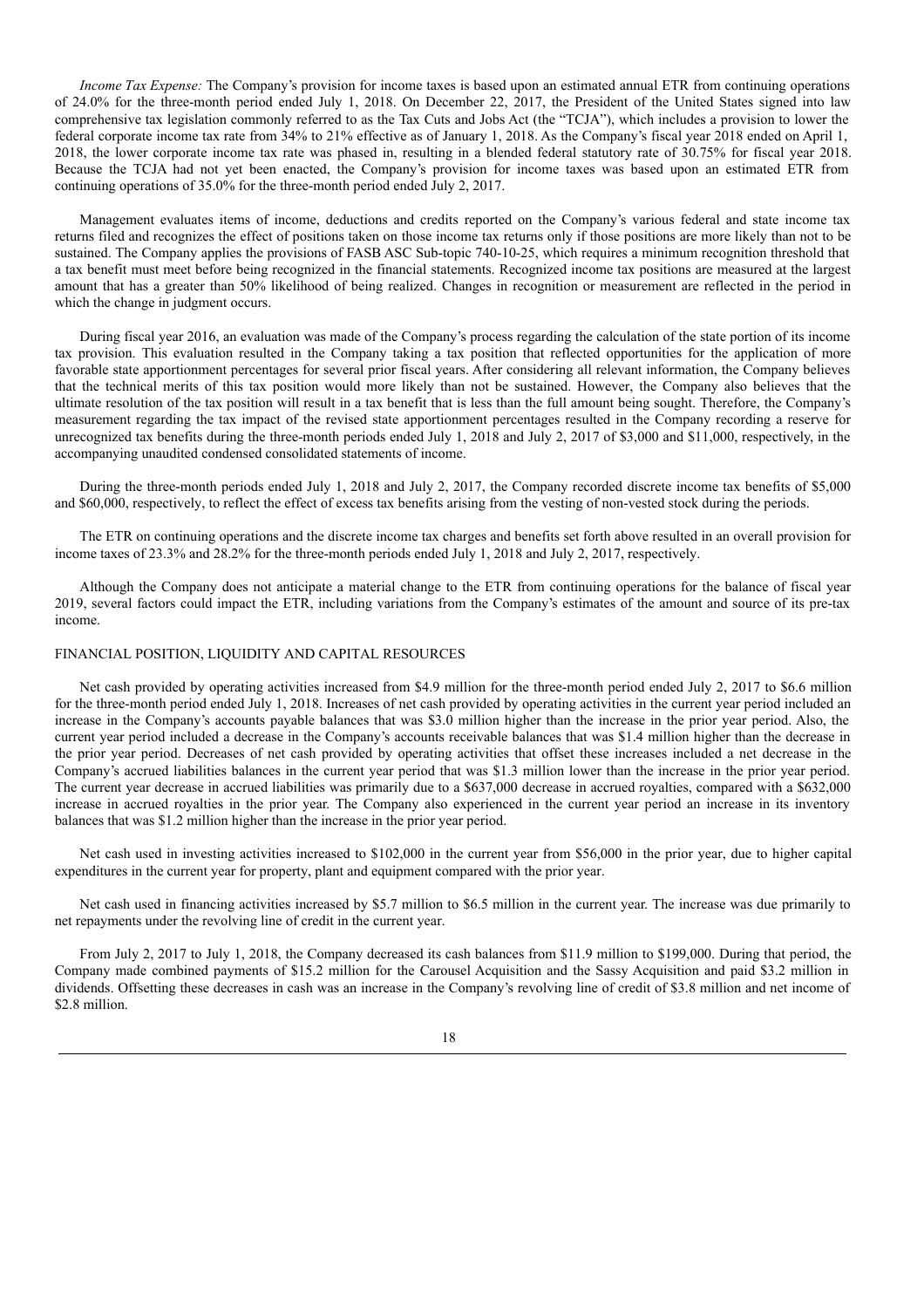At July 1, 2018, there was a balance of \$3.8 million owed on the revolving line of credit, there was no letter of credit outstanding and \$17.9 million was available under the revolving line of credit based on the Company's eligible accounts receivable and inventory balances.

To reduce its exposure to credit losses and to enhance the predictability of its cash flow, the Company assigns the majority of its trade accounts receivable to CIT under factoring agreements. Under the terms of the factoring agreements, CIT remits customer payments to the Company as such payments are received by CIT and bears credit losses with respect to assigned accounts receivable from approved customers that are within approved credit limits, while the Company bears the responsibility for adjustments from customers related to returns, allowances, claims and discounts. CIT may at any time terminate or limit its approval of shipments to a particular customer. If such a termination were to occur, the Company must either assume the credit risk for shipments after the date of such termination or limitation or cease shipments to such customer. There were no advances from the factor at either July 1, 2018 or April 1, 2018.

The Company's future performance is, to a certain extent, subject to general economic, financial, competitive, legislative, regulatory and other factors beyond its control. Based upon the current level of operations, the Company believes that its cash flow from operations and its availability from the revolving line of credit will be adequate to meet its liquidity needs.

#### ITEM 3. QUANTITATIVE AND QUALITATIVE DISCLOSURES ABOUT MARKET RISK

For a detailed discussion of market risk, refer to the risk factors disclosed in Item 1A. of Part 1 of the Company's annual report on Form 10-K for the year ended April 1, 2018.

## INTEREST RATE RISK

As of July 1, 2018, the Company had \$3.8 million of indebtedness that bears interest at a variable rate, comprised of borrowings under the revolving line of credit. Based upon this level of outstanding debt, the Company's net income would decrease by approximately \$29,000 for each increase of one percentage point in the interest rate applicable to the debt.

### COMMODITY RATE RISK

The Company sources its products primarily from foreign contract manufacturers, with the largest concentration being in China. The Company's exposure to commodity price risk primarily relates to changes in the prices in China of cotton, oil and labor, which are the principal inputs used in a substantial number of the Company's products. Also, although the Company's purchases of its products from its Chinese suppliers are paid in U.S. dollars, an arbitrary strengthening of the rate of the Chinese currency versus the U.S. dollar could result in an increase in the cost of the prices at which the Company purchases its finished goods. There can be no assurance that the Company could timely respond to such increases by proportionately increasing the prices at which its products are sold to the Company's customers.

#### MARKET CONCENTRATION RISK

The Company's financial results are closely tied to sales to its top three customers, which represented approximately 65% of the Company's gross sales in fiscal year 2018, including 15% of sales to Toys-Delaware. On September 18, 2017, TRU and Toys-Delaware filed petitions for relief under Chapter 11 of Title 11 of the U.S. Bankruptcy Code with the U.S. Bankruptcy Court for the Eastern District of Virginia. On March 14, 2018, TRU filed a motion with the Court seeking authority to close all of the remaining Toys-Delaware stores and distribution centers in the U.S., and to otherwise discontinue, liquidate and wind-down all U.S. operations of Toys-Delaware. The Company had ceased all shipments to Toys-Delaware shortly before the liquidation filing was made. The Company anticipates that the loss of future business with Toys-Delaware may be mitigated by a shift to other customers of the Company. A significant downturn experienced by either or both of the Company's two remaining top customers could lead to pressure on the Company's revenues.

For the fiscal year ended April 1, 2018, 52% of the Company's gross sales consisted of licensed products, which included 34% of sales associated with the Company's license agreements with affiliated companies of the Walt Disney Company. The Company's results could be materially impacted by the loss of one or more of these licenses.

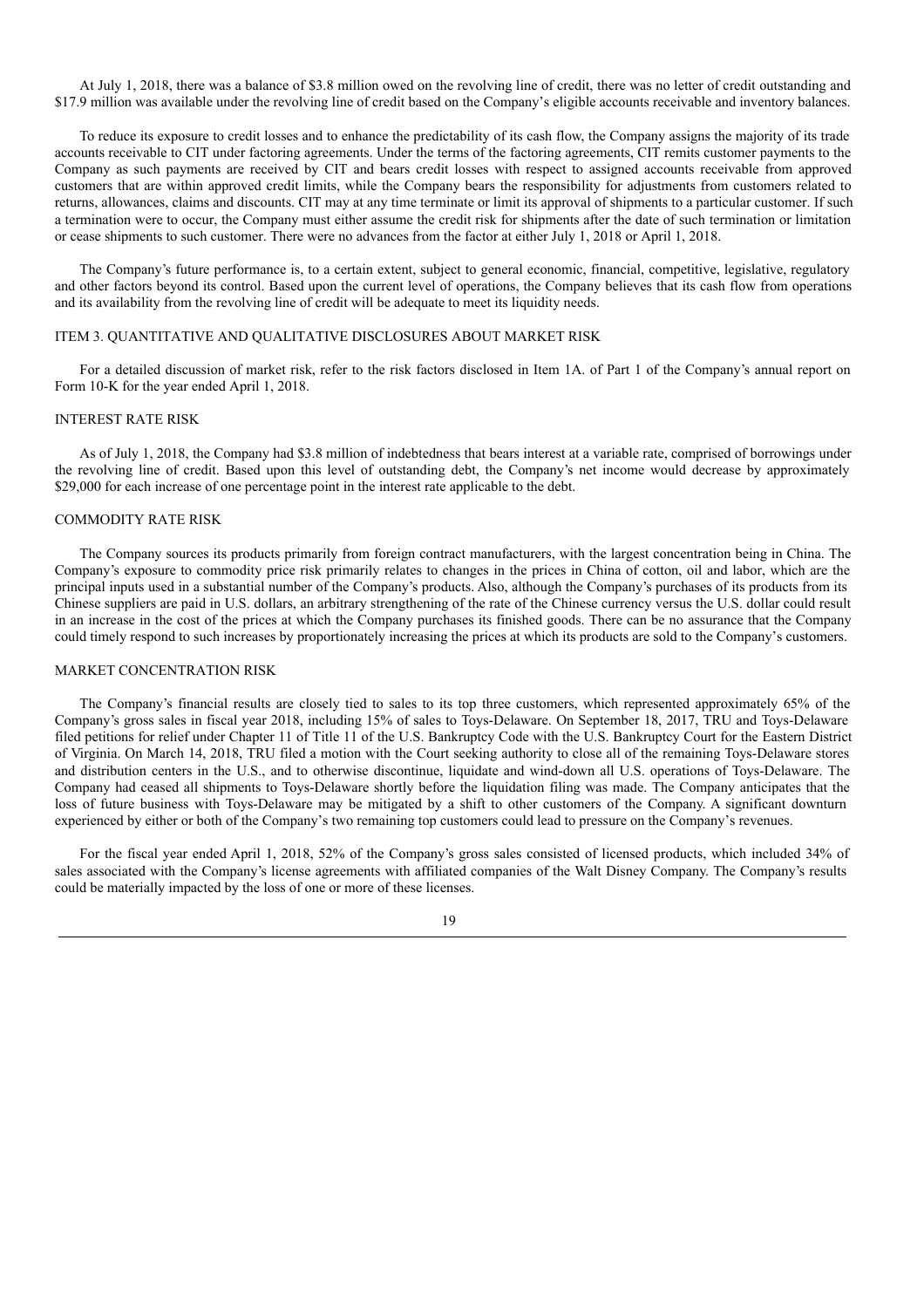#### ITEM 4. CONTROLS AND PROCEDURES

The Company's Chief Executive Officer and Chief Financial Officer have evaluated the effectiveness of the Company's disclosure controls and procedures (as such term is defined in Rules 13a-15(e) and 15d-15(e) under the Securities Exchange Act of 1934, as amended (the "Exchange Act")), as of the end of the period covered by this report, as required by paragraph (b) of Rules 13a-15 or 15d-15 of the Exchange Act. Based on such evaluation, such officers have concluded that, as of the end of the period covered by this report, the Company's disclosure controls and procedures are effective.

In the Company's evaluation of whether there was any change in the Company's internal control over financial reporting ("ICFR") during the three-month period ended July 1, 2018, the Company has excluded an evaluation of the ICFR related to the operations of Carousel, which consummated the Carousel Acquisition on August 4, 2017. For the three-month period ended July 1, 2018, the net sales of Carousel were \$1.8 million, which was 11.9% of the Company's total net sales. The total assets of Carousel as of July 1, 2018 amounted to \$10.2 million (including \$5.7 million in goodwill), which was 19.1% of the Company's total assets.

During the three-month period ended July 1, 2018, notwithstanding the exclusion of evaluations of the ICFR related to the operations of Carousel, there was not any change in the Company's ICFR identified in connection with the evaluation required by paragraph (d) of Rules 13a-15 or 15d-15 of the Exchange Act that has materially affected, or is reasonably likely to materially affect, the Company's ICFR.

## PART II - OTHER INFORMATION

## ITEM 1. LEGAL PROCEEDINGS

The Company is, from time to time, involved in various legal and regulatory proceedings relating to claims arising in the ordinary course of its business. Neither the Company nor any of its subsidiaries is a party to any such proceeding the outcome of which, individually or in the aggregate, is expected to have a material adverse effect on the Company's financial condition, results of operations or cash flow.

## ITEM 1A. RISK FACTORS

There have been no material changes to the risk factors disclosed in Item 1A. of Part 1 of the Company's annual report on Form 10-K for the year ended April 1, 2018.

### ITEM 2. UNREGISTERED SALES OF EQUITY SECURITIES AND USE OF PROCEEDS

### (c) Issuer Purchases of Equity Securities.

The table below sets forth information regarding the Company's repurchase of its outstanding common stock during the three-month period ended July 1, 2018.

| Period                        | <b>Total</b><br><b>Number</b><br>of Shares<br>Purchased <sup>(1)</sup> | <b>Average Price</b><br><b>Paid Per Share</b> |          | <b>Total Number of</b><br><b>Shares Purchased as</b><br><b>Part of Publicly</b><br><b>Announced Plans or</b><br><b>Programs</b> | <b>Approximate Dollar</b><br><b>Value of Shares That</b><br><b>May Yet be Purchased</b><br><b>Under the Plans or</b><br><b>Programs</b> |          |  |  |
|-------------------------------|------------------------------------------------------------------------|-----------------------------------------------|----------|---------------------------------------------------------------------------------------------------------------------------------|-----------------------------------------------------------------------------------------------------------------------------------------|----------|--|--|
| April 2, 2018 through May 6,  |                                                                        |                                               |          |                                                                                                                                 |                                                                                                                                         |          |  |  |
| 2018                          | $16,206$ \$                                                            |                                               | 5.87     | 0 S                                                                                                                             |                                                                                                                                         | $\theta$ |  |  |
| May $7, 2018$ through June 3, |                                                                        |                                               |          |                                                                                                                                 |                                                                                                                                         |          |  |  |
| 2018                          | 0 <sup>5</sup>                                                         |                                               | $\Omega$ | 0 S                                                                                                                             |                                                                                                                                         | $\theta$ |  |  |
| June 4, 2018 through July 1,  |                                                                        |                                               |          |                                                                                                                                 |                                                                                                                                         |          |  |  |
| 2018                          | $\theta$                                                               | $\mathcal{S}$                                 | $\theta$ | $\overline{0}$                                                                                                                  | -S                                                                                                                                      | $\Omega$ |  |  |
| Total                         | 16,206                                                                 | S                                             | 5.87     | 0                                                                                                                               | S                                                                                                                                       | $\theta$ |  |  |

(1) The shares purchased from April 2, 2018 through May 6, 2018 consist of shares of common stock surrendered to the Company in payment of the income tax withholding obligations relating to the vesting of non-vested stock.

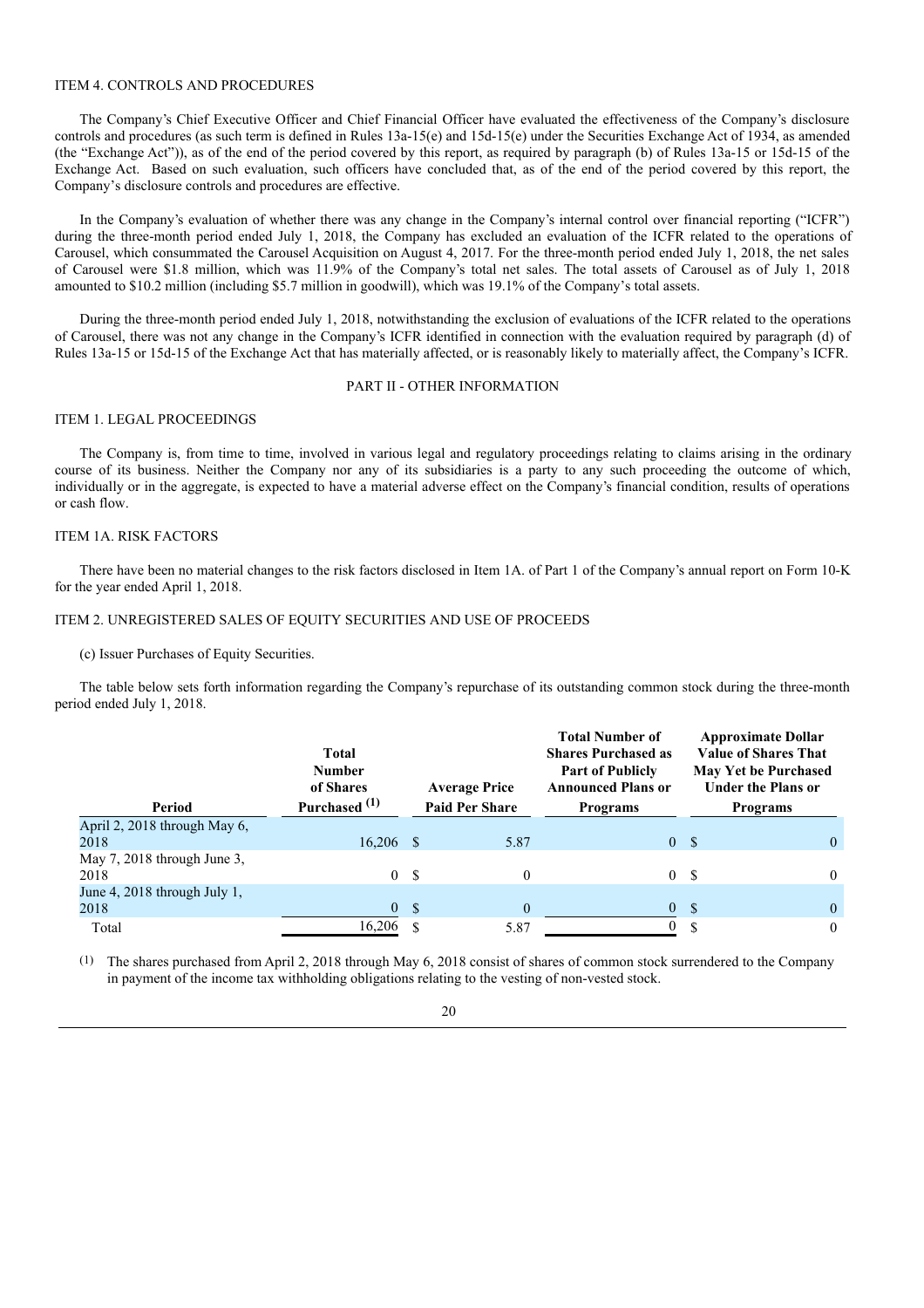### ITEM 3. DEFAULTS UPON SENIOR SECURITIES

None.

### ITEM 4. MINE SAFETY DISCLOSURES

Not applicable.

## ITEM 5. OTHER INFORMATION

On August 7, 2018, the Borrowers entered into a Thirteenth Amendment to Financing Agreement with CIT, amending the CIT Financing Agreement to extend its maturity date to July 11, 2022 and to lower the interest rate margin under the LIBOR option to 1.75%, effective as of August 1, 2018.

## ITEM 6. EXHIBITS

÷,

Exhibits required to be filed by Item 601 of Regulation S-K are included as Exhibits to this report as follows:

| Exhibit<br>Number | Description of Exhibit                                                                                                                                                                                                                                                                                                                                                                                                                                                 |
|-------------------|------------------------------------------------------------------------------------------------------------------------------------------------------------------------------------------------------------------------------------------------------------------------------------------------------------------------------------------------------------------------------------------------------------------------------------------------------------------------|
| 10.1              | Thirteenth Amendment to Financing Agreement dated as of August 7, 2018 by and among the Company,<br>Hamco, CCIP, Carousel and CIT (1)                                                                                                                                                                                                                                                                                                                                  |
| 31.1              | Rule $13a-14(a)/15d-14(a)$ Certification by the Company's Chief Executive Officer (1)                                                                                                                                                                                                                                                                                                                                                                                  |
| 31.2              | Rule $13a-14(a)/15d-14(a)$ Certification by the Company's Chief Financial Officer (1)                                                                                                                                                                                                                                                                                                                                                                                  |
| 32.1              | Section 1350 Certification by the Company's Chief Executive Officer (1)                                                                                                                                                                                                                                                                                                                                                                                                |
| 32.2              | Section 1350 Certification by the Company's Chief Financial Officer (1)                                                                                                                                                                                                                                                                                                                                                                                                |
| 101               | The following information from the Registrant's Form 10-Q for the quarterly period ended July 1, 2018,<br>formatted as interactive data files in XBRL (eXtensible Business Reporting Language):<br>(i) Unaudited Condensed Consolidated Statements of Income;<br>(ii) Unaudited Condensed Consolidated Balance Sheets;<br>(iii) Unaudited Condensed Consolidated Statements of Cash Flows; and<br>(iv) Notes to Unaudited Condensed Consolidated Financial Statements. |

(1) Filed herewith.

## SIGNATURE

Pursuant to the requirements of the Securities Exchange Act of 1934, the Registrant has duly caused this report to be signed on its behalf by the undersigned thereunto duly authorized.

CROWN CRAFTS, INC.

Date: August 9, 2018 /s/ Olivia W. Elliott

OLIVIA W. ELLIOTT Vice President and Chief Financial Officer (Principal Financial Officer and Principal Accounting Officer)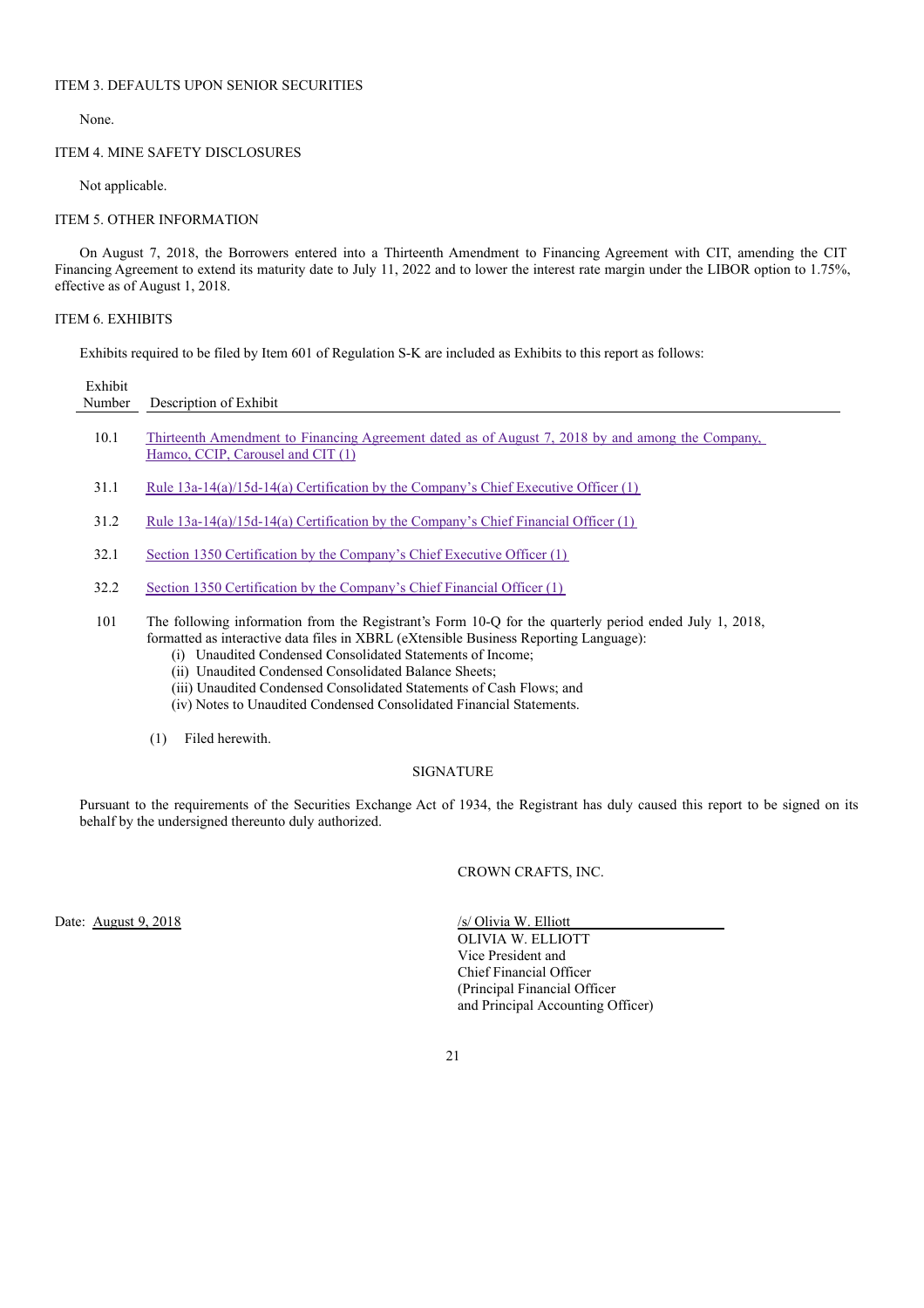#### **THIRTEENTH AMENDMENT TO FINANCING AGREEMENT**

**THIS THIRTEENTH AMENDMENT TO FINANCING AGREEMENT** (this "Amendment"), dated the 7th day of August, 2018, and becoming effective as described in Section 3.2 hereof, is made by and among:

**CROWN CRAFTS, INC.**, a Delaware corporation ("CCI");

**HAMCO, INC.**, a Louisiana corporation ("Hamco");

**CAROUSEL DESIGNS, LLC** (f/k/a Carousel Acquisition, LLC), a Delaware limited liability company ("Carousel");

**CROWN CRAFTS INFANT PRODUCTS, INC.**, a Delaware corporation ("CCIP"; together with CCI, Hamco and Carousel, the "Companies" and each a "Company"); and

**THE CIT GROUP/COMMERCIAL SERVICES, INC.**, a New York corporation ("CIT"),

to the Financing Agreement, dated July 11, 2006 (as amended, modified, restated or supplemented from time to time, the "Financing Agreement"), among CIT and the Companies. All capitalized terms used herein without definition shall have the meanings ascribed to such terms in the Financing Agreement.

### **RECITALS**

A. Pursuant to the Financing Agreement, CIT has agreed to make loans and extend credit to the Companies in the amounts, upon the terms and subject to the conditions contained therein.

B. CIT and the Companies have agreed to make certain changes to the Financing Agreement pursuant to the terms and conditions of this Amendment.

## **STATEMENT OF AGREEMENT**

NOW, THEREFORE, in consideration of the premises and for other good and valuable consideration, the receipt and sufficiency of which are hereby expressly acknowledged, the Companies and CIT hereby agree as follows: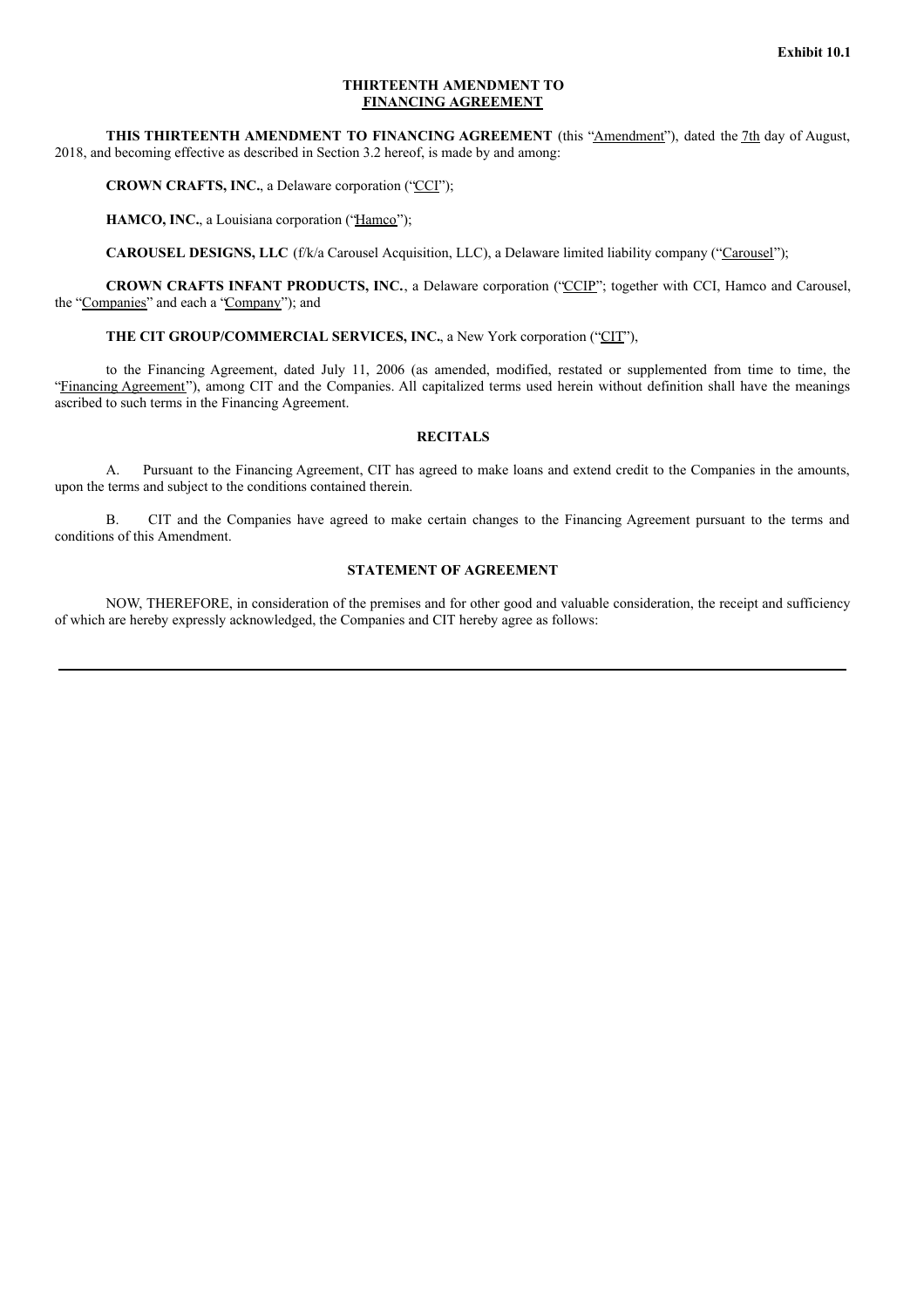#### **ARTICLE I**

### **AMENDMENTS TO FINANCING AGREEMENT**

The Financing Agreement is hereby amended as follows:

(a) Section 1.1 of the Financing Agreement is amended by deleting the defined term "**Applicable Margin**" in its entirety and the following is inserted in lieu thereof:

**"Applicable Margin** shall mean -0.5% for Chase Bank Rate Loans and 1.75% for LIBOR Loans."

And

(b) Section 1.1 of the Financing Agreement is amended by replacing the date "July 11, 2019" in the defined term "Termination Date" with the date "July 11, 2022" in lieu thereof.

### **ARTICLE II**

# **REPRESENTATIONS AND WARRANTIES**

The Companies hereby represent and warrant to CIT that:

2.1 Compliance With the Financing Agreement. As of the execution of this Amendment, each Company is in compliance with all of the terms and provisions set forth in the Financing Agreement and the other Loan Documents to be observed or performed by such Company.

2.2 Representations in Financing Agreement. The representations and warranties of each Company set forth in the Financing Agreement and the other Loan Documents are true and correct in all material respects except to the extent that such representations and warranties relate solely to or are specifically expressed as of a particular date or period which is past or expired as of the date hereof.

2.3 No Event of Default. No Default or Event of Default exists.

### **ARTICLE III**

### **CONDITIONS PRECEDENT**

3 . 1 Loan Documents. The Financing Agreement and the other Loan Documents are amended to provide that any reference therein to the Financing Agreement shall mean, unless otherwise specifically provided, the Financing Agreement as amended hereby, and as further amended, restated, supplemented or modified from time to time.

2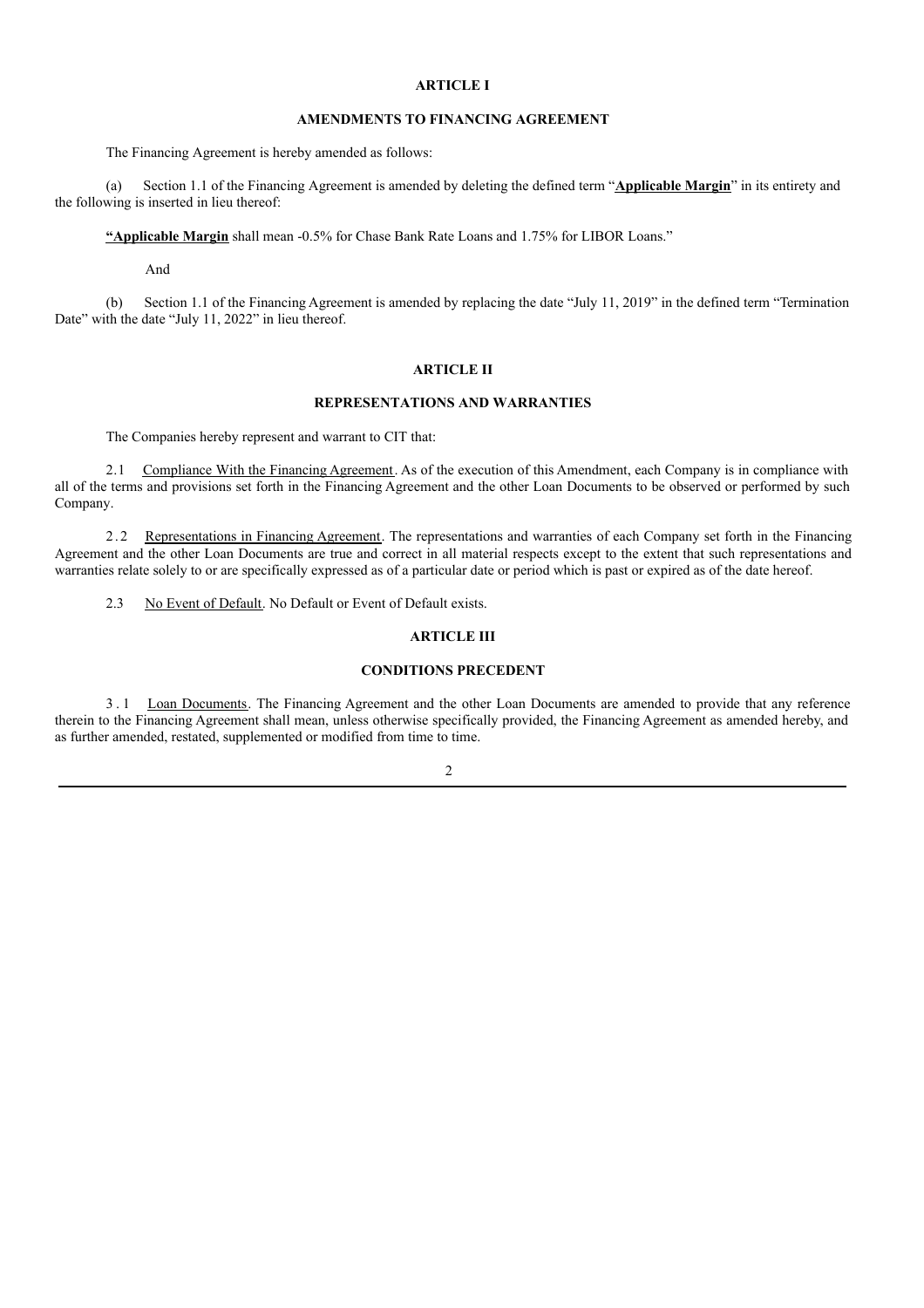### 3.2 Conditions Precedent.

(a) The amendments to the Financing Agreement contained in this Amendment shall become effective, and shall be deemed effective as of August 1, 2018 (the "*Effective Time*"), provided the following conditions precedent have been satisfied or waived by CIT:

(i) CIT shall have received the following documents, each to be in form and content satisfactory to CIT and its counsel:

(x) this Amendment, duly executed by the Companies; and

(y) such other documents, instruments and agreements as CIT shall reasonably request in connection with the foregoing matters.

(ii) There shall not have occurred any event, condition or state of facts which would reasonably be expected to have a Material Adverse Effect, as reasonably determined by CIT; and

(iii) At the Effective Time and on the date hereof, no Default or Event of Default exists.

For the avoidance of doubt, it is understood and agreed that if the conditions precedent described in this Section 3.2 are not satisfied or waived by CIT as of the Effective Time, the amendments to the Financing Agreement contained in this Amendment shall be deemed to be null and void and of no further force and effect whatsoever.

### **ARTICLE IV**

## **GENERAL**

4 . 1 Full Force and Effect. As expressly amended hereby, the Financing Agreement and the other Loan Documents shall continue in full force and effect in accordance with the provisions thereof. As used in the Financing Agreement and the other Loan Documents, "hereinafter," "hereto," "hereof," or words of similar import, shall, unless the context otherwise requires, mean the Financing Agreement or the other Loan Documents, as the case may be, as amended by this Amendment.

4.2 Applicable Law. This Amendment shall be governed by and construed in accordance with the internal laws and judicial decisions of the State of New York.

4.3 Counterparts. This Amendment may be executed in one or more counterparts, each of which shall constitute an original, but all of which when taken together shall constitute but one and the same instrument. Delivery of an executed counterpart of this Agreement by telefacsimile or by electronic transmission in "pdf" or other imaging format shall be equally as effective as delivery of an original executed counterpart of this Agreement. Any party delivering an executed counterpart of this Agreement by telefacsimile or electronic transmission also shall deliver an original executed counterpart of this Agreement but the failure to deliver an original executed counterpart shall not affect the validity, enforceability and binding effect of this Agreement.

3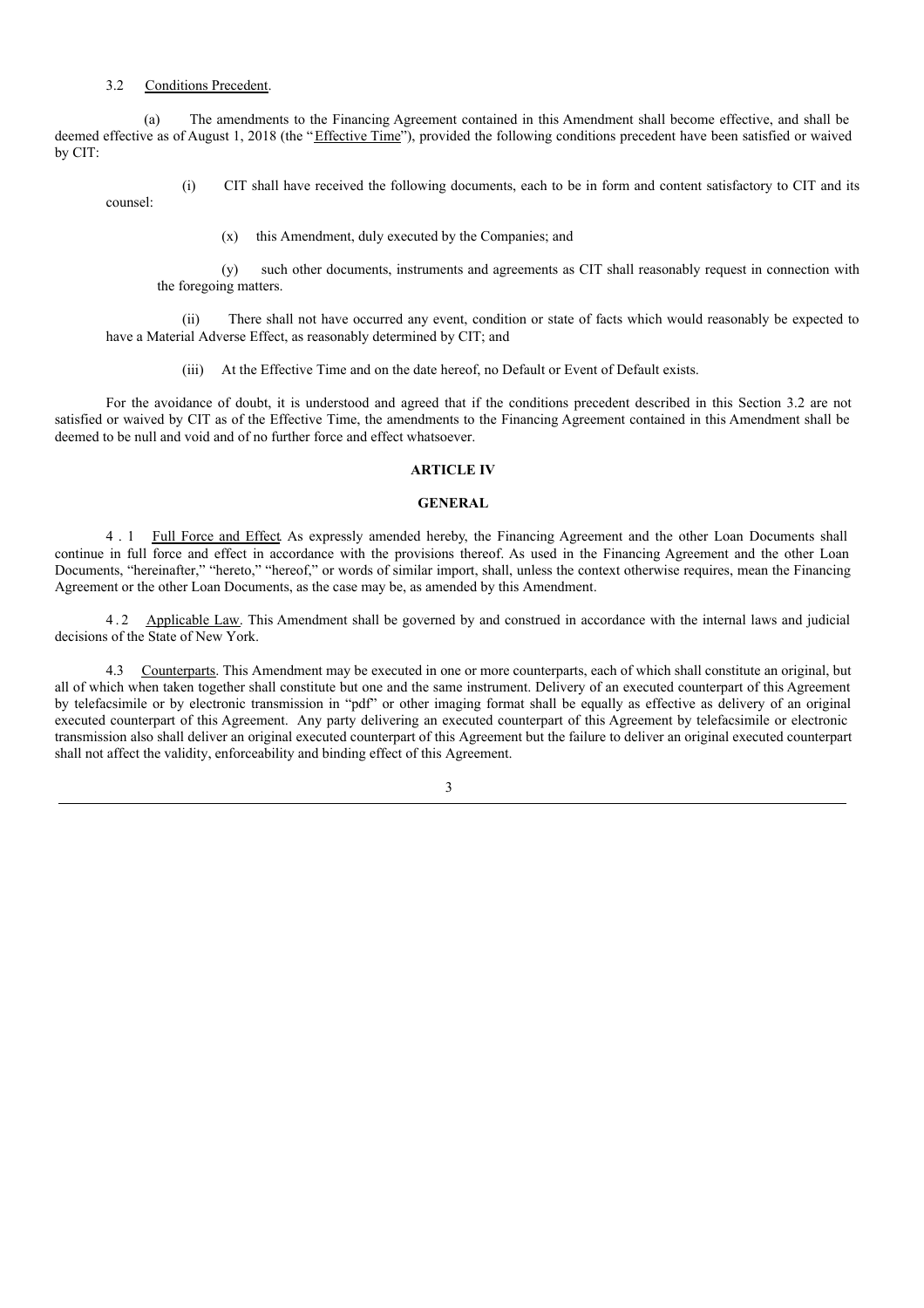4.4 Further Assurances. The Companies shall execute and deliver to CIT such documents, certificates and opinions as CIT may reasonably request to effect the amendments contemplated by this Amendment.

4.5 Headings. The headings of this Amendment are for the purpose of reference only and shall not effect the construction of this Amendment.

4.6 Expenses. The Companies shall reimburse CIT for CIT's legal fees and expenses (whether in-house or outside) incurred in connection with the preparation, negotiation, execution and delivery of this Amendment and all other agreements and documents contemplated hereby.

4.7 Waiver of Jury Trial. TO THE FULLEST EXTENT PERMITTED BY APPLICABLE LAW, EACH COMPANY AND CIT WAIVE THE RIGHT TO TRIAL BY JURY IN ANY ACTION, SUIT, PROCEEDING OR COUNTERCLAIM OF ANY KIND ARISING OUT OF OR RELATED TO THIS AMENDMENT, THE FINANCING AGREEMENT OR THE OTHER LOAN DOCUMENTS OR THE TRANSACTIONS RELATED HERETO OR THERETO.

[Signature page follows.]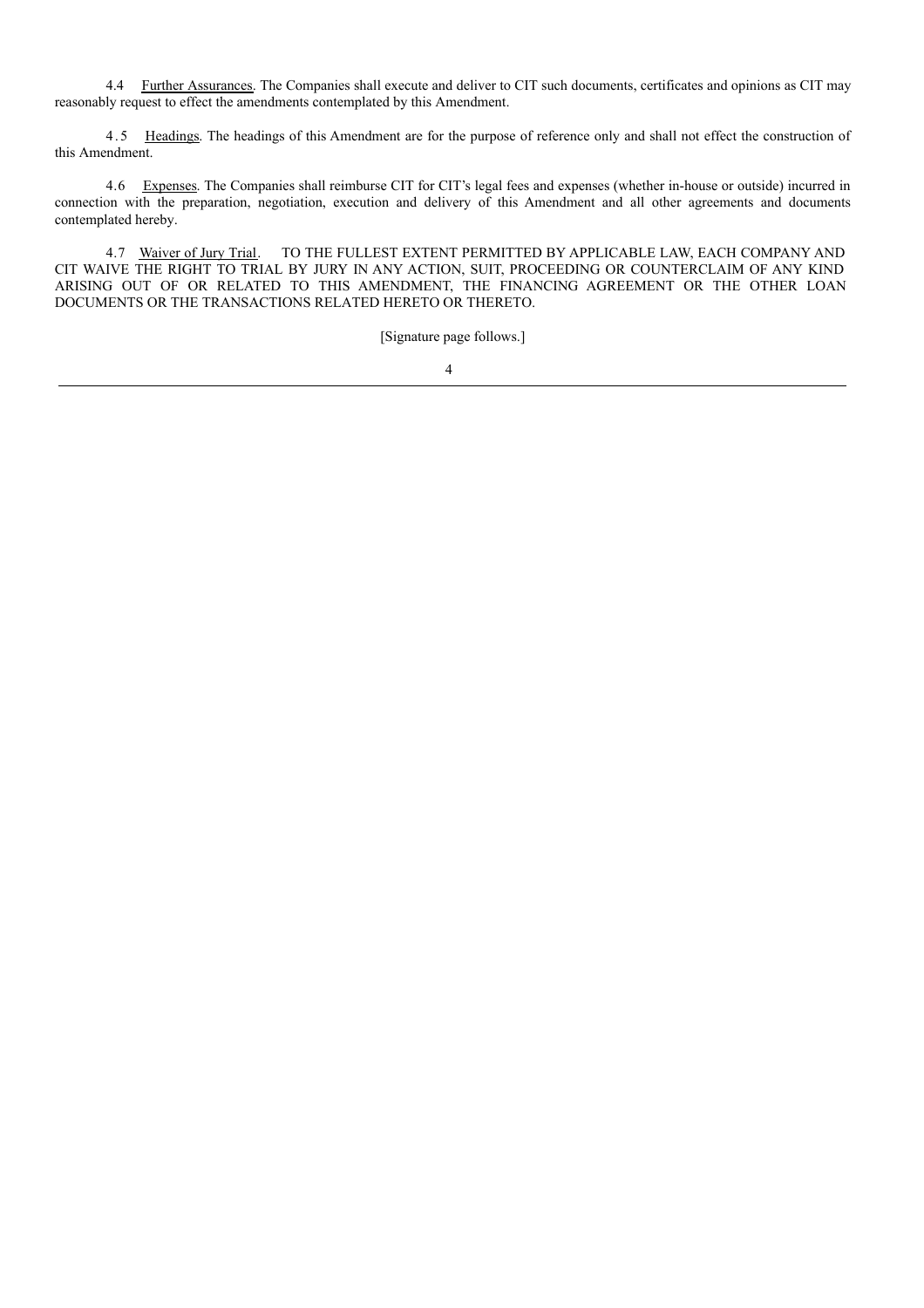IN WITNESS WHEREOF, the parties hereto have caused this Amendment to be executed and delivered by their duly authorized officers on the day and year first above written.

## **COMPANIES**:

CROWN CRAFTS, INC. HAMCO, INC. CAROUSEL DESIGNS, LLC CROWN CRAFTS INFANT PRODUCTS, INC.

By: /s/ Olivia Elliott

Olivia Elliott CFO

**CIT**:

THE CIT GROUP/COMMERCIAL SERVICES, INC.

By: /s/ Michael G. Hudgens Michael G. Hudgens

Managing Director

5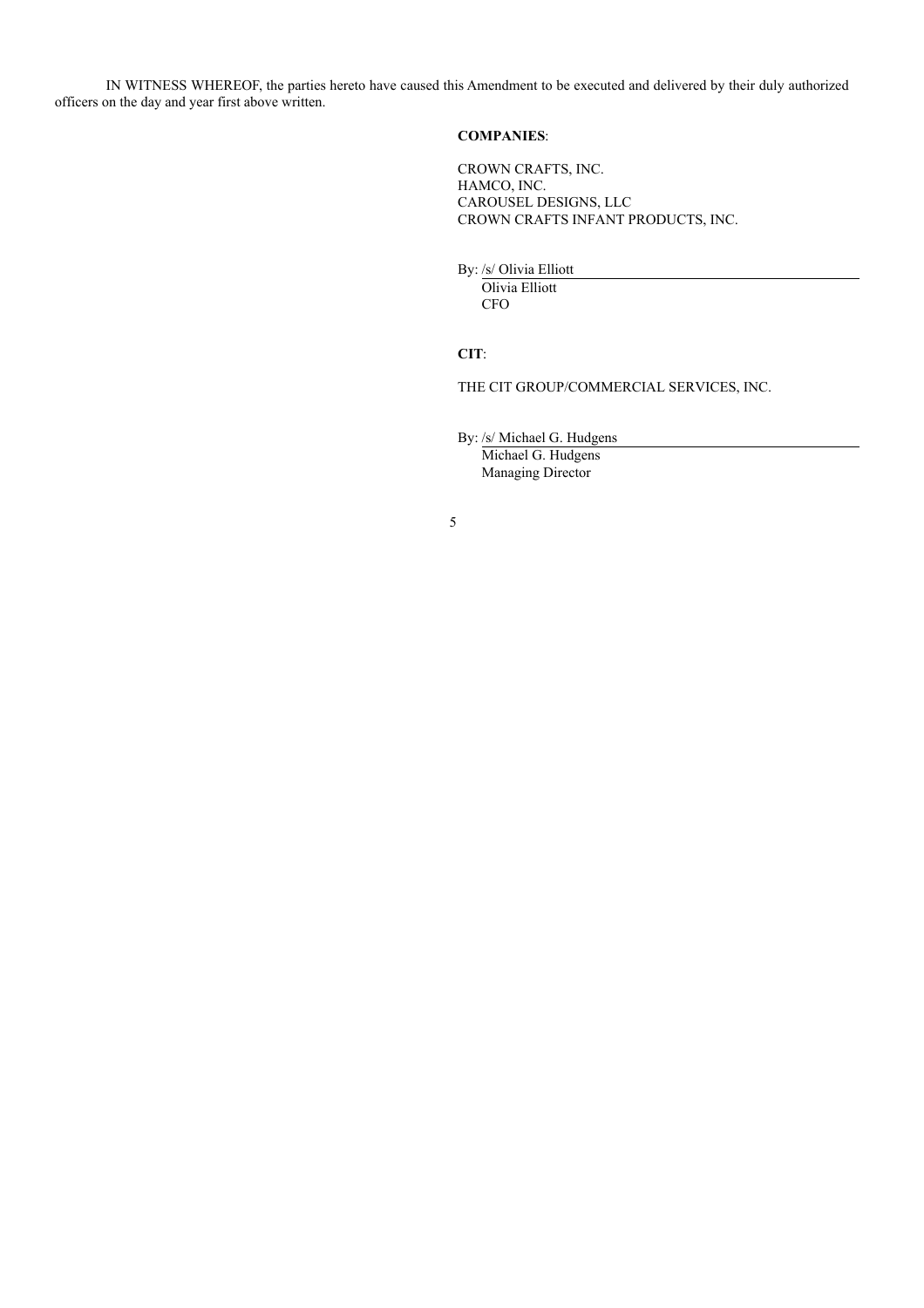I, E. Randall Chestnut, certify that:

- 1. I have reviewed this Quarterly Report on Form 10-Q of Crown Crafts, Inc. for the period ended July 1, 2018;
- 2. Based on my knowledge, this report does not contain any untrue statement of a material fact or omit to state a material fact necessary to make the statements made, in light of the circumstances under which such statements were made, not misleading with respect to the period covered by this report;
- 3. Based on my knowledge, the financial statements, and other financial information included in this report, fairly present in all material respects the financial condition, results of operations and cash flows of the registrant as of, and for, the periods presented in this report;
- 4. The registrant's other certifying officers and I are responsible for establishing and maintaining disclosure controls and procedures (as defined in Exchange Act Rules 13a-15(e) and 15d-15(e)) and internal control over financial reporting (as defined in Exchange Act Rules 13a-15(f) and 15d-15(f)) for the registrant and we have:
	- (a) Designed such disclosure controls and procedures, or caused such disclosure controls and procedures to be designed under our supervision, to ensure that material information relating to the registrant, including its consolidated subsidiaries, is made known to us by others within those entities, particularly during the period in which this report is being prepared;
	- (b) Designed such internal control over financial reporting, or caused such internal control over financial reporting to be designed under our supervision, to provide reasonable assurance regarding the reliability of financial reporting and the preparation of financial statements for external purposes in accordance with generally accepted accounting principles;
	- (c) Evaluated the effectiveness of the registrant's disclosure controls and procedures and presented in this report our conclusions about the effectiveness of the disclosure controls and procedures, as of the end of the period covered by this report based on such evaluation; and
	- (d) Disclosed in this report any change in the registrant's internal control over financial reporting that occurred during the registrant's most recent fiscal quarter (the registrant's fourth fiscal quarter in the case of an annual report) that has materially affected, or is reasonably likely to materially affect, the registrant's internal control over financial reporting; and
- 5. The registrant's other certifying officers and I have disclosed, based on our most recent evaluation of internal control over financial reporting, to the registrant's auditors and the audit committee of the registrant's board of directors (or persons performing the equivalent function):
	- (a) All significant deficiencies and material weaknesses in the design or operation of internal control over financial reporting which are reasonably likely to adversely affect the registrant's ability to record, process, summarize and report financial information; and
	- (b) Any fraud, whether or not material, that involves management or other employees who have a significant role in the registrant's internal control over financial reporting.

Date: August 9, 2018 /s/ E. Randall Chestnut

E. Randall Chestnut, Chairman of the Board, President and Chief Executive Officer, Crown Crafts, Inc.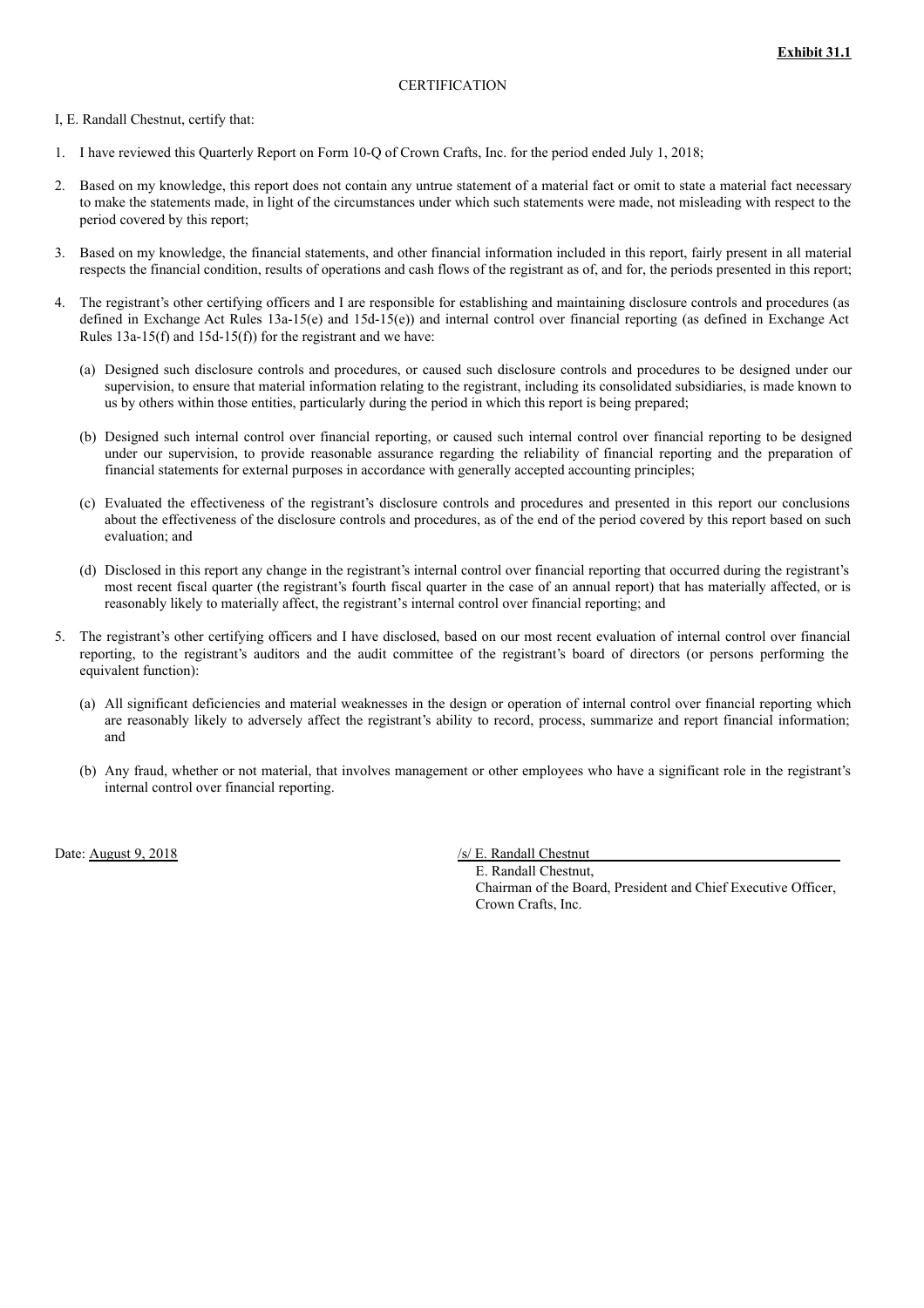I, Olivia W. Elliott, certify that:

- 1. I have reviewed this Quarterly Report on Form 10-Q of Crown Crafts, Inc. for the period ended July 1, 2018;
- 2. Based on my knowledge, this report does not contain any untrue statement of a material fact or omit to state a material fact necessary to make the statements made, in light of the circumstances under which such statements were made, not misleading with respect to the period covered by this report;
- 3. Based on my knowledge, the financial statements, and other financial information included in this report, fairly present in all material respects the financial condition, results of operations and cash flows of the registrant as of, and for, the periods presented in this report;
- 4. The registrant's other certifying officers and I are responsible for establishing and maintaining disclosure controls and procedures (as defined in Exchange Act Rules 13a-15(e) and 15d-15(e)) and internal control over financial reporting (as defined in Exchange Act Rules 13a-15(f) and 15d-15(f)) for the registrant and we have:
	- (a) Designed such disclosure controls and procedures, or caused such disclosure controls and procedures to be designed under our supervision, to ensure that material information relating to the registrant, including its consolidated subsidiaries, is made known to us by others within those entities, particularly during the period in which this report is being prepared;
	- (b) Designed such internal control over financial reporting, or caused such internal control over financial reporting to be designed under our supervision, to provide reasonable assurance regarding the reliability of financial reporting and the preparation of financial statements for external purposes in accordance with generally accepted accounting principles;
	- (c) Evaluated the effectiveness of the registrant's disclosure controls and procedures and presented in this report our conclusions about the effectiveness of the disclosure controls and procedures, as of the end of the period covered by this report based on such evaluation; and
	- (d) Disclosed in this report any change in the registrant's internal control over financial reporting that occurred during the registrant's most recent fiscal quarter (the registrant's fourth fiscal quarter in the case of an annual report) that has materially affected, or is reasonably likely to materially affect, the registrant's internal control over financial reporting; and
- 5. The registrant's other certifying officers and I have disclosed, based on our most recent evaluation of internal control over financial reporting, to the registrant's auditors and the audit committee of the registrant's board of directors (or persons performing the equivalent function):
	- (a) All significant deficiencies and material weaknesses in the design or operation of internal control over financial reporting which are reasonably likely to adversely affect the registrant's ability to record, process, summarize and report financial information; and
	- (b) Any fraud, whether or not material, that involves management or other employees who have a significant role in the registrant's internal control over financial reporting.

Date: August 9, 2018 /s/ Olivia W. Elliott

Olivia W. Elliott, Vice President and Chief Financial Officer, Crown Crafts, Inc.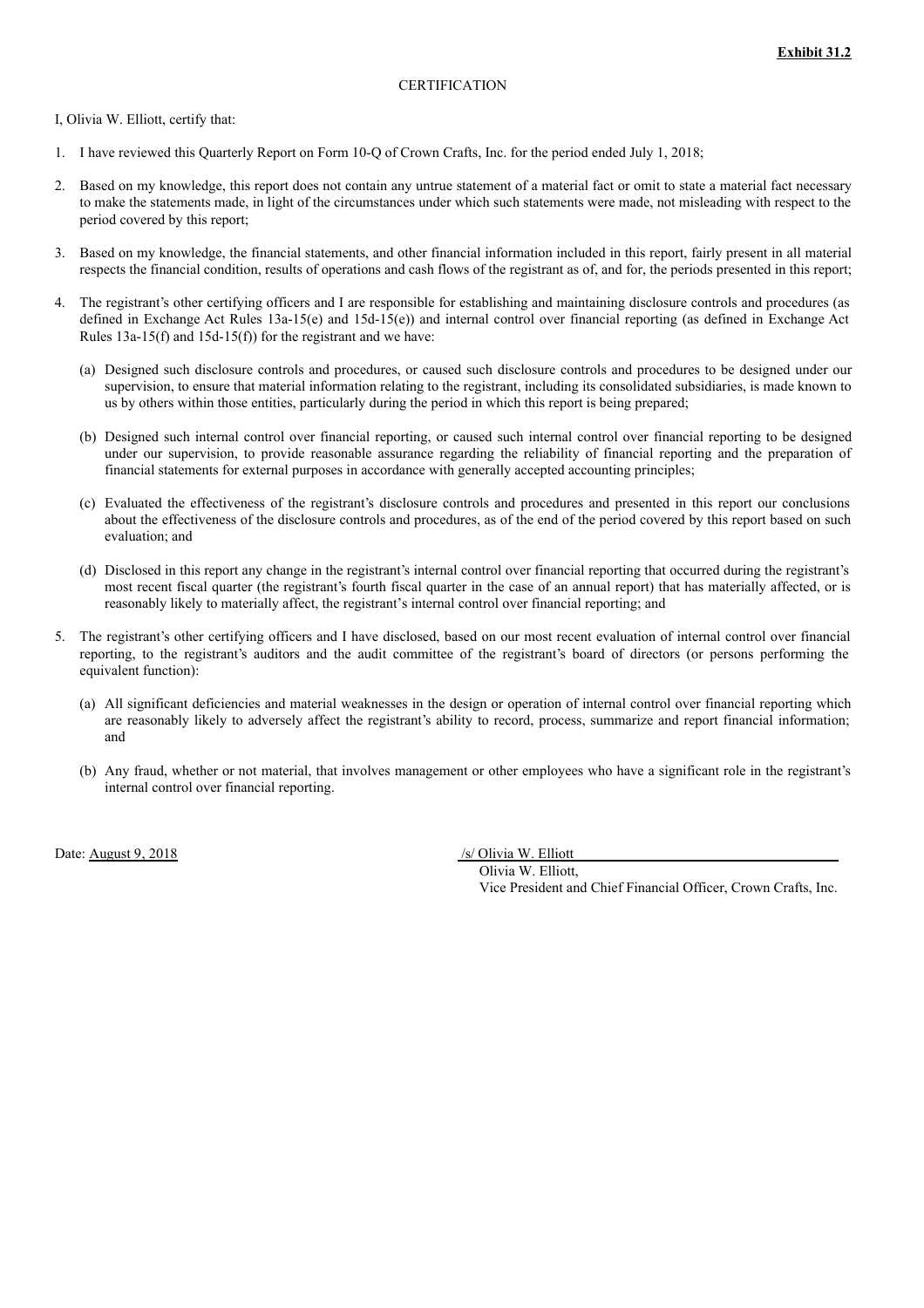### SECTION 1350 CERTIFICATION

I, E. Randall Chestnut, the Chairman of the Board, President and Chief Executive Officer of Crown Crafts, Inc. (the "Company"), do hereby certify, in accordance with 18 U.S.C. § 1350, as adopted pursuant to Section 906 of the Sarbanes-Oxley Act of 2002, that, to my knowledge:

- 1. The Quarterly Report on Form 10-Q of the Company for the period ending July 1, 2018 (the "Periodic Report") fully complies with the requirements of Section 13(a) or 15(d) of the Securities Exchange Act of 1934, as amended; and
- 2. The information contained in the Periodic Report fairly presents, in all material respects, the financial condition and results of operations of the Company.

Dated: August 9, 2018

/s/ E. Randall Chestnut

E. Randall Chestnut, Chairman of the Board, President and Chief Executive Officer, Crown Crafts, Inc.